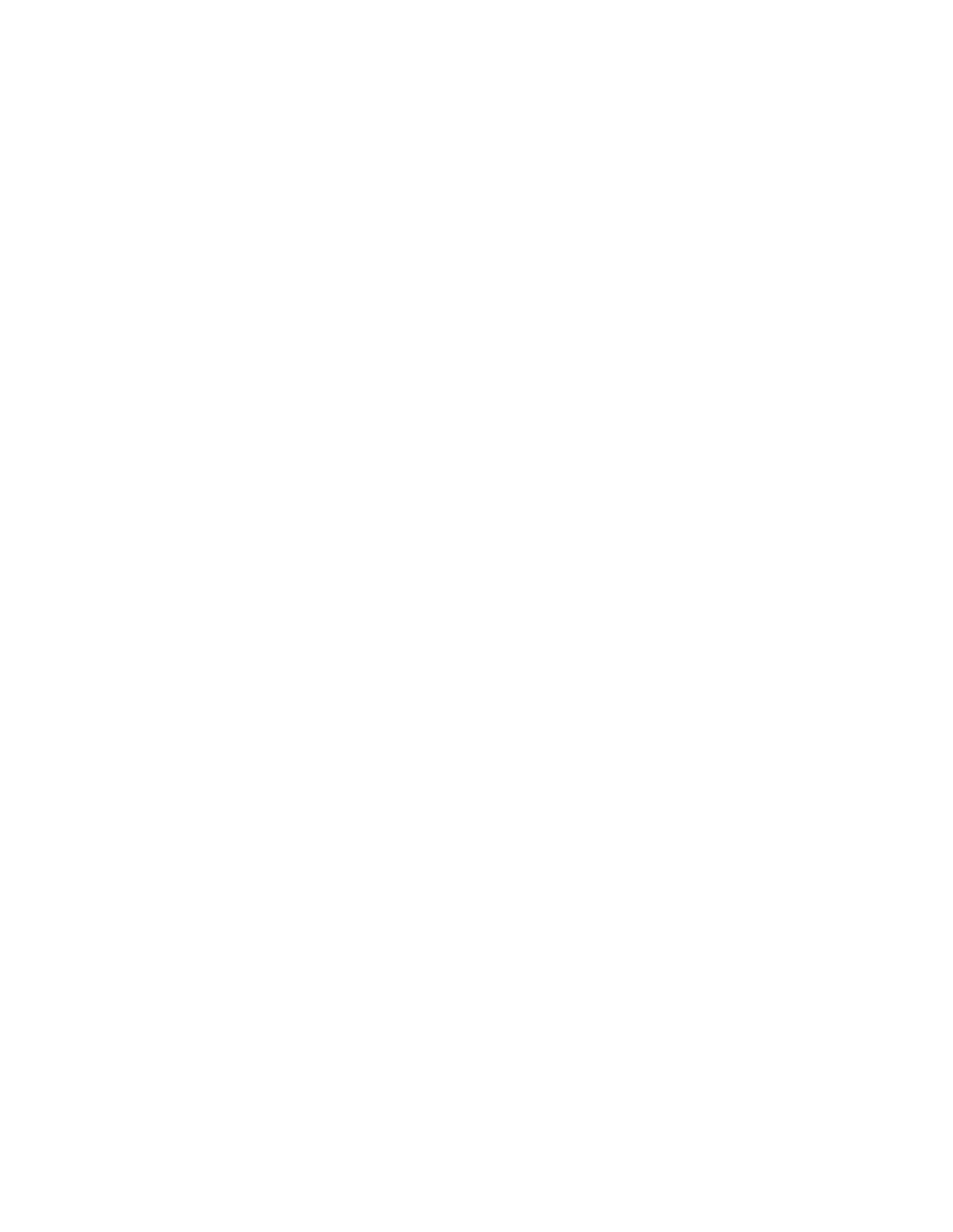## **TABLE OF CONTENTS**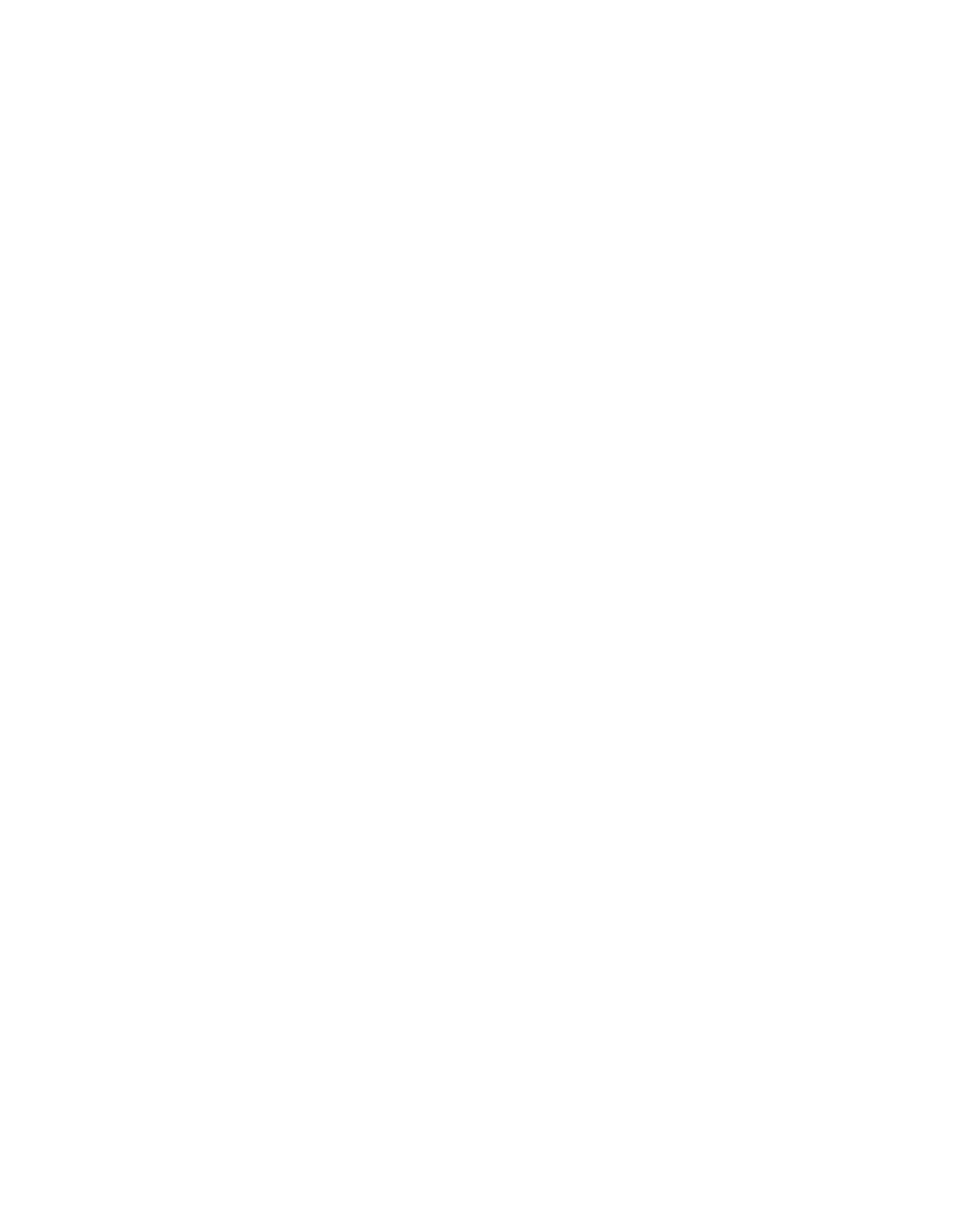## **EXECUTIVE SUMMARY**

The Intermodal Surface Transportation Efficiency Act (ISTEA) of 1991, enacted by Congress on December 18, 1991, directed the Secretary of Transportation to report on the effectiveness of occupant protection systems based on their actual use, and on lap and shoulder belt use by the public and various groups at both the state and national levels (Section 2508 (e)). This is the fourth report on the effectiveness of occupant protection systems and safety belt use.

The major findings of this report are presented below.

#### **System Effectiveness**

- o Air bags provide **fatality protection** in potentially fatal crashes. Drivers protected by air bags experienced reduced fatality risk of 31 percent in purely frontal crashes (12:00 point of impact on the vehicle), 19 percent in all frontal crashes (10:00 to 2:00), and 11 percent in all crashes.
- o Based on 11 percent effectiveness in all crashes, it is estimated that air bags have saved 2,263 lives from 1987 through 1997, including 842 lives saved in 1997 alone.
- o Driver air bags appear to be about as effective in reducing fatality risk in purely frontal crashes for light trucks (36 percent) as they are in passenger cars (31 percent).
- o With the increase in available numbers of fatal crashes involving driver air bag-equipped cars over the past few years, it is possible to estimate, separately, the effects of driver air bags when the driver was belted and when the driver was unbelted. Air bags provide about a 9 percent reduction in fatality risk for the belted driver (relative to a belted driver without air bags), and 14 percent for the unbelted driver in all crashes.
- o The 9 percent effectiveness of air bags for belted drivers, coupled with the 45 percent effectiveness of lap-shoulder belts, yields an estimated 50 percent fatality-reducing effectiveness for the air bag plus lap-shoulder belt system when safety belts are used.



- o In purely frontal crashes, passenger air bags appear to be about as effective (32 percent) for right-front passengers age 13 and older as driver air bags (31 percent) are for drivers.
- o For right-front passengers less than 13 years old, analysis of frontal crashes shows a higher fatality risk in cars with dual air bags than for children in comparable cars without passenger air bags. Given the limited data, it is impossible to quantify the increase in risk accurately at this time.
- o As early as December 1991, the agency issued a consumer advisory warning against placing rear-facing child safety seats in front of passenger side air bags.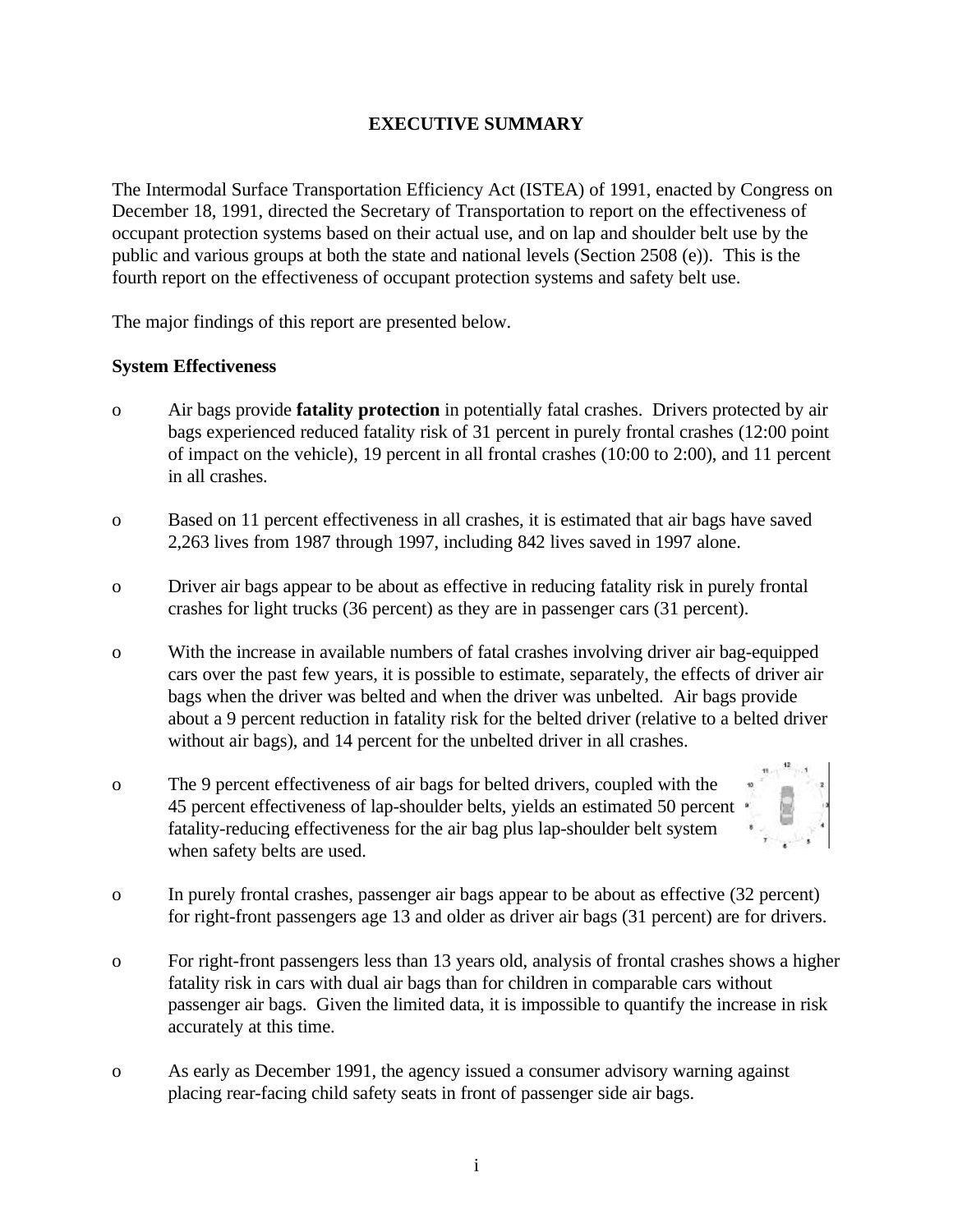- o Concerning **overall injury reduction for drivers**, for serious injury, the air bag plus lapshoulder belt (when used) and manual lap-shoulder belts alone each provided about 64 percent reduction in injury risk, while automatic belts exhibited 49 percent effectiveness when they were used. The estimated effectiveness of the air bag alone was 42 percent (not statistically significant). The number of occupants in passenger air bag seating positions is still relatively small, and thus, no analyses were conducted.
- o The combination of an air bag plus use of the lap-shoulder belt provides the greatest moderate injury protection (66 percent) followed by manual lap-shoulder belts (53 percent), automatic belts (51 percent) and the air bag alone (10 percent, nonsignificant).
- o Exploratory analyses of these data indicate that current air bags involve a trade-off among certain types of injury. The addition of an air bag to the lap-shoulder belt user increases head injury protection at both the moderate and serious injury levels, as well as chest injury protection at the moderate injury level, while at the same time increasing the risk of moderate and serious arm injury. However, injuries to the head and chest pose much greater threat to life than do arm injuries.
- o Certain challenges regarding air bag deployment have materialized, which are discussed in this report. The first involves the increased risk of upper extremity injury associated with air bag deployment. The second, and more challenging issue, involves the child-passenger air bag interaction. On November 22, 1996, NHTSA announced a comprehensive approach to preserve the safety benefits of air bags while minimizing their danger to children and at-risk adults. Its approach centers on accelerating the development of advanced air bag technology for future vehicles with the intent of having systems available for 1999 models. More immediate measures include adopting enhanced warning labels, reducing the aggressivity of air bags, continuing to allow the use of manual on-off switches in vehicles without a rear safety to protect children, and allowing dealers to install a manual on-off switch for any eligible owner who requests it and receives approval from NHTSA.
- o As of September 1, 1998, NHTSA has confirmed 90 crashes where the deployment of the passenger-side air bag resulted in 24 serious injuries, one fatal abdomen injury, and 65 fatal head or neck injuries to infants or children. Twenty-four involved infants in rear-facing child seats, including fifteen deaths. Of the remaining 51 fatalities (children not in rear facing child safety seats), 2 were in forward facing child safety seats that were improperly secured to the vehicle. Forty six of the 51 were out position, unrestrained or improperly restrained at the time of the crashes, 42 of which involved pre-impact braking and/or out-of-position children, placing the child in proximity to the deploying air bag. Three of the 51 fatally injured children, not in a rear facing child safety seat, were determined to have been wearing the lap and shoulder belt. However, it is unknown whether the children were seated in a correct posture position and if the belts were snug. Pre-impact braking, coupled with improper or no safety belt use, generally results in the child moving forward into proximity with the passenger-side air bag prior to the actual crash and subsequent air bag deployment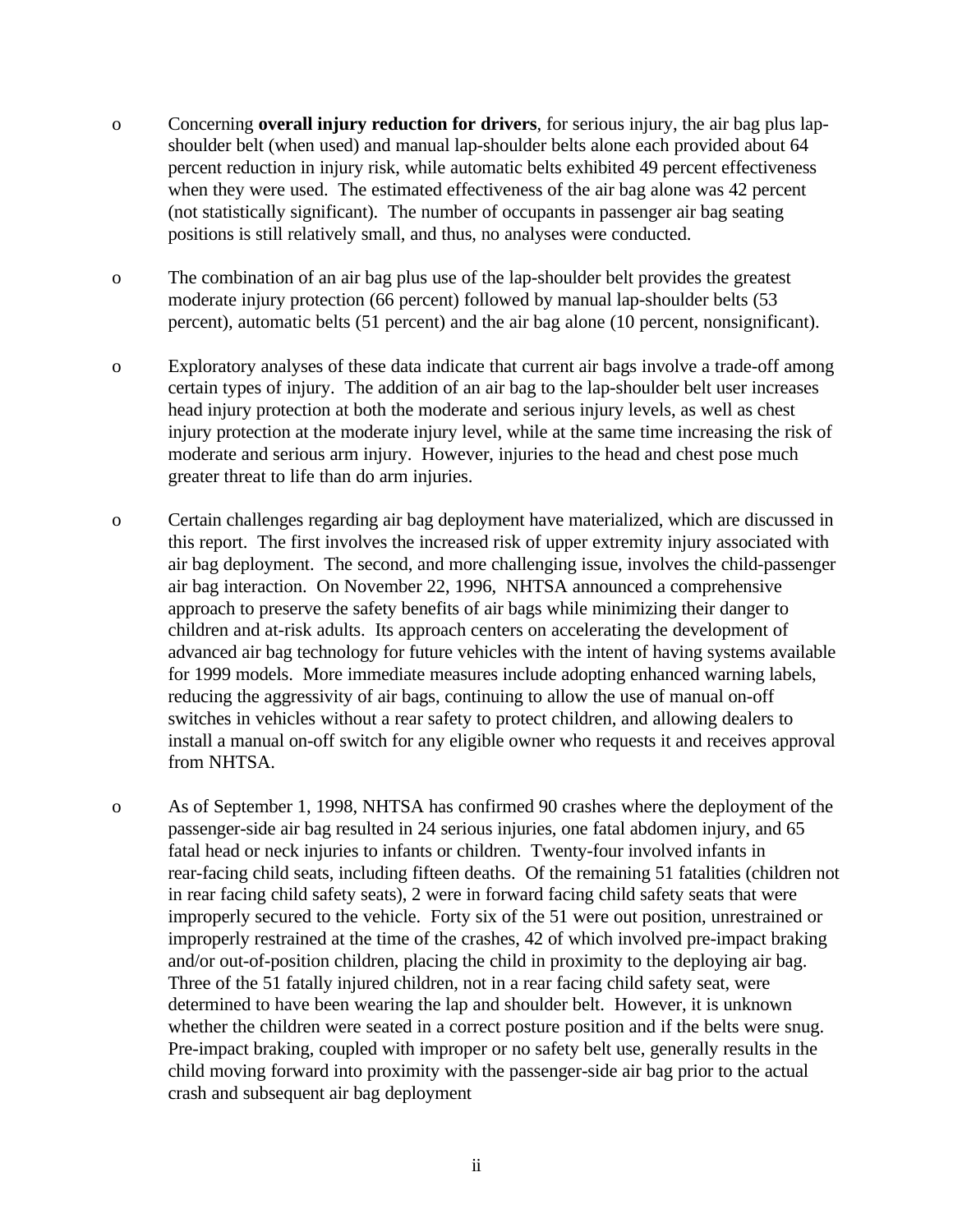#### **Public Information and Rulemaking**

- o In addition to pursuing technological advancements, NHTSA has launched a comprehensive public education program designed to: (1) alert the public to the dangers air bags pose to children and at-risk adults, (2) increase the correct use of safety belts, and (3) increase the proper positioning and use of child safety seats.
- o To ensure that infants and children ride safely, with or without a passenger-side air bag, NHTSA issued a strong warning in a press release dated October 27, 1995. This warning and advisory urged care givers to follow three "rules":
	- -- Make sure *all* infants and children are properly restrained in child safety seats or lap and shoulder belts for every trip.
	- -- The *back seat* is the safest place for children of any age.
	- -- Infants riding in rear-facing child safety seats should *never* be placed in the front seat of a vehicle with a passenger-side air bag.
- o On November 9, 1995, NHTSA published a request for comments to inform the public about its efforts to reduce the adverse effects of air bags and to invite the public to share information and views with the agency (60 FR 56554). The request for comments focused on possible technological changes to air bags to reduce their adverse effects, including possible regulatory changes.
- o In early 1996, the Department and NHTSA successfully led the effort to create a privatepublic partnership which would undertake and fund a national program to address air bag safety issues. The resulting coalition, now called the Air Bag and Seat Belt Safety Campaign (ABSBSC), and NHTSA worked closely together on a comprehensive set of program activities designed to preserve the lifesaving benefits of air bags, to alert the public to the proper use of those devices, and to increase the correct use of safety belts and child safety seats.
- o On August 6, 1996, NHTSA published a notice of proposed rulemaking, proposing amendments to NHTSA's occupant crash protection standard and child restraint standard to reduce the adverse effects of air bags, especially those on children. The agency proposed that vehicles without advanced passenger-side air bags would be required to have new, attention-getting warning labels and permitted deactivation of the passengerside air bag. NHTSA also proposed to require rear-facing child seats to bear new, enhanced warning labels. Finally, this notice discussed the agency's research on other air bag issues, such as technology to reduce arm and other injuries to drivers.
- o On November 27, 1996, NHTSA published a final rule (61 FR 60206) requiring vehicles with air bags to bear three new warning labels. Two of the labels replace existing labels on the sun visor. The third is a temporary label on the dash. These labels would not be required on vehicles having an advanced passenger-side air bag. This rule also requires rear-facing child seats to bear a new, enhanced warning label. The domestic and import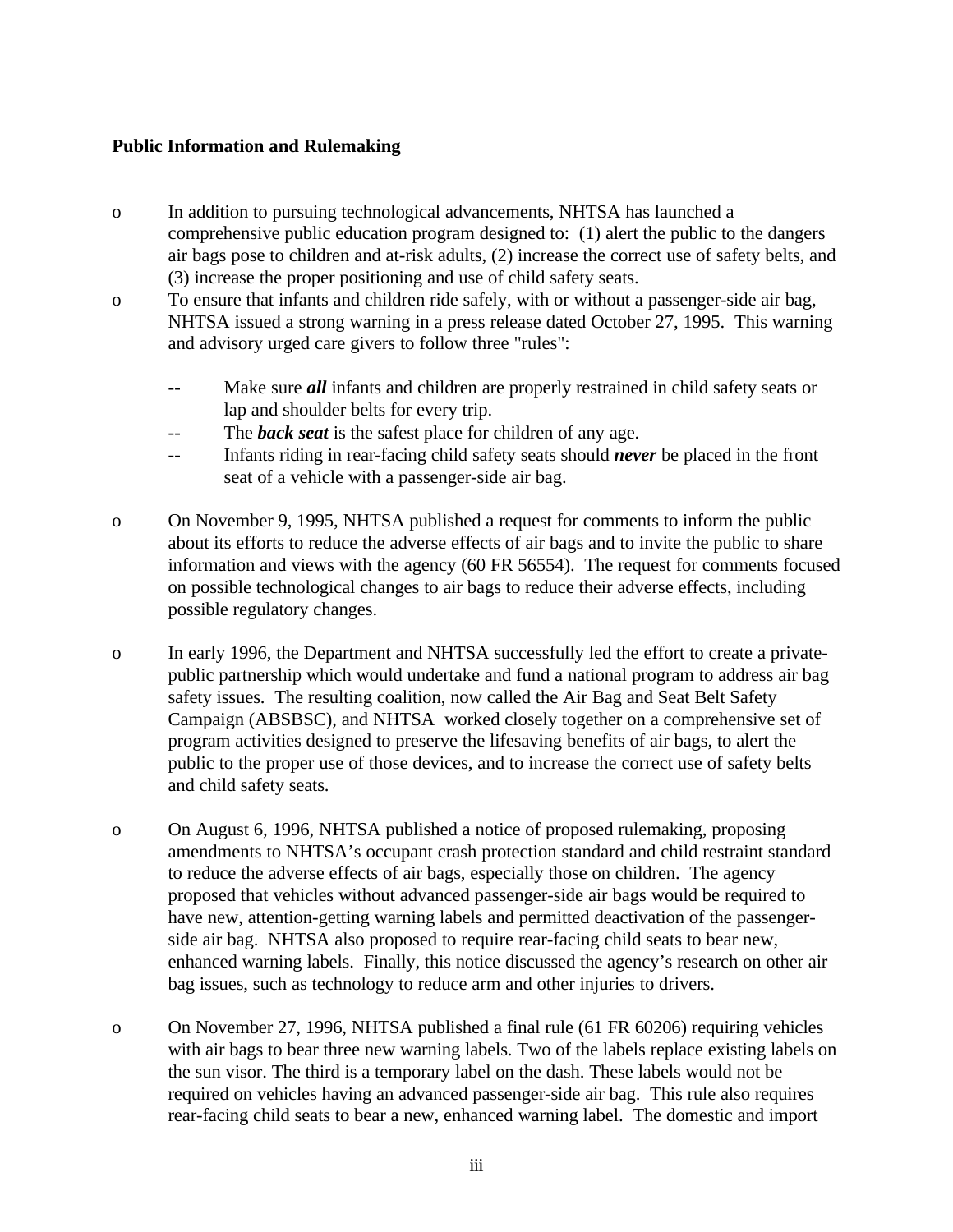vehicle manufacturers are sending letters to the owners of passenger air bag-equipped vehicles apprising them of the adverse effects of air bags. The sun visor labels will be included with the letter.

- o Continuing the Department of Transportation's comprehensive effort to preserve the benefits of air bags and minimize their risk, a Notice of Proposed Rulemaking was published in January, 1997, offering proposals for deactivating air bags. In parallel with this effort, rulemaking deliberations proceeded concurrently on the issue of reducing the aggressivity of air bags. At the same time, a final rule was issued, extending until September 1, 2000, the time period during which vehicle manufacturers would be permitted to offer manual cut-off switches for the passenger-side air bag for vehicles without rear seats or with rear seats that are too small to accommodate rear-facing infant seats.
- o On March 19, 1997 (62 FR 12960) the final rule, allowing manufacturers to quickly implement redesigned air bags, was issued. The new rule paved the way for manufacturers to install air bags that were redesigned, with the goal of mitigating the injurious effects of air bags, while maintaining their proven benefits. Manufacturers responded by installing air bags that are 20 percent to 35 percent less powerful. The new rule also provides manufacturers and suppliers with additional time to develop a variety of advanced air bag technologies to tailor air bag deployment more appropriately to crash severity, occupant size and position, seat belt use and other vehicle factors. This rule provided changes that would affect new production vehicles. The issue of what to do about vehicles already on the road came next. In addition, this release repeated prior agency warnings of the dangers of placing a rear-facing infant seat in front of an air bag, and broadened the previous warnings to apply to older children and even adults who may ride unrestrained.
- o On November 21, 1997, the agency announced the final rule permitting deactivation. Auto dealers and service outlets could begin deactivating air bags on January 19, 1998.
- o To give manufacturers and suppliers the maximum benefits of currently unproven but promising advanced air bag technology, the agency has decided that the optimal path for future rulemaking should be performance-based requirements. This approach would permit varied choices and options in order to provide manufacturers with utmost flexibility to design new systems. Toward this end, the agency published a Notice of Proposed Rulemaking dealing with advanced air bags on September 18, 1998, with a Final Rule to be published one year later.

## **Safety Belt Use**

In April, 1997, the Department and NHTSA presented to President Clinton a comprehensive set of program initiatives designed to increase national seat belt and child safety seat use: The Presidential Initiative to Increase Seat Belt Use Nationwide. Strategies supporting the initiative include: (1) the formation of public-private partnerships, (2) improved seat belt and child passenger safety legislation, (3) high visibility enforcement of those laws, and (4) intensive public information and education programs. This initiative was launched in October 1997 as the Buckle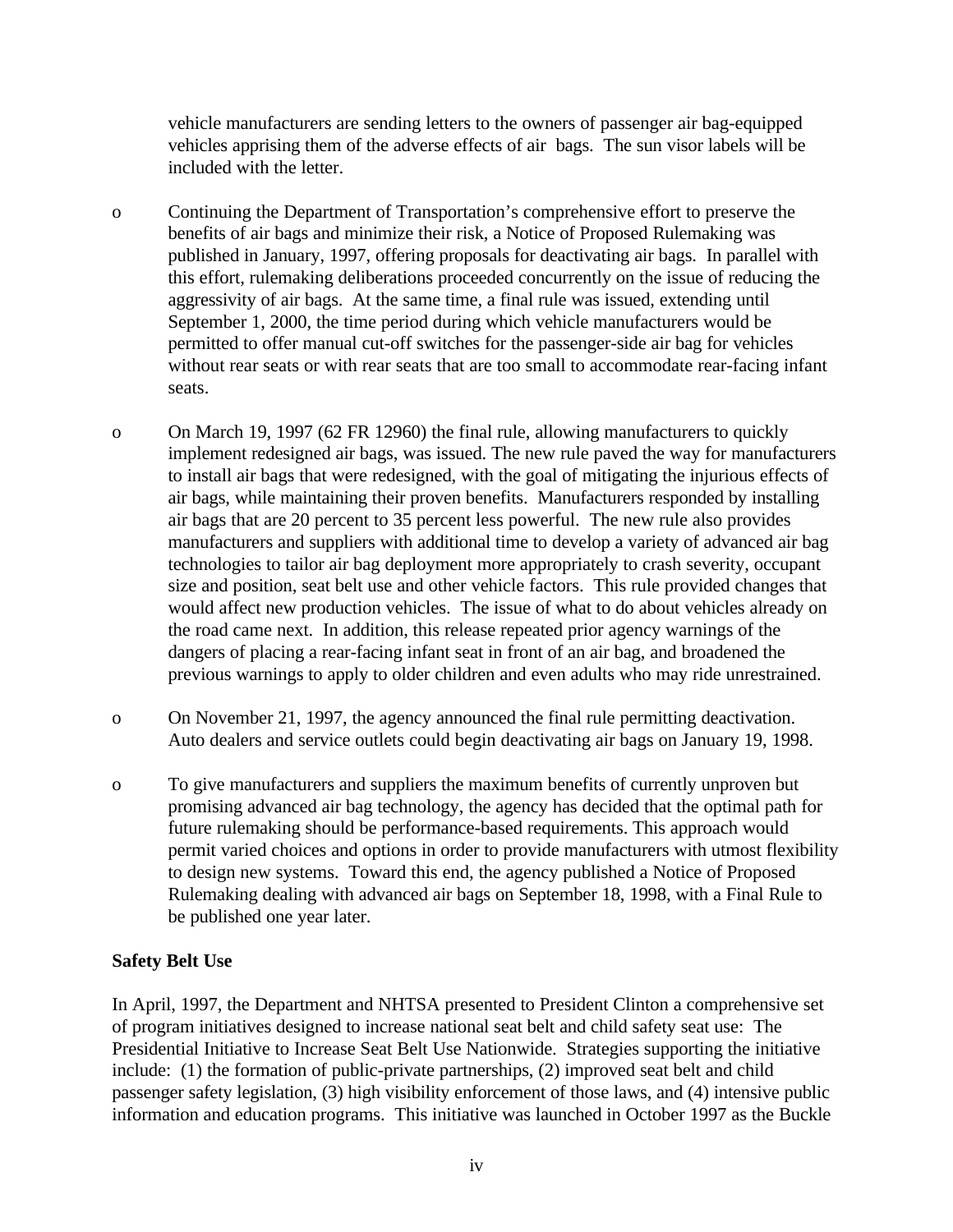Up America campaign. This campaign encourages the increased use of seat belts and child safety seats through more effective public education about and enforcement of existing seat belt and child safety seat use laws and the passage of standard (primary) enforcement provisions in state belt use laws, including other improvements to strengthen those laws.

As of December, 1997, state surveys indicated safety belt use rates ranging from 48 percent in Arkansas and Mississippi to 88 percent in California. An estimate of national safety belt use is derived through a population-weighted average of these state use rates. **The national safety belt use rate as of December 1997 was estimated to be 69 percent.**

Belt use information is not routinely collected for the military, government employees, or law enforcement personnel. However, based upon the existence of mandatory use policies, training programs, and promotional campaigns, use among these groups is expected to be higher than in the general population.

The overall observed safety belt use rate in NHTSA's 1996 National Occupant Protection Use Survey (NOPUS) moving traffic study was 61.3 percent, compared to the 58.0 percent observed in 1994. Shoulder belt use observed in the 1996 moving traffic study was 64.4 percent for passenger car occupants compared to 62.8 percent in 1994 and 56.4 percent for light truck occupants, compared to 50.2 percent in 1994.

Direct comparison of findings between the NOPUS and state surveys is difficult, primarily because of the differences in vehicle and occupant coverage. However, a rough comparison of overall use can be made between the state-based estimate for 1996 of 68 percent and the NOPUS estimate for passenger car drivers and passengers of 64.4 percent. In this comparison, the state based estimate falls within the 95 percent confidence interval of the NOPUS estimate.

The combination of surveys that has been used to measure safety belt use over the past several years also provides insight with regard to changes in use rates. Until 1990, the 19 cities survey was used as the index of national use. In 1990, that index for passenger car drivers was 49 percent. The NOPUS estimate of belt use among passenger car drivers in 1996 is 65.1 percent. The difference of 16 percentage points between the 19 cities index and the NOPUS estimate is consistent with the 15 percentage point change in use indicated by the aggregate of state surveys between 1990 and 1996 (i.e., 53 percent in 1990 and 68 percent in 1996).

State surveys provide an essential source of information for monitoring progress in the states. The NOPUS provides a probability-based sample of national use with the ability to estimate statistical error. In addition, the NOPUS provides a unique source of detailed information concerning restraint use by vehicle type, age, gender, race, geographic area, time of day, day of week, urbanization, etc.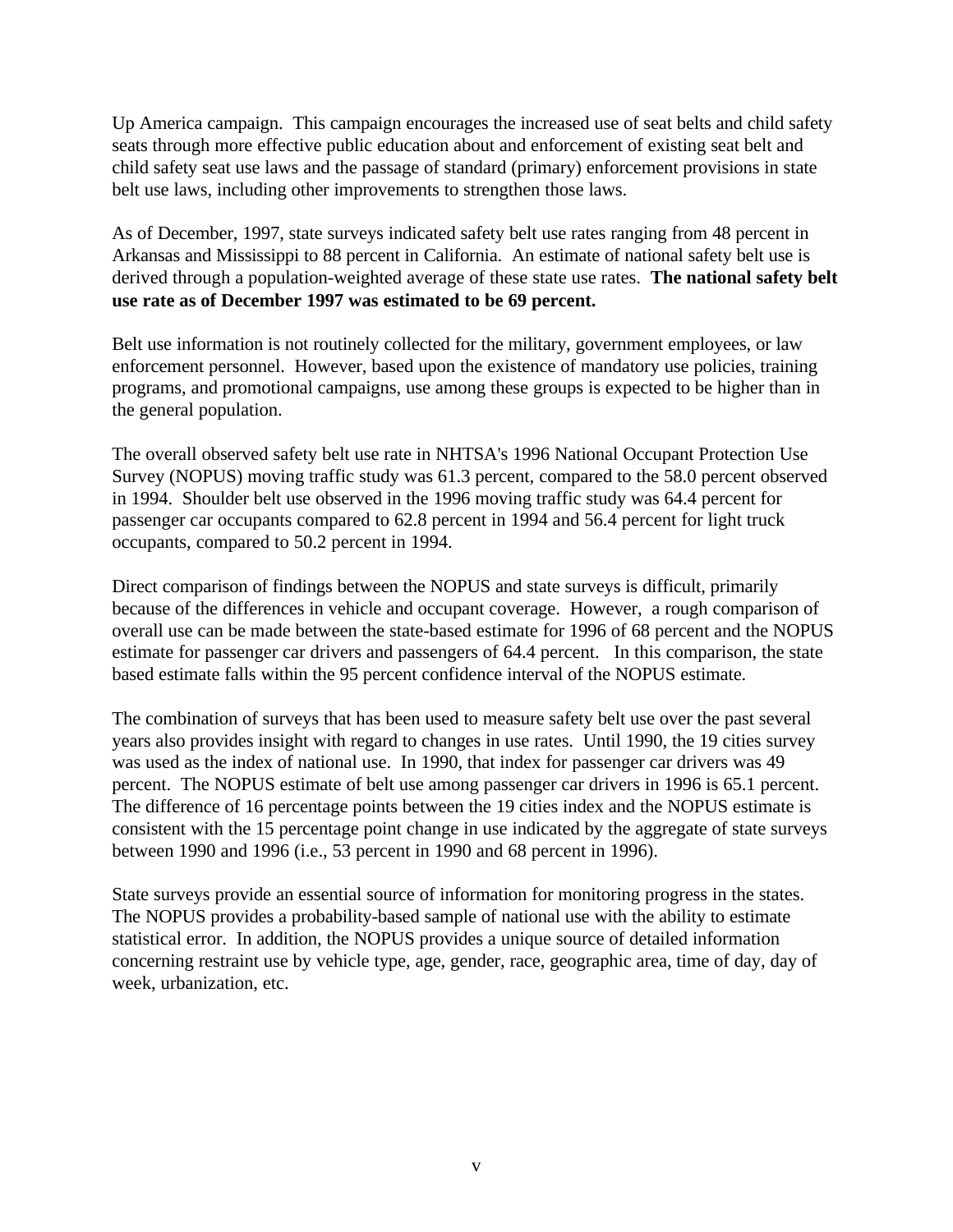## **Section I -- BACKGROUND**

#### **History of FMVSS 208 Requirements**

Federal Motor Vehicle Safety Standard (FMVSS) 208 ("Occupant Crash Protection"), as amended on July 17, 1984, required that automatic occupant protection, such as air bags or automatic belts, be phased into passenger cars during 1987-1990. When the National Highway Traffic Safety Administration (NHTSA) issued FMVSS 208, it also began a continuing, nationwide effort to increase belt use through encouragement of state buckle-up laws, enforcement and public education. Use of manual lap-shoulder belts reduces the risk of fatal injury to front-seat occupants by 45 percent, but in 1983, only 14 percent of the general driver population buckled up. Initially, automatic belts installed in response to FMVSS 208 helped increase belt use. In the long run, however, NHTSA believed that the best protection would come from air bags in combination with state buckle-up laws to ensure high rates of belt use.

FMVSS 208's phase-in requirement for automatic occupant protection was: 10 percent of model year 1987 passenger cars, 25 percent of model year 1988, 40 percent of model year 1989, and all cars manufactured after September 1, 1989 (or model year 1990). FMVSS 208 was later amended to allow an exclusion from the automatic protection requirement for the right-front passenger position until September 1, 1993, if an air bag was installed for the driver. All vehicles manufactured after September 1, 1993, are required to have automatic protection for the driver and right-front passenger. The 1987-1990 phase-in schedule of the automatic occupant protection requirement was met or exceeded.

The two components of NHTSA's occupant protection program have reinforced each other. FMVSS 208 offered a "choice" between automatic protection and safety belt laws, and therefore, became the catalyst for the adoption of state "buckle-up" laws. In 1983, prior to FMVSS 208 (as amended), no state had a belt use law. Currently, 49 states (all except New Hampshire) plus the District of Columbia, Puerto Rico, and the Territories have safety belt use laws. In addition, national safety belt use has risen dramatically from 14 percent in 1983 to 69 percent as of December 1997.

The Intermodal Surface Transportation Efficiency Act (ISTEA), passed by the Congress in 1991, required all passenger cars manufactured after September 1, 1997, and light trucks manufactured after September 1, 1998, to have driver and passenger air bags, plus manual lap-shoulder belts. Also in 1991, NHTSA extended the automatic occupant protection requirements to light trucks and vans, on a phased-in basis for model years 1995, 1996, 1997, and 1998.

#### **Descriptions of Occupant Protection Systems**

Several distinct types of automatic occupant protection systems are available currently in the onroad fleet, including automatic safety belts, manual safety belts, air bags, and various combinations of the air bag with either manual or automatic belts. For the purpose of conducting the analysis of injury-reducing effectiveness, these systems were restricted to drivers only, and grouped as follows: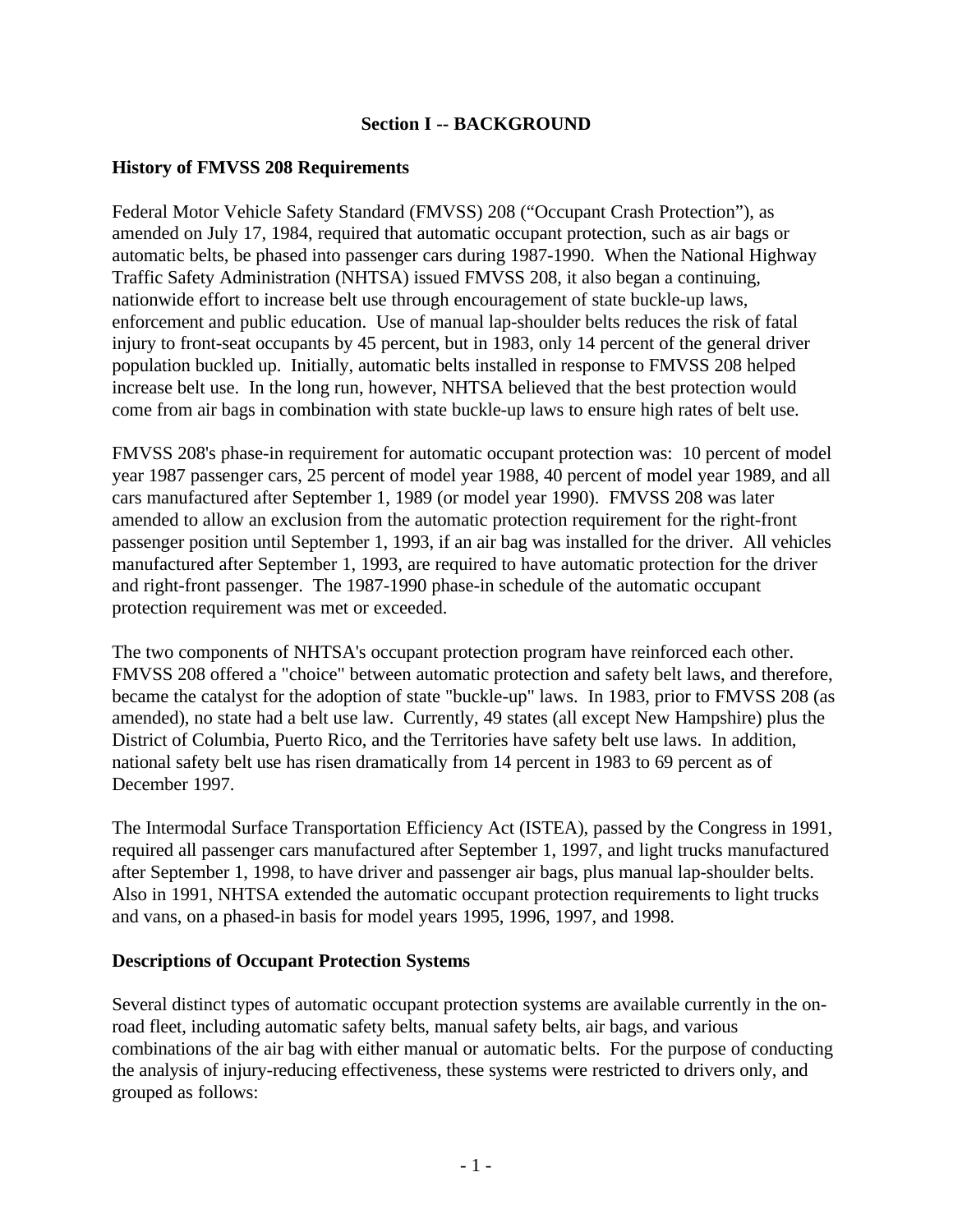- (1) *Frontal air bag plus safety belts*: If a frontal air bag was available for the driver (the vehicle was equipped with either driver-only or dual air bags) plus the driver used the available safety belt system.
- (2) *Any air bag alone*: If a frontal air bag was available for the driver, and no belt system was used.
- (3) *Automatic safety belts*: The driver used either the available motorized 2-point (torso) belt (with or without a manual lap belt), a nonmotorized 3-point (lap/shoulder) belt, or a nonmotorized 2-point belt (with or without a manual lap belt).
- (4) *Manual 3-point safety belts*: The driver used the available traditional lap-and-shoulder belt system.
- (5) *Unrestrained*: The driver did not use any safety belt and no frontal air bag was available.

## **How Air Bags Work**

Air bags, an automatic crash protection system that deploys quicker than the blink of an eye, are the result of extensive research to provide maximum crash protection. Air bags by themselves protect only in frontal crashes, and offer maximum protection when used in conjunction with safety belts. Air bags should NOT be used as the only form of occupant protection; they are intended to provide supplemental protection for belted front-seat occupants in frontal crashes.

Typical air bag systems consist of three components: an air bag module, crash sensor(s), and a diagnostic unit. The air bag module, containing an inflator and a vented or porous, lightweight fabric air bag, is located in the hub of the steering wheel on the driver side or in the instrument panel on the passenger side. Crash sensor(s), located on the front of the vehicle or in the passenger compartment, measure deceleration, the rate at which a vehicle slows down. When these sensor(s) detect decelerations indicative of a crash severity that exposes the occupants to a high risk of injury, they send an electronic signal to the inflator to trigger or deploy the bag. The diagnostic unit is an electronic device that monitors the operational readiness of the air bag system whenever the vehicle ignition is turned on and while the ignition is powered. The unit uses a warning light to alert the driver if the air bag system needs service.

Air bags are designed to deploy (inflate) in moderate-to-severe frontal and near-frontal crashes. They inflate when the crash forces are about equivalent to striking a brick wall head-on at 10-15 miles per hour or a similar sized vehicle head-on at 20-30 mph. Frontal air bags are not designed to deploy in side, rear, or rollover crashes. Rollover crashes can be particularly injurious to vehicle occupants because of the unpredictable motion of the vehicle. In a rollover crash, unbelted occupants can be thrown against the interior of the vehicle and strike hard surfaces such as steering wheels, windows and other interior components. They also have a great risk of being ejected, which usually results in very serious injuries. Ejected occupants also can be struck by their own or other vehicles. Since air bags provide supplemental protection only in frontal crashes, safety belts should always be used to provide maximum protection in rollovers and all crashes.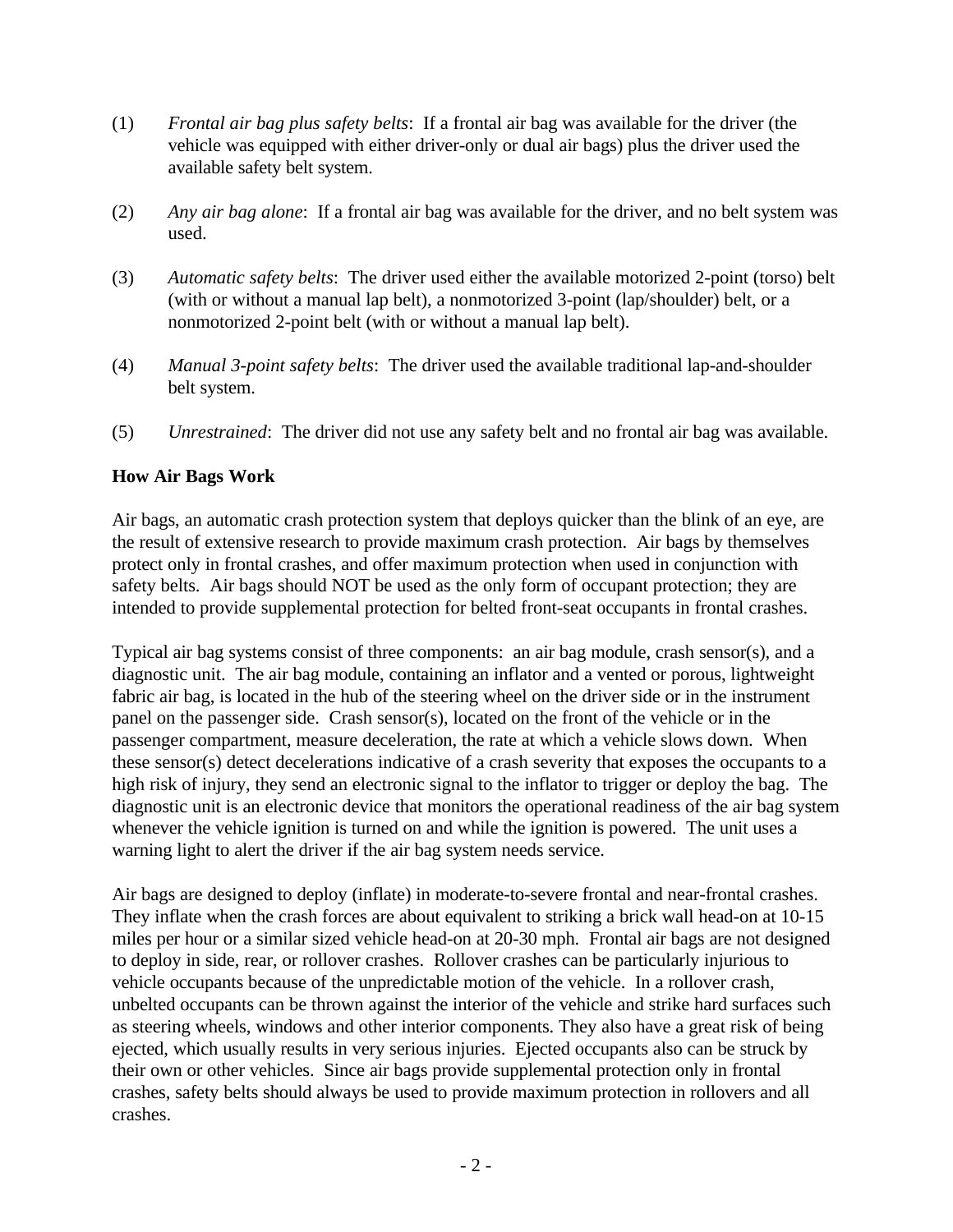The bag inflates within about 1/20 of a second after impact. The inflated air bag creates a protective cushion between the occupant and the vehicle's interior (i.e., steering wheel, dashboard, and windshield). At 4/20 of a second following impact, the air bag begins to deflate. The entire deployment, inflation, and deflation cycle is over in less than one second.

After deployment, the air bag deflates rapidly as the gas escapes through vent holes or through the porous air bag fabric. Initial deflation enhances the cushioning effect of the air bag by maintaining approximately the same internal pressure as the occupant strokes into the bag. Subsequent rapid and total deflation enables the driver to maintain control if the vehicle is still moving after the crash and ensures that the driver and/or the right-front passenger is not trapped by the inflated air bag.

Dust-like particles present during the inflation cycle primarily come from dry powder that is often used to lubricate the tightly packed air bag to ease rapid unfolding during deployment. Small amounts of particulate produced from combustion within the inflator also are released as gas is vented from the air bag. These dust particles may produce minor throat and/or eye irritation. Once an air bag is deployed, it cannot be reused. Air bag system parts must be replaced by an authorized service dealer for the system to once again be operational.

To ensure that infants and children ride safely, with or without a passenger-side air bag, NHTSA urges care givers to follow three "rules":

- -- Make sure *all* infants and children are properly restrained in child safety seats or lap and shoulder belts for every trip.
- The **back seat** is the safest place for children of any age.
- -- Infants riding in rear-facing child safety seats should *never* be placed in the front seat of a vehicle with a passenger-side air bag.

Warning labels with such information are posted on vehicle visors and, as shown here, on child safety seats.

# WARNING



DO NOT place rear-facing child seat on front seat with air bag. DEATH OR SERIOUS INJURY can occur. The back seat is the safest place for children 12 and under.

## **Market Shares of the Various Occupant Protection Systems**

Americans are using safety belts more than ever before, and air bags are offered in virtually all new cars, and in many light trucks, vans and sport utility vehicles in advance of the Federal requirement. Their market share is nearly universal. The dramatic increase in belt use over the past 10 years enables the combination of air bags and manual belts to yield significant life-saving results.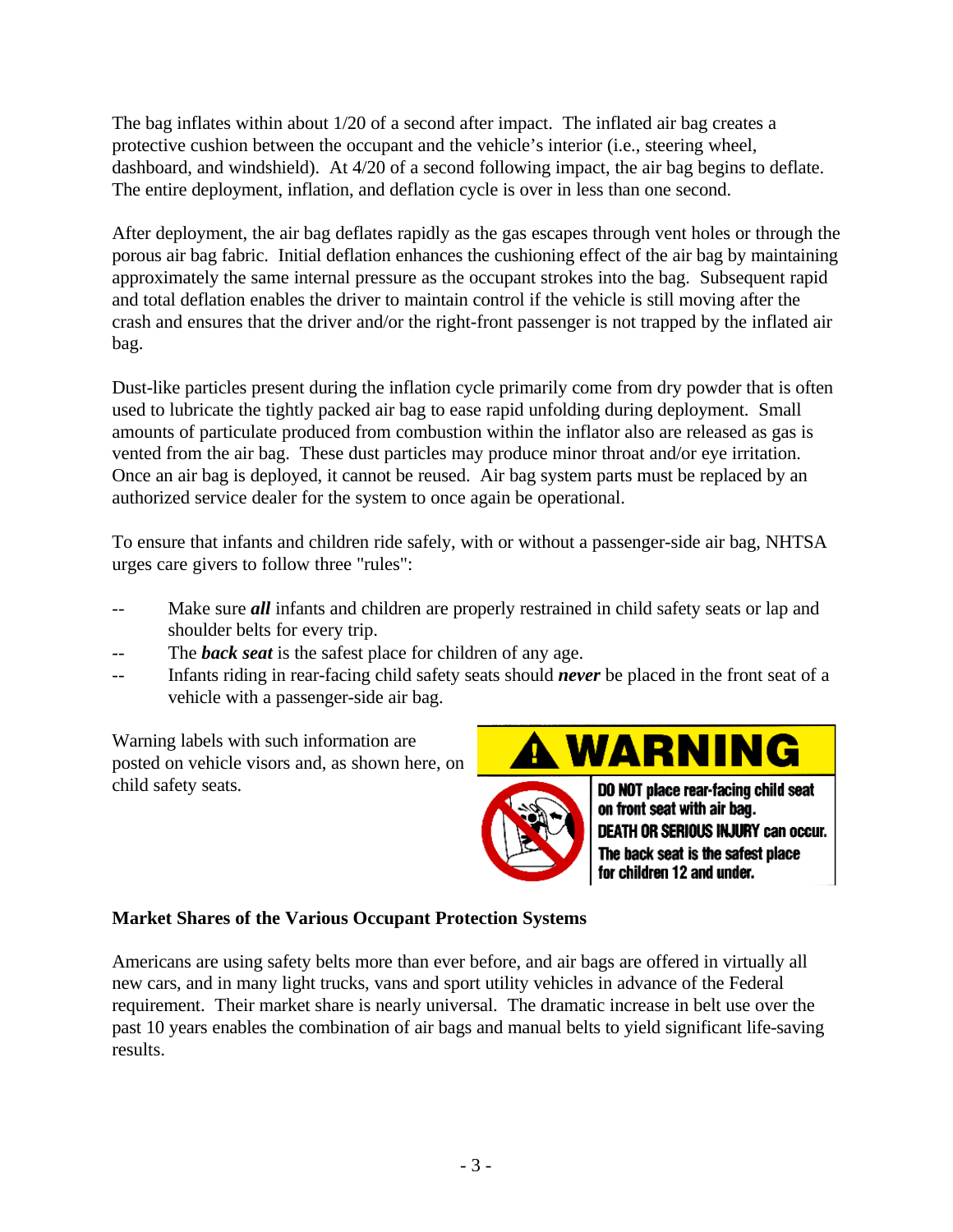#### Exhibit 1

#### Cumulative Registrations of Cars Equipped with Various Occupant Protection Systems 1987 - 1996 (No Attrition Included)

| Driver Air Bags 17,975,331 |  |
|----------------------------|--|
|                            |  |
| Automatic Belts 26,634,138 |  |
|                            |  |
|                            |  |

As of December 31, 1996 over 42 million air bag-equipped new cars had been registered since 1987, 18 million of which were equipped with driver air bags and another 24.3 million equipped with dual air bags. Exhibit 2 presents the distribution of occupant protection systems in new cars registered each year between 1987 and 1996.



During the phase-in (1987-1990) of automatic occupant protection, automatic belts were the most frequently sold automatic occupant protection system. During 1990 to 1993, manufacturers equipped more and more new cars with driver air bags, which became increasingly popular among new car buyers. By 1995, cars equipped with driver or dual air bag systems represented over 98 percent of new cars sold, with 84 percent of all model year 1995 cars sold being equipped with dual air bags.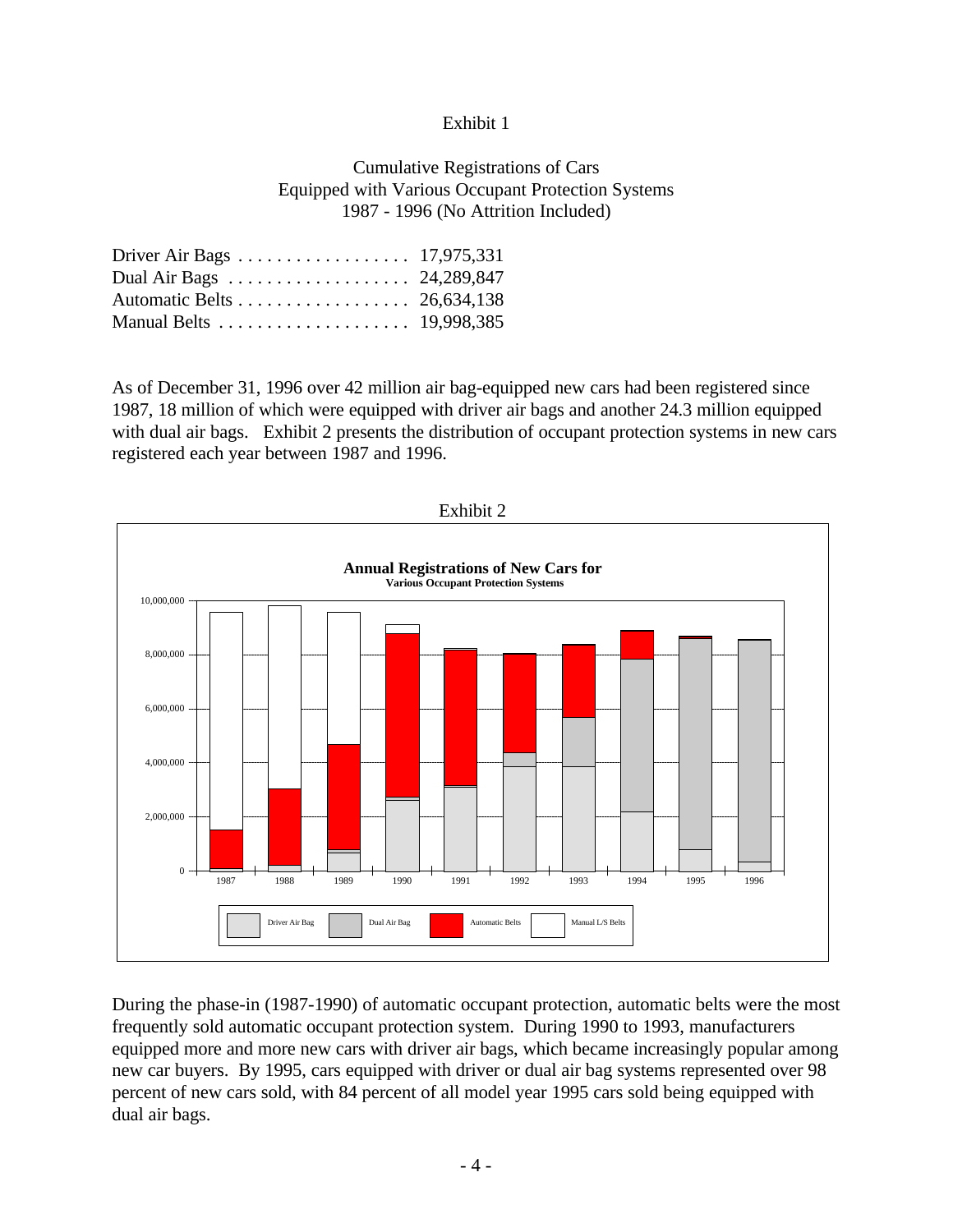#### **Section II -- ESTIMATING EFFECTIVENESS**

#### **The Analytical Challenge**

Assessing the benefits of occupant protection systems, that is, their effectiveness in reducing the chances of occupant mortality and morbidity, is not a simple task. While it would be quite easy to compare the observed injury and fatality rates for occupants protected by the various systems, differences in fatality- and injury-reducing effectiveness can be masked by a multitude of factors not directly related to the air bag or automatic belt systems.

For example, air bags originally were offered in the larger, more expensive and the sporty, highperformance model lines. These vehicles may be driven much differently than, for example, station wagons or family-size sedans. The different use patterns of these vehicles will result in a different mix of crashes; for example, some make/models will experience more single-vehicle crashes on rural, higher speed roads, which tend to be more severe than the average two-vehicle crash in an urban, lower speed environment. Also, scientific studies have demonstrated that heavier cars, on average, offer greater protection to their occupants than do lighter cars (which were generally not included during the early introduction of air bags). These and other factors need to be identified and accounted for in any analysis of system effectiveness and are among the challenges of conducting an accurate assessment.

Other challenges include the identification and availability of appropriate data for conducting this assessment, in terms of relevance, sufficient numbers of cases for study, and quality. Safety belt use laws were critical to increasing belt use to the levels we have achieved. However, repeated analyses have demonstrated that self-reported safety belt use, such as that contained in most police accident reports, overstates the level of safety belt use in these crashes. This may be due to penalties for nonuse of safety belts, discounts offered by some automobile insurance companies for a signed commitment that the policyholder will always use his or her safety belt, or other reasons. What has been observed is a tendency for surviving drivers and passengers (especially those receiving no or only minor injury) to say that they were wearing their belts at the time of the crash when actually they were unrestrained. This causes higher reported safety belt use rates for occupants in police-reported crashes than for those in the general population. It is very unlikely that crash-involved occupants could have higher safety belt use rates than the general public since the very behavior which leads to increased risk of crash involvement is hypothesized to be associated with an increased tolerance for risk, such as not wearing safety belts, or driving after drinking too much alcohol.

The effect of higher reported safety belt use, especially among the less seriously injured and uninjured vehicle occupants, *is to make safety belts appear safer than they actually are*. If some of the unbelted, uninjured people had been incorrectly reported as belted, this would increase the computed injury rate among unbelted occupants (fewer uninjured persons) and decrease the injury rate among the belted occupants, artificially increasing the "gap" between belted and unbelted occupants and inflating the estimated advantage of using safety belts.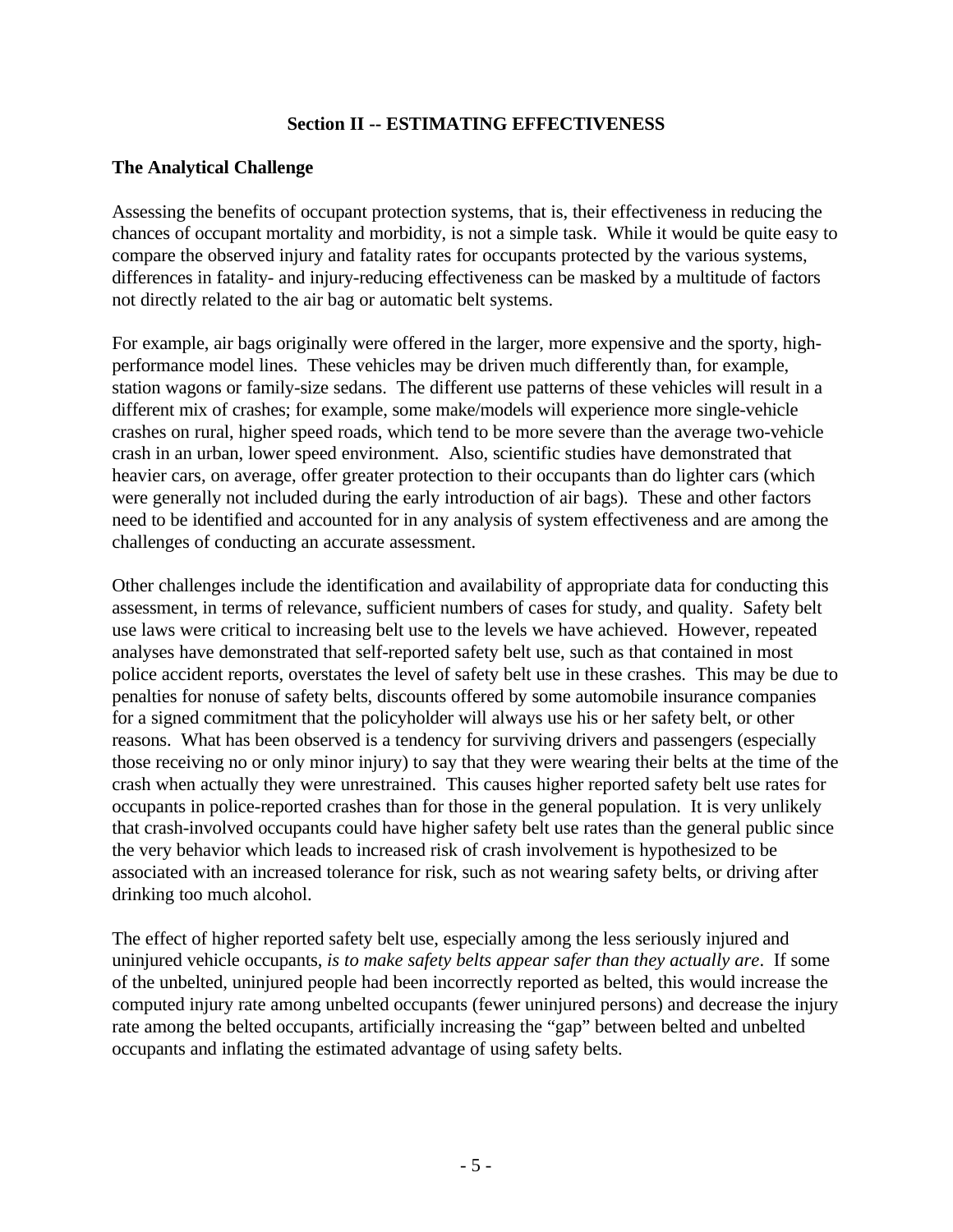## **Analysis Overview -- Fatality-Reducing Effectiveness**

The database used to conduct the assessment of the fatality-reducing effectiveness of air bags is NHTSA's Fatality Analysis Reporting System (FARS). FARS is a census of all fatal traffic crashes that occur in the U.S., on roads customarily open to the public, where at least one person dies from crash-related causes within 30 days of the crash. Depending on the state, the information entered into the FARS database by state analysts includes the following:

- o police accident reports,
- o state vehicle registration files,
- o state driver licensing files,
- o state highway department data,
- o vital statistics,
- o death certificates,
- o coroner/medical examiner reports,
- o hospital medical records, and
- o emergency medical service reports.

One of the important ways to group drivers is by their safety belt use. Separate estimates are presented for the fatality-reducing effectiveness of air bags plus manual lap-shoulder belts **and** air bags alone, relative to an unrestrained occupant, as requested in the 1991 ISTEA legislation. At the same time, an updated estimate of the effectiveness of manual lap-shoulder belts alone was not developed for this report -- it has been known for some time that manual safety belts are 45 percent effective in reducing fatality risk. Also, with the phasing out of automatic safety belts, no fatality-reducing effectiveness estimates of these systems were computed.

As of February 1998, NHTSA's Fatality Analysis Reporting System contained records of nearly 11,000 fatally injured front-seat occupants of cars and light trucks who were sitting at positions equipped with air bags.

For the analysis of the fatality-reducing effects of air bags, the ability to control for the various crash circumstances by comparing drivers and right-front passengers involved in precisely the same crashes alleviated the need for detailed statistical modeling. A second approach compared the driver fatality experience in air bag-equipped vehicles in frontal fatal crashes (for which air bags were specifically designed) to their experience in nonfrontal fatal crashes. This analysis assumes that air bags have no effect in nonfrontal crashes, such as side and rear impacts and rollovers.

## **Analysis Overview -- Injury-Reducing Effectiveness**

The database selected to conduct the assessment of injury-reducing effectiveness for manual and automatic occupant protection systems is NHTSA's National Automotive Sampling System (NASS) Crashworthiness Data System (CDS). Data from 1988 through 1996, the most current year available, were used. This database is the most comprehensive, nationally representative crash investigation system available, and has the most accurate safety belt use reporting of any file available to NHTSA. Assessments of safety belt use in the current analysis are based on the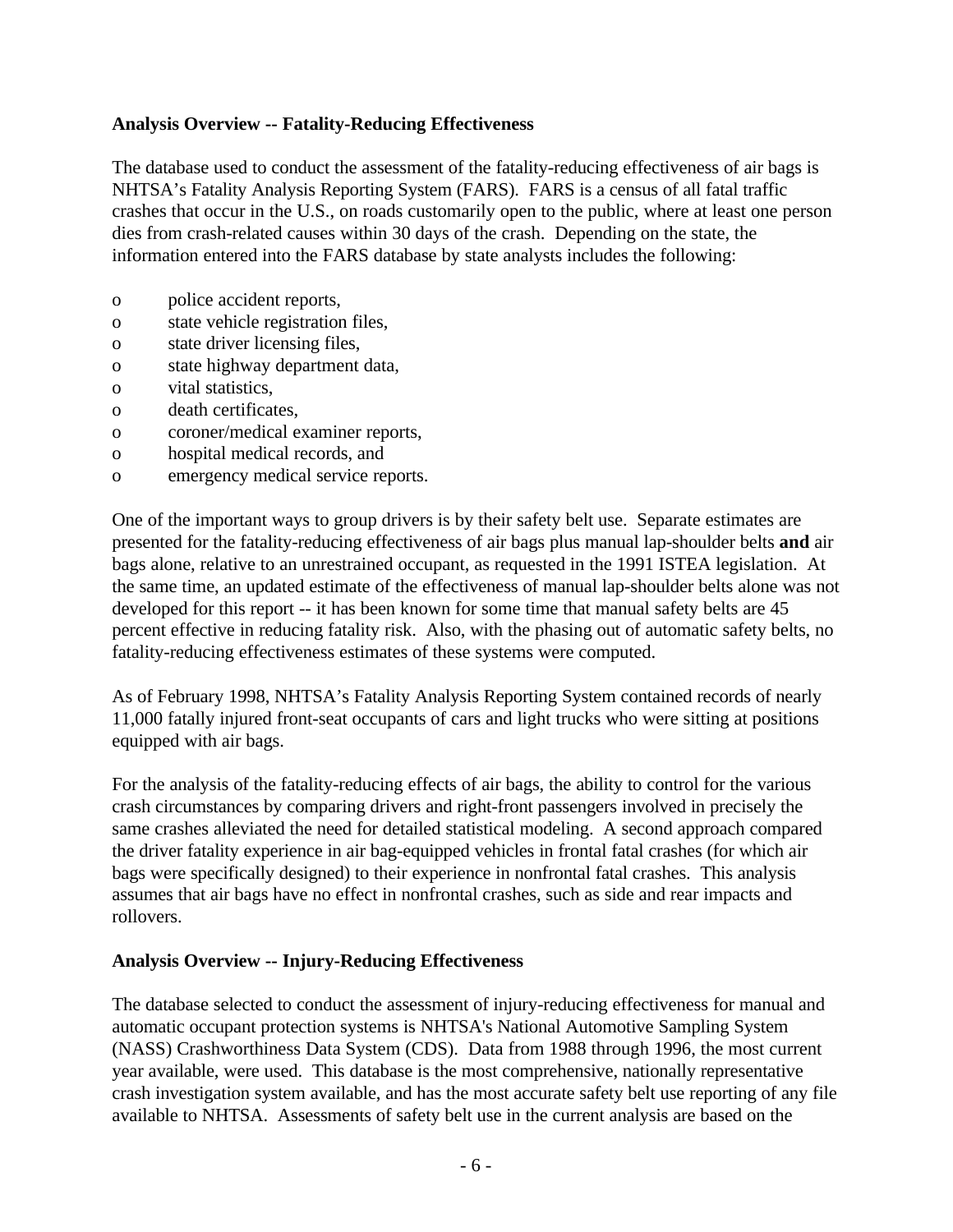judgment of trained, professional accident investigators, after having inspected the vehicles involved, reviewed the injury patterns based on hospital records, and conducted interviews with crash-involved parties. Even so, occupant-reported safety belt use in the NASS CDS is higher than the observed safety belt use of drivers on the road. This is true for both manual and automatic safety belt systems. To a lesser extent, this is also true for investigator-reported belt use, which was used in the injury-reduction analysis. In the majority of crashes in the NASS CDS, safety belt use is determined by the preponderance of evidence obtained from inspection of the vehicles involved, particularly in moderate to high-severity crashes.

Overreporting of safety belt use is more likely in low damage severity and low occupant injury crashes, which provide little in the way of hard evidence of safety belt use or nonuse. These crashes are low frequency crashes in the NASS CDS sample but comprise a larger proportion of the on-road crashes (NASS CDS oversamples more serious crashes, since these are where the more serious injuries occur). Unlike other postcrash surveys, the NASS CDS investigator does not rely primarily on self-reporting of safety belt use by the person involved in the crash, which is generally the source for the information cited on police accident reports. It is for this reason that the NASS CDS is believed to provide the most reliable indications of the use of safety belts by crash-involved parties.

There continue to be too few cases of *fatal injury* in the NASS sample to conduct an analysis of fatalities alone. Inasmuch as NASS consists of a sample of towaway passenger vehicle crashes in the United States, the file contains detailed information on a broad range of crash severities. In the NASS sample, as in the population of traffic crashes, less serious injuries occur much more often than do fatalities. To achieve a sufficiently large sample size, the analyses in the first two reports to Congress estimated system effectiveness in reducing the likelihood of moderate and greater injury (level 2 and greater on the Abbreviated Injury Scale (AIS)<sup>1</sup>). Fatal injuries, although relatively rare, are included in this category. In addition, only drivers were used in the analysis of air bag effectiveness in injury prevention. The sample size for front-seat passengers with air bags is still relatively small for this type of statistical technique.

Additional exploratory analyses were conducted in the third report to investigate a broader range of issues related to occupant injury. The presence of very detailed information in the NASS CDS makes it possible to conduct these investigations. In addition to effectiveness in preventing a maximum injury of severity AIS 2 and greater (MAIS 2+, or moderate and greater injury), analyses were conducted to estimate effectiveness in preventing serious and greater injury (MAIS 3+), both overall and in frontal crashes. **For ease of discussion, these will be referred to as** *moderate injury* **and** *serious injury* **in the remainder of this report.** Analyses were also

<sup>&</sup>lt;sup>1</sup>The AIS, first developed by the Association for the Advancement of Automotive Medicine in 1971, is a consensus-derived, anatomically based system that ranks individual injuries by body region on a scale of 1 to 6 as follows: 1=minor, 2=moderate, 3=serious, 4=severe, 5=critical, and 6=maximum/currently untreatable. The AIS is intended as a measure of the severity of the injury itself and not as a measure of impairments or disabilities that may result from the injury. It does not assess the combined effects of multiple injuries to a patient. The AIS was revised and updated several times, with the most recent revision in 1990. In this report, reference to an AIS level (i.e., AIS of 2 or greater) refers to the maximum AIS level for any injury suffered by a vehicle occupant; that is, the most severe injury. MAIS represents the maximum injury severity (AIS) of any injury received by a person, regardless of the nature or location of the injury.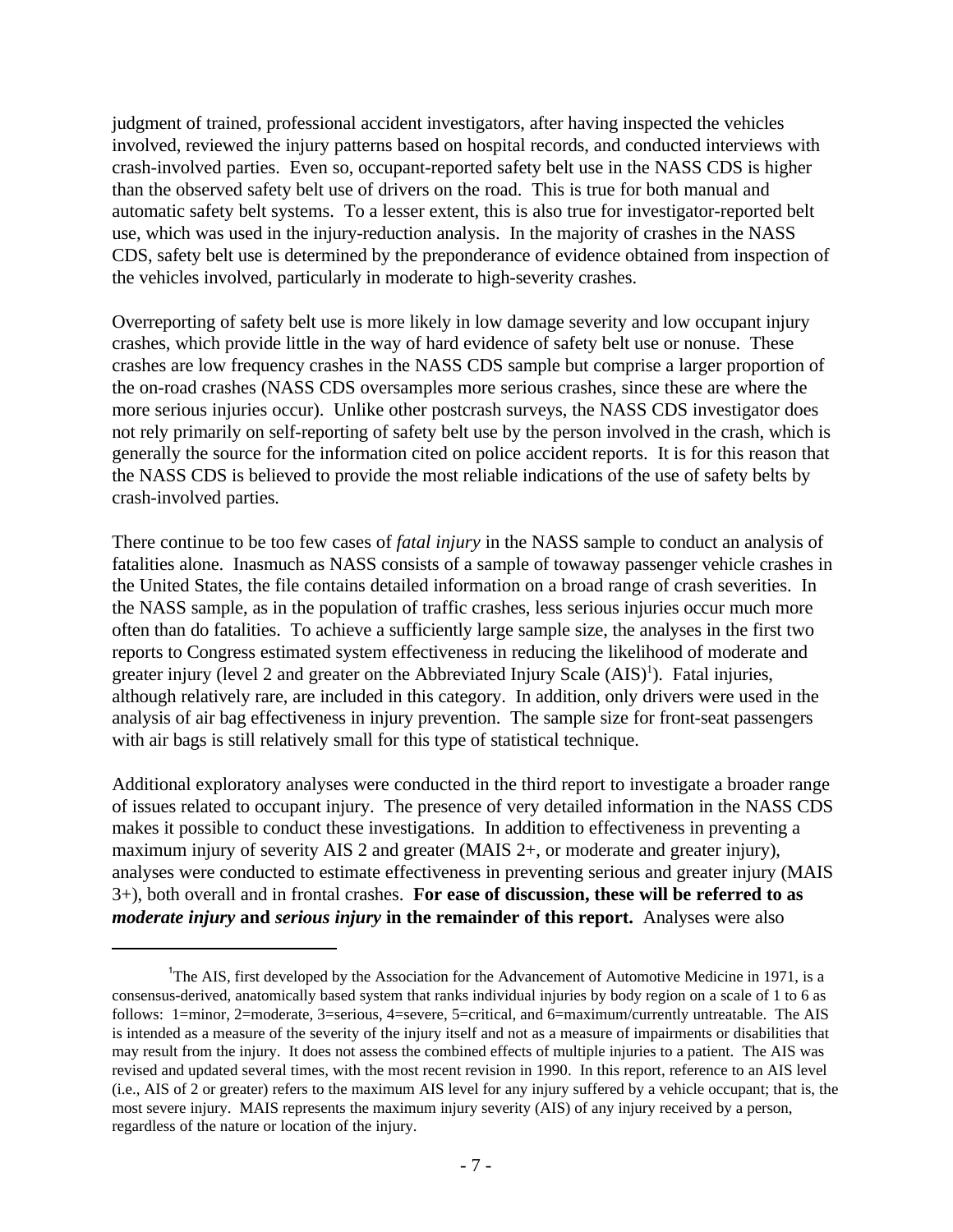conducted to investigate the moderate and serious injury-reducing effects for the following body regions: head (includes head injuries as well as those to the neck, face, and cervical region of the spine), chest (thorax, abdomen, and thoracic and lumbar spinal injuries), upper extremities (arm, elbow, forearm, wrist) and lower extremities (pelvis, leg, thigh, knee, ankle).

For the injury-reducing effectiveness, the analysis developed statistical models for estimating system effectiveness that permit the analyst to account for the potentially confounding effects of other factors, such as crash type and severity, occupant age, and sex, etc. Two patterns of vehicle damage were studied. Effectiveness was measured for cars that experienced damage to any part of the vehicle and those receiving damage to the front of the vehicle. Frontal damage is the area where safety belts, and especially air bags, would prove most beneficial at protecting vehicle occupants. For a more detailed discussion of the specific statistical models employed to conduct these analyses, the reader is referred to NHTSA's first report to the Congress<sup>2</sup> on this subject.

One of the more important variables determined and reported by the NASS investigators is delta-v, a measure of crash severity representing the change in velocity to which vehicle occupants are exposed. Delta-v has been shown to be a significant factor in determining injury severity, with higher levels of delta-v indicating a greater likelihood of more serious injury. The inclusion of delta-v in the statistical model yields a large improvement in explaining why some vehicle occupants were injured.

The following section presents the estimates of effectiveness developed as a result of these analyses. The injury-reducing effectiveness estimates presented cover four basic groups of automatic occupant protection: air bag plus manual lap/shoulder belts, air bags used alone, manual lap/shoulder belts used without the presence of an air bag, and all automatic belts (without an air bag) considered as a single group.

Amendments to FMVSS 208 required the installation of air bags and manual lap/shoulder belts in all new passenger cars manufactured in September 1997 and later (model year 1998) and all new light trucks manufactured in September 1998 and later (model year 1999). Air bags have already proven to be the system of choice among consumers, so the trend already had been established before this requirement was implemented. Automatic safety belts have essentially been phased out of the new car market. Therefore, all the various 2-point and 3-point automatic safety belt systems have been combined into a single group, automatic belts. As stated earlier, no estimates of the fatality-reducing effectiveness of manual or automatic safety belts were estimated.

## **Results of Analysis of Fatality-Reducing Effectiveness of Air Bags**

As of February 1998, NHTSA's Fatality Analysis Reporting System contains records of nearly 11,000 fatally injured front-seat occupants of cars and light trucks who were sitting at positions equipped with air bags. The agency has enough data for preliminary estimates of the fatality reduction by air bags plus safety belts, and air bags without safety belts, relative to an unrestrained occupant, as requested in the 1991 ISTEA legislation. There are also enough data to compare the

<sup>2</sup> *First Report to Congress, Effectiveness of Occupant Protection Systems and Their Use*, DOT-HS-808- 019, January 1993.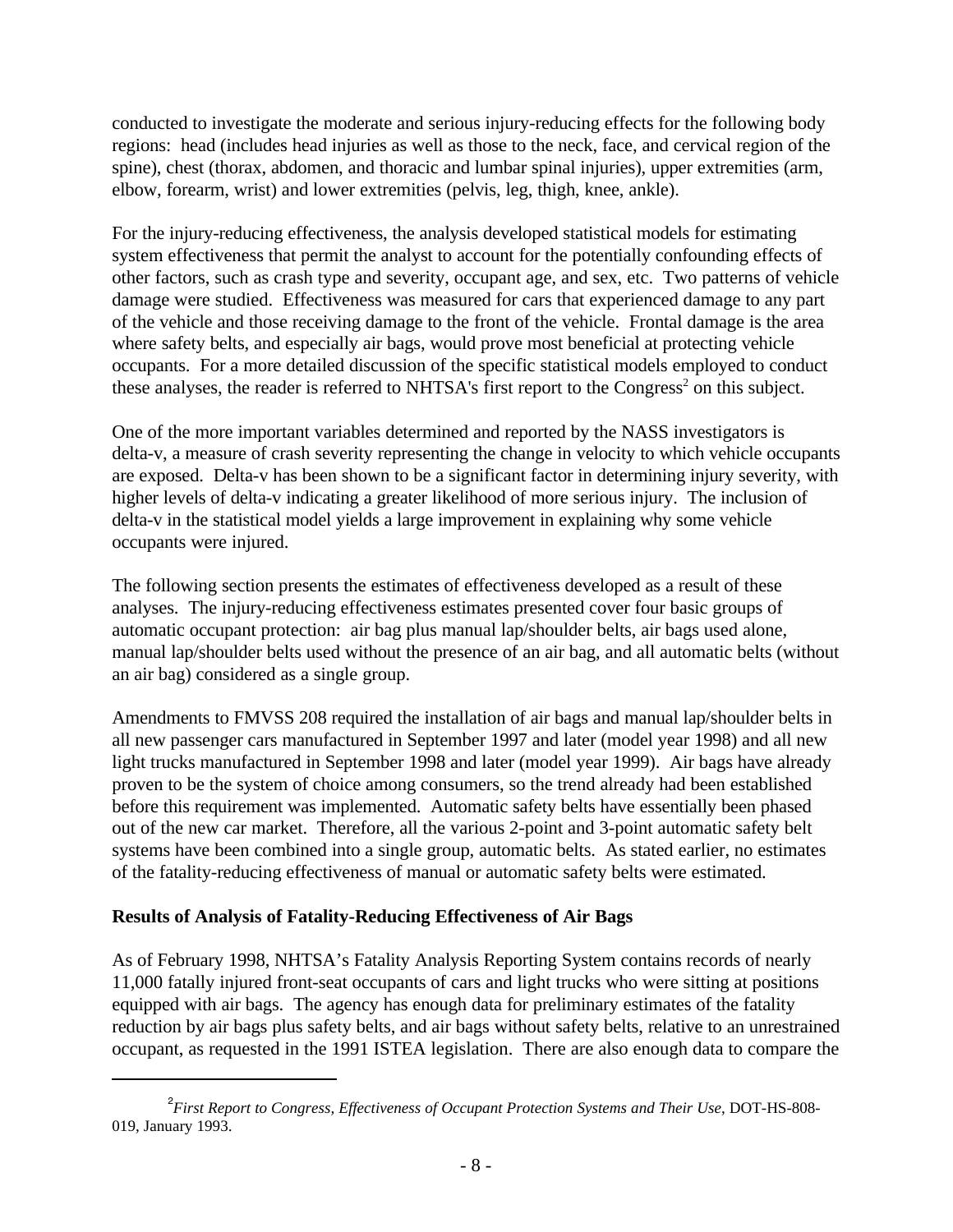fatality reduction by air bags in purely frontal crashes for car drivers, car passengers, and drivers of light trucks and to compare the fatality-reducing effectiveness of air bags for drivers of small and large cars, and for younger and older occupants<sup>3</sup>.

The basic analyses of data from the Fatality Analysis Reporting System are updates of the findings in NHTSA's *Third Report to Congress*. These analyses estimate the fatality reduction by air bags for drivers of passenger cars, and they are measured on the combined population of belted and unbelted occupants of cars equipped with driver air bags. The analyses studied the fatality experience of drivers in frontal crashes vs. two select comparison groups: their right-front passengers and the drivers in nonfrontal crashes.

The first analysis considers crash-involved passenger cars equipped with air bags and 3-point belts at the driver's seat, but only 3-point belts at the right-front seat and with both front outboard seats occupied. The ratio of driver fatalities (with the air bag) to right-front passenger fatalities (without the air bag) is calculated, and it is compared to the corresponding ratio in earlier cars of the same makes and models, equipped only with 3-point belts at both seating positions. The fatality-reducing effectiveness of air bags is estimated by the relative difference in the two ratios. This analysis includes all drivers and right-front passengers of the cars, both belted and unbelted.

In purely frontal crashes (principal impact of 12:00, excluding cases where the most harmful event was a rollover), air bags are now associated with a statistically significant fatality-reducing effectiveness of 33 percent. This result is essentially unchanged from the 34 percent cited in NHTSA's *Third Report to Congress*. In all frontal crashes (including pure and partial frontals; principal and/or initial impact point of 10:00 to 2:00), the analysis now indicates a statistically significant 19 percent reduction in fatality risk for air bags. For all types of crashes combined, including nonfrontals, the fatality reduction is a statistically significant 10 percent.



The second analysis utilizes another distinctive characteristic of air bags: that they are primarily designed for action in frontal crashes. With an inclusive definition of "frontal and partially frontal" crashes (initial or principal impact location between 10:00 and 2:00), it can be assumed that air bags have little effect, relative to manual belt use alone, in the remaining "nonfrontal" crashes. These nonfrontal fatalities represent an exposure-based *control group* for the current analysis.

The ratio of frontal to nonfrontal driver fatalities in cars equipped with driver air bags is compared to the corresponding ratio in earlier cars of the same makes and models, equipped only with 3 point belts. The fatality-reducing effectiveness of air bags in frontal crashes is estimated by the relative difference in the two ratios. This approach has the disadvantage of relying on the unproven assumption of zero effectiveness for air bags in nonfrontal crashes, but it allows a larger

<sup>3</sup> *Fatality Reduction by Air Bags -- Analyses of Accident Data through Early 1996*, DOT-HS-808-470, August 1996.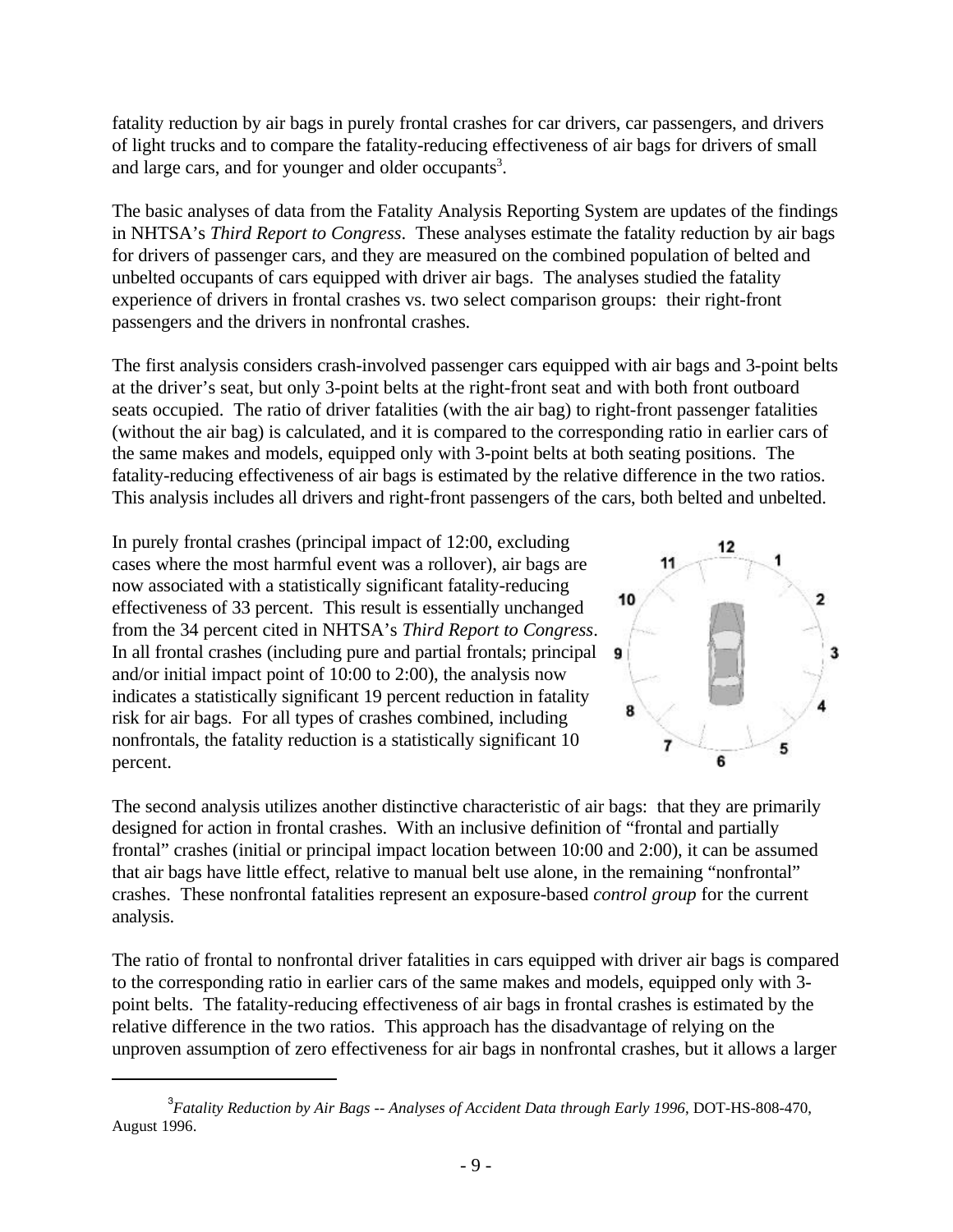sample size than the preceding method, since it is not limited to cases where the right-front seat was occupied.

When driver fatalities in purely frontal crashes (principal point of impact of 12:00, excluding cases where the most injurious or damaging event was a rollover) are compared to those in nonfrontal crashes, the fatality reduction for air bags is a statistically significant 28 percent. For all frontal or partially frontal crashes (principal and/or initial impact point of 10:00 to 2:00), there is an estimated 19 percent reduction of fatality risk (statistically significant). With the assumption that air bags have negligible effect in nonfrontal crashes, the combined fatality reduction for air bags in all types of crashes is estimated at 13 percent, by this analysis method.

Air bags did not have a statistically significant effect in partially frontal crashes (principal and/or initial point of impact between 10:00 and 2:00, excluding purely frontal crashes with 12:00 point of principal impact) by either analysis method. The first method yielded a 2 percent fatality decrease with air bags, the second, an 8 percent reduction.

Exhibit 3 summarizes the results of these two analytical approaches and presents the set of estimates that result from computing the average of the two approaches, which is the final estimate of effectiveness.

## Exhibit 3

#### Fatality-Reducing Effectiveness of Driver Air Bags

|                                         | Comparison Group<br>Right-Front<br>Nonfrontal<br>Crashes<br>Passengers |            | Final<br>(Average)<br>Effectiveness |  |
|-----------------------------------------|------------------------------------------------------------------------|------------|-------------------------------------|--|
| Purely frontal crashes (12:00)          | <b>33%</b>                                                             | <b>28%</b> | <b>31%</b>                          |  |
| All frontal crashes                     | 19%                                                                    | 19%        | 19%                                 |  |
| All crashes (frontals plus nonfrontals) | 10%                                                                    | 13%        | 11%                                 |  |

Note: *Bold italics* indicates that the estimate is statistically significantly different from zero.

The final estimates are presented graphically in Exhibit 4. The analyses indicate that the life-saving benefits of air bags derive almost entirely from purely frontal crashes; that their benefit in partially frontal crashes, if any, is quite limited; and that the fatality reduction in all types of crashes is slightly more than one-third of the reduction in purely frontal crashes.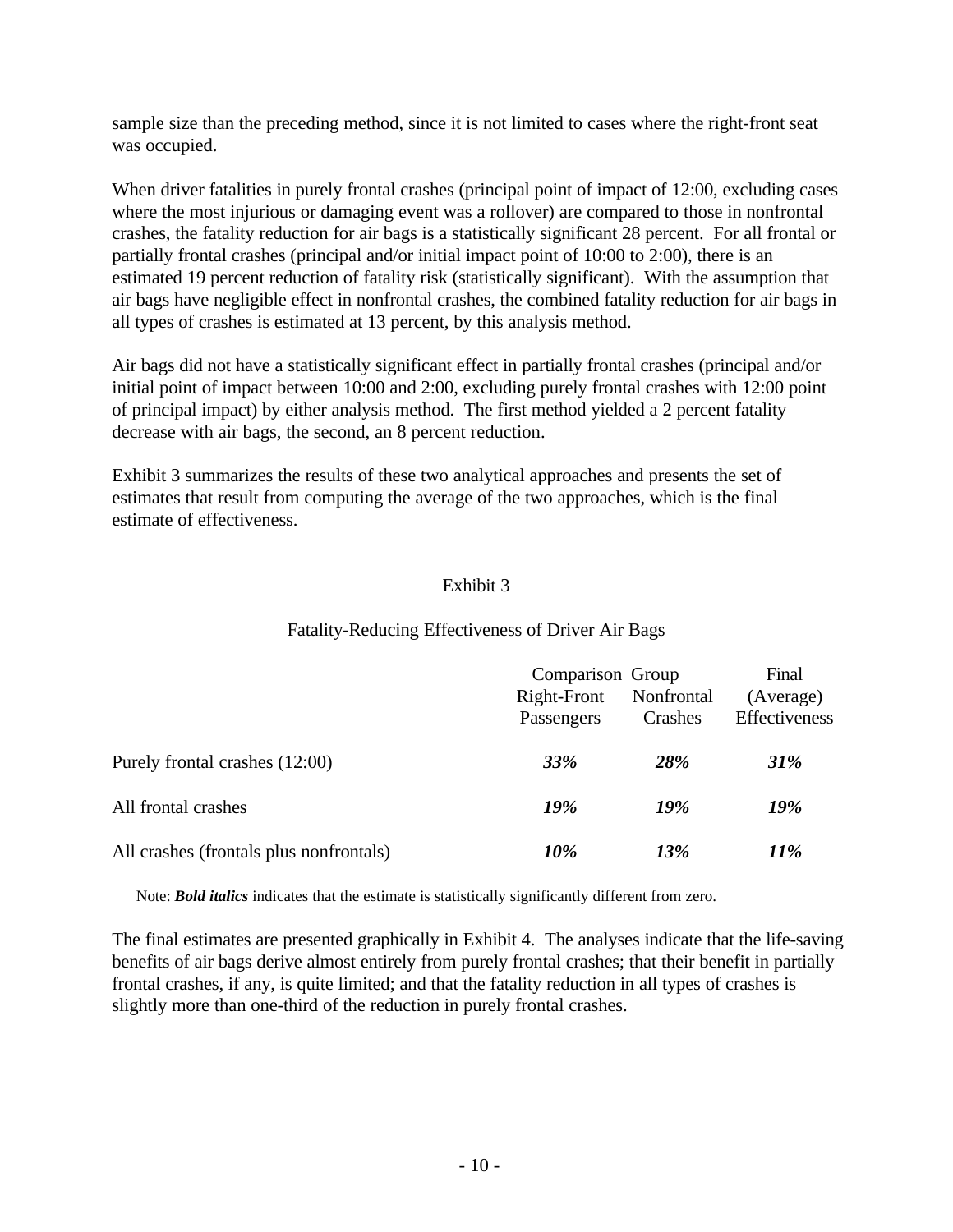

It has become possible to apply the same analytical methods to certain subgroups of the driver or vehicle population and to calculate the fatality reduction by air bags for those subgroups. The analyses that follow primarily estimate the effectiveness of air bags in purely frontal crashes, where the effect of air bags is usually statistically significant.

One of the most important ways to group drivers is by their belt use. Belted drivers in cars equipped with air bags experienced a statistically significant 21 percent fatality reduction in purely frontal crashes, relative to belted drivers in comparable cars without air bags. Unbelted drivers with air bags experienced a statistically significant 34 percent fatality reduction in purely frontal crashes, relative to unbelted drivers without air bags. In other words, air bags have significant lifesaving benefits in purely frontal crashes for belted **and** unbelted drivers; however, the benefit appears to be somewhat larger, relatively speaking, for the unbelted driver.

The two preceding estimates need to be carefully interpreted. The 21 percent reduction for the belted driver with an air bag is measured relative to the belted driver without an air bag; it does not include the very substantial effect of belts, but represents the increment of air bags plus belts over belts alone. Both estimates are for purely frontal crashes; the fatality reduction in all types of crashes is slightly more than one-third of the reduction in purely frontal crashes -- i.e., about 9 percent for the belted driver (relative to a belted driver without air bags) and 14 percent for the unbelted driver. NHTSA estimates that safety belts alone reduce fatality risk by 45 percent. Thus, if an unrestrained driver has a fatality risk of 100, a driver protected by both a safety belt and an air bag will have a risk of: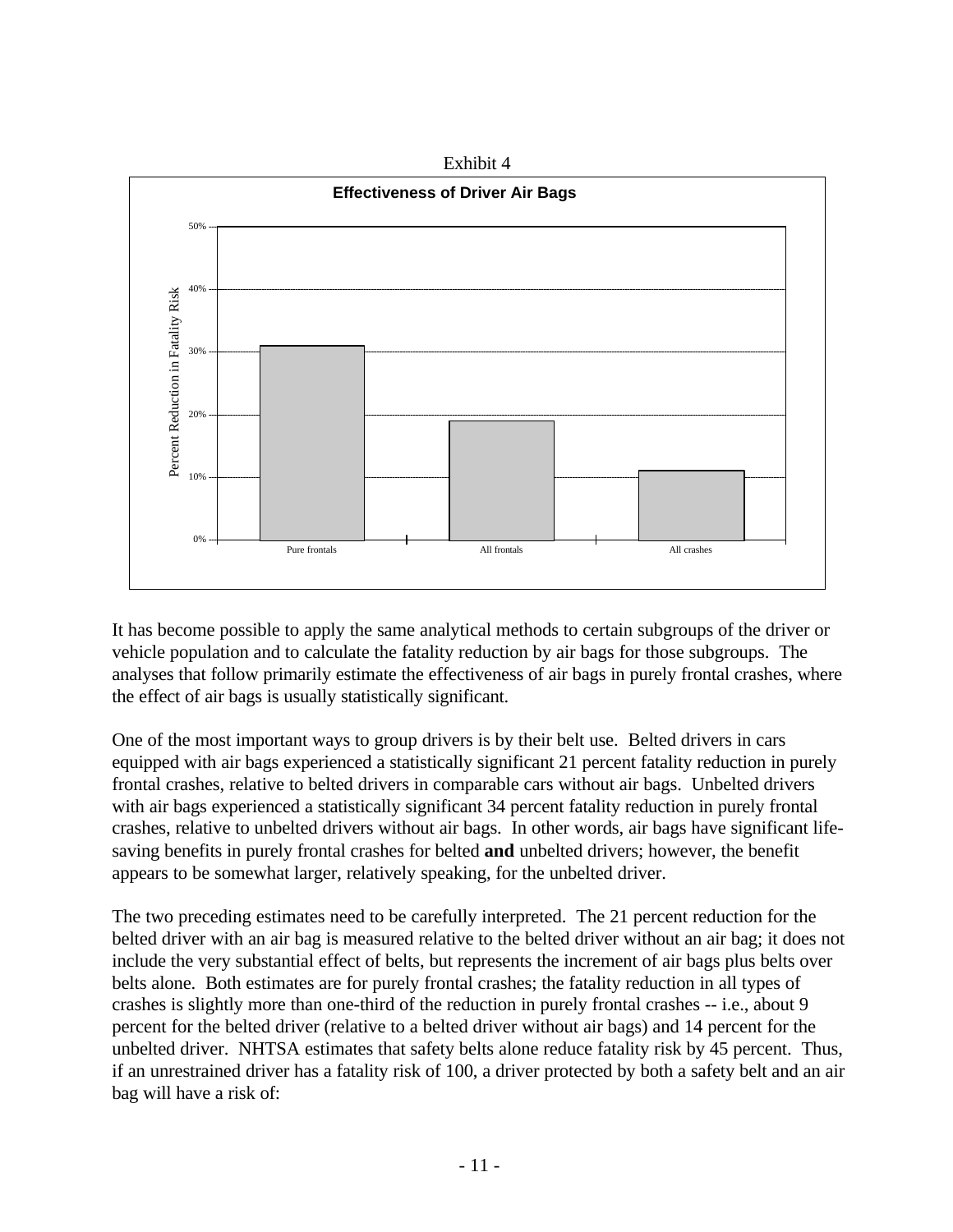#### 100 x  $(1-.45)$  x  $(1-.09) = 50$ .

Based on these considerations, NHTSA can now update the Third Report's estimates of the *whenused* fatality reduction for three types of occupant protection systems, for passenger car drivers in crashes of all types, as requested by the 1991 ISTEA legislation, and presented in Exhibit 5.

#### Exhibit 5

#### Estimated Effectiveness of Occupant Protection Systems in Reducing Fatality Risk for Passenger Car Drivers

| <b>System Used</b>             | <b>Fatality Reduction</b> |  |  |
|--------------------------------|---------------------------|--|--|
| Air bag plus lap-shoulder belt | 50%                       |  |  |
| Air bag alone                  | 14%                       |  |  |
| Manual lap-shoulder belt       | 45%                       |  |  |

For example, if 100 drivers of cars not equipped with air bags were killed in crashes, 14 of them would have been saved (86 would still have been killed) had their cars been equipped with a driver air bag. Had these fatally injured drivers been using their lap-shoulder belt in their air bagequipped car, 50 of them would have been saved.

While the estimates presented in Exhibit 5 are based on *when* safety belts actually were or were not used, the fatality-reducing effectiveness estimates that follow combine both belted and unbelted drivers, or passengers as noted, and are therefore considered *as used*, in the same spirit as the overall effectiveness estimates presented earlier in Exhibit 3.

Another important way to group drivers is by their age. Drivers age 29 or less experienced a statistically significant 30 percent fatality reduction with air bags in purely frontal crashes, relative to drivers of that age in comparable cars without air bags. The fatality reduction for drivers age 30-55 was a statistically significant 34 percent. For drivers age 56-69, the observed effectiveness is also a significant 34 percent, and for drivers age 70 or older, it dropped to a nonsignificant 16 percent. These statistics, although based on too few cases to be definitive, suggest that air bags are less effective for the oldest drivers than for younger adults.

Cars can be grouped by their weight; specifically, the cars on the Fatality Analysis Reporting System were subdivided, by car weight, into three groups containing equal numbers of crash records. The weight ranges for these three groups were: up to 2778 pounds, 2779-3119 pounds, 3120 pounds or greater. The observed fatality reduction by air bags in purely frontal crashes is a statistically significant 31 percent in the light cars, a statistically significant 25 percent in the medium-weight cars, and a statistically significant 39 percent in the heavy cars. In other words, air bags are effective in cars of all sizes, and there are not enough data, at this time, to reveal any trend in effectiveness by car size.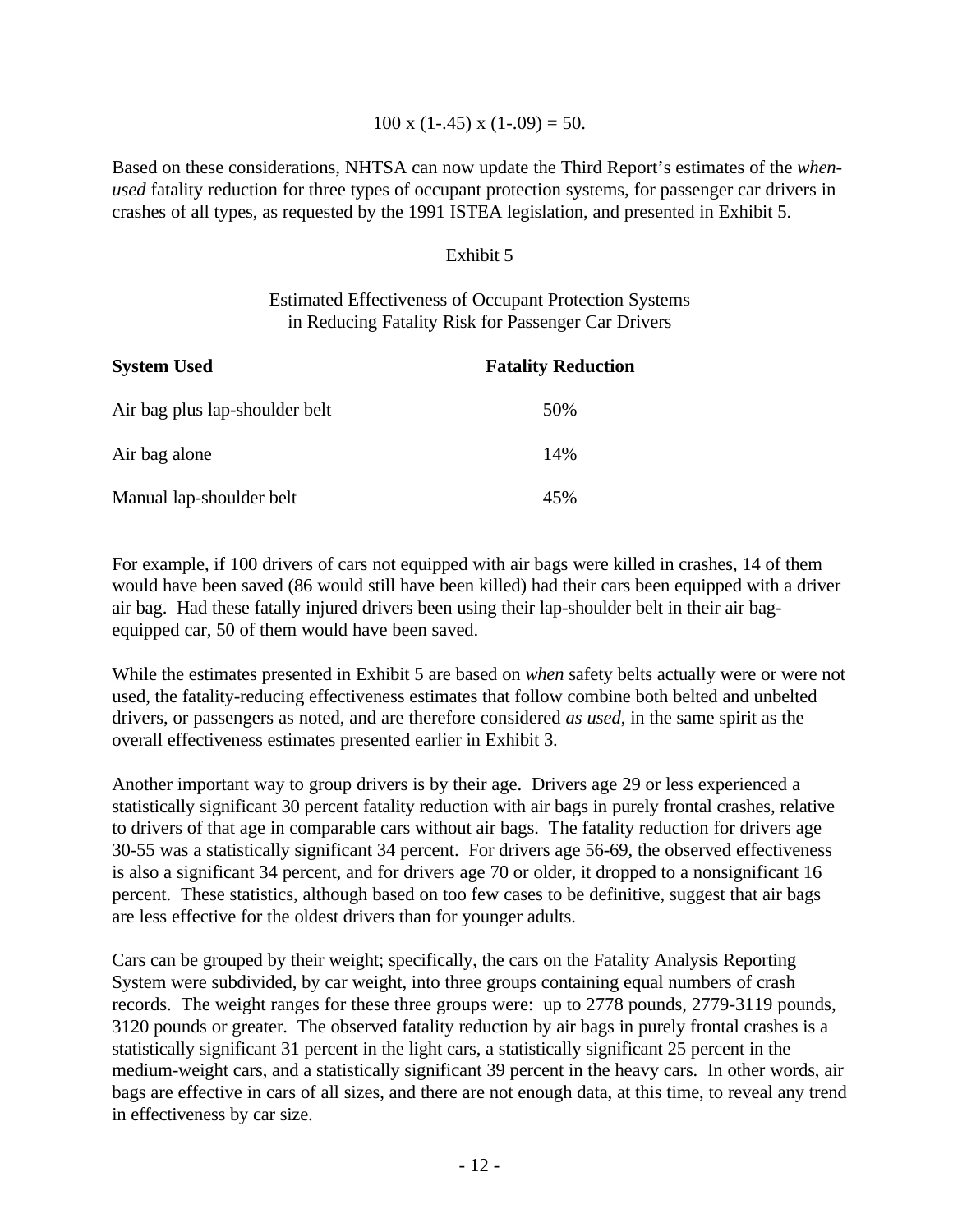There are now enough crash data involving light trucks -- pickup trucks, vans or sport utility vehicles -- for analyses of fatality reduction by driver air bags. Drivers of light trucks equipped with air bags experienced a statistically significant 36 percent fatality reduction in purely frontal crashes, relative to drivers of trucks of the same makes and models, but without air bags. This is essentially the same effectiveness as for passenger car drivers (31 percent), and it suggests that driver air bags may be as effective in light trucks as they are in passenger cars.

There are also enough crashes involving passenger cars with dual air bags for analyses of the effect of passenger air bags. However, it is important to distinguish between two quite different groups of right-front passengers: pre-teen children (including infants and toddlers), as opposed to teenagers and adult passengers. In-depth investigations of individual crashes have shown that air bags of current design have fatally injured a number of pre-teen children in frontal crashes, especially unrestrained children and infants in rear-facing safety seats. The crash data involving child passengers age 0-12 on the Fatality Analysis Reporting System are sufficient for limited statistical analyses, and the results support the unfavorable findings of the in-depth crash investigations. Every analysis that includes frontal crashes shows a higher fatality risk for the children in cars with dual air bags than for children in comparable cars without passenger air bags. Depending on the analytical method, some, but not all, of the increases are statistically significant. In other words, although a specific numerical value on the effect of passenger air bags on children 0-12 years old cannot yet be determined, the results are consistent with the conclusion, from special crash investigations, that child passengers are experiencing problems with air bags.

On the other hand, for right-front passengers age 13 or older, passenger air bags have significant benefits. Passengers of cars equipped with dual air bags experienced a statistically significant 32 percent fatality reduction in purely frontal crashes, relative to passengers of cars of the same makes and models, but equipped only with driver air bags. This is essentially the same effectiveness as for car drivers (31 percent), and it suggests that passenger and driver air bags may be equally effective for occupants age 13 or older.

Exhibit 6 summarizes the fatality-reducing effects of air bags for the subgroups discussed above.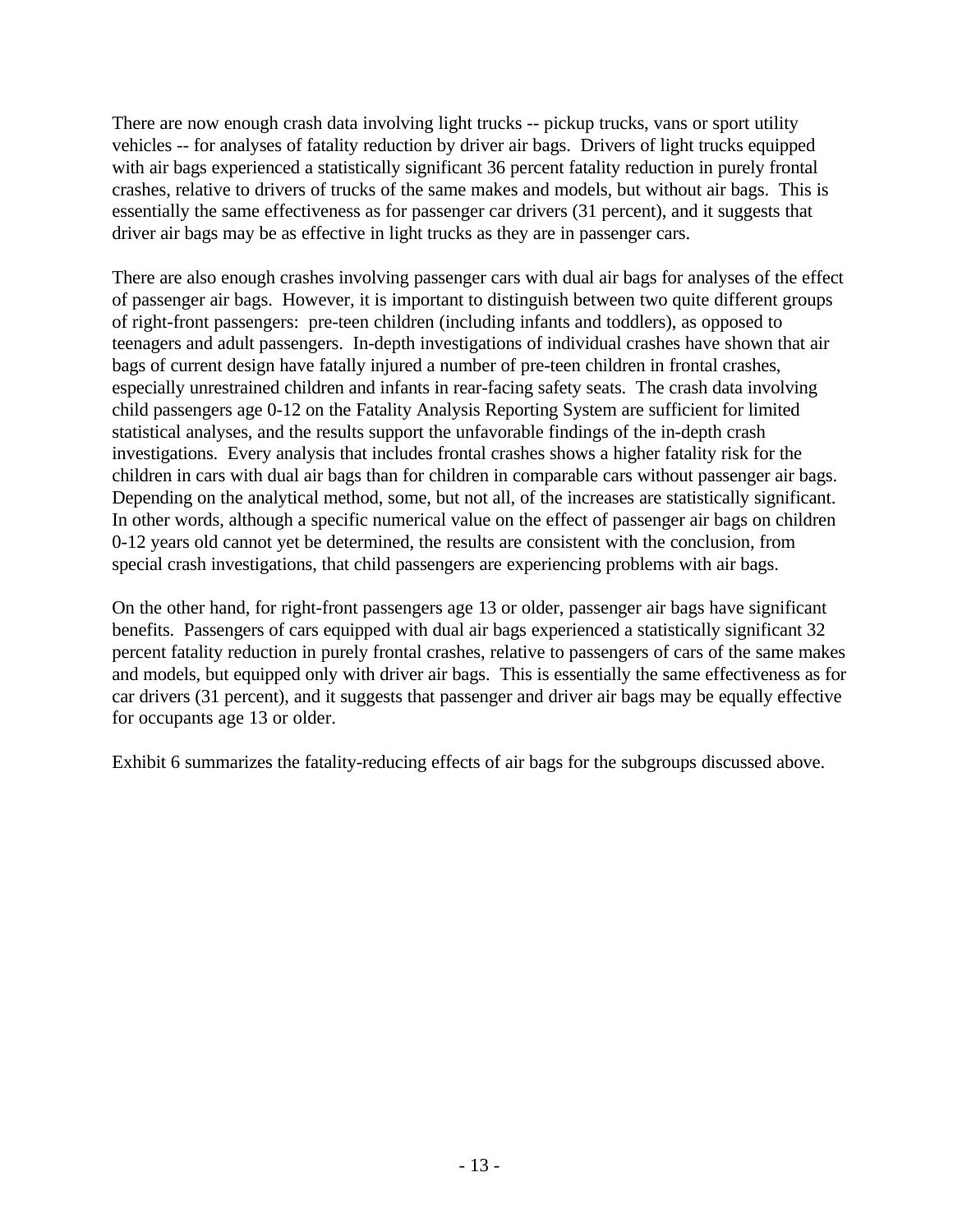#### Exhibit 6

Estimates of the Fatality-Reducing Effects of Air Bags in Purely Frontal Crashes (12:00)

| Group                                                     | <b>Fatality Reduction</b>                            |  |  |  |
|-----------------------------------------------------------|------------------------------------------------------|--|--|--|
| Drivers of passenger cars                                 | 31%                                                  |  |  |  |
| Belted drivers of passenger cars                          | <b>21%</b>                                           |  |  |  |
| Unbelted drivers of passenger cars                        | 34%                                                  |  |  |  |
| Drivers age 29 years and younger                          | 30%                                                  |  |  |  |
| Drivers age 30-55 years old                               | 34%                                                  |  |  |  |
| Drivers age 56-69 years old                               | 34%                                                  |  |  |  |
| Drivers age 70 years and older                            | 16%                                                  |  |  |  |
| Drivers of light cars (up to 2778 pounds)                 | 31%                                                  |  |  |  |
| Drivers of medium cars (2778-3119 pounds)                 | 25%                                                  |  |  |  |
| Drivers of heavy cars (3120 pounds or greater)            | 39%                                                  |  |  |  |
| Drivers of light trucks (pickups, vans, utility vehicles) | 36%                                                  |  |  |  |
| Right-front passengers age 13 and older                   | 32%                                                  |  |  |  |
| Right-front passengers under age 13                       | (increased risk, but no reliable numerical estimate) |  |  |  |

Note: *Bold italics* indicates the estimate is statistically significantly different from zero.

## **Results of Analysis of Injury-Reducing Effectiveness**

While most of the fatality-reducing effectiveness estimates presented in the previous section were based on the combination of belted and unbelted occupants, without regard to whether the available safety belts actually were used (that is, *as-used*), ALL of the estimates of injury-reducing effectiveness presented in this report are based on **when** safety belts actually were or were not used.

## *Overall and Frontal Crash Effectiveness Estimates for Moderate Injury*

The results of statistical modeling of the 1988 through 1996 NASS crash data are presented in Exhibit 7 and graphically in Exhibit 8. Effectiveness was estimated for two vehicle damage populations: all damage areas combined and damage to the front of the vehicle.

Effectiveness means that an occupant using the particular system will experience the cited percentage reduction in the chance of injury, given that a crash has occurred, compared to an unrestrained occupant.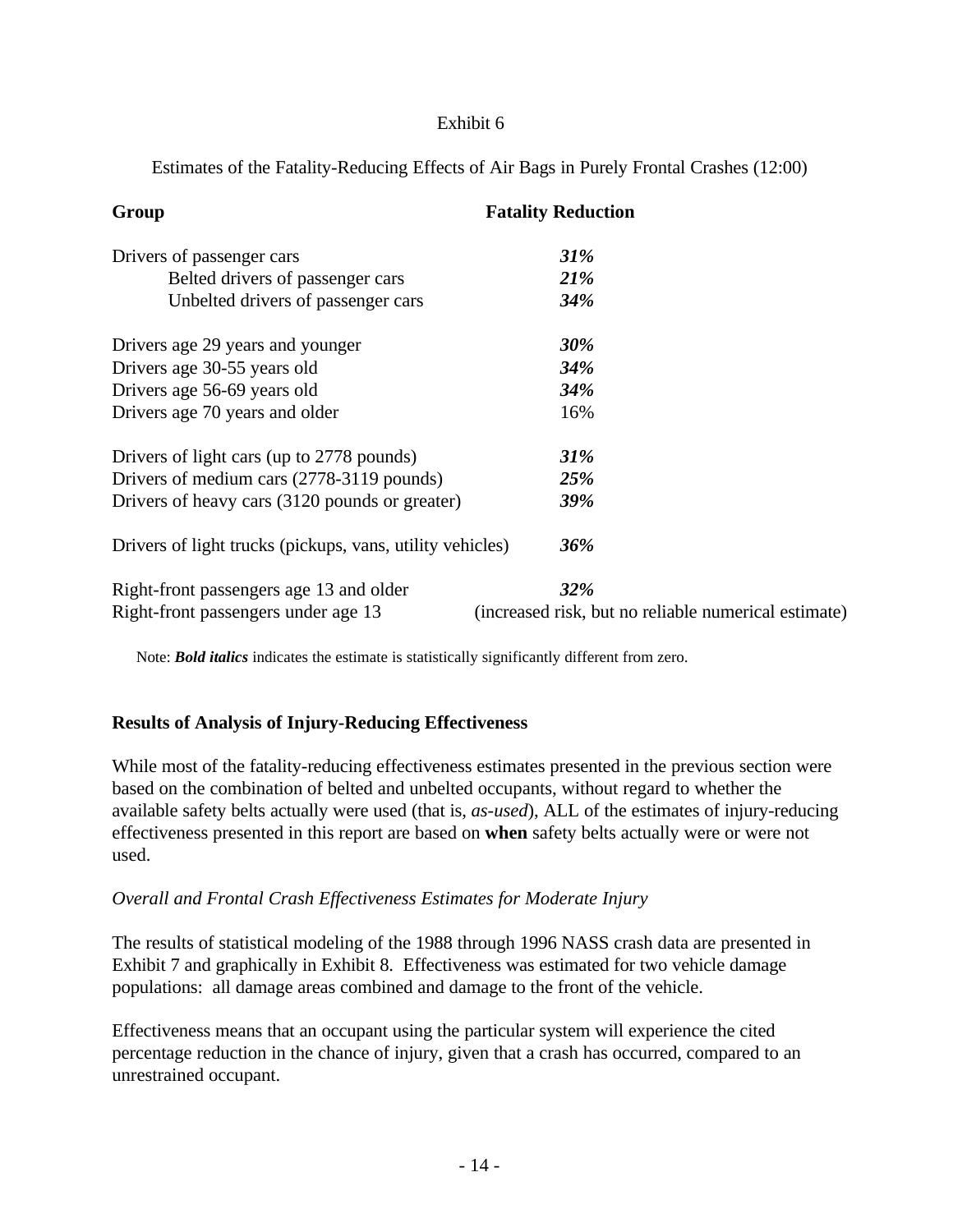#### Exhibit 7

#### Estimated Effectiveness of Occupant Protection Systems in Reducing the Likelihood of Driver Moderate Injury (MAIS 2+)

| <b>System Used</b>                   | All<br><b>Damage Areas</b> | Front<br><b>Damage</b> |
|--------------------------------------|----------------------------|------------------------|
| Air bag plus lap-shoulder belt       | 66%                        | 67%                    |
| Air bag alone                        | 10%                        | 10%                    |
| Automatic (2-point and 3-point) belt | <i>51%</i>                 | 53%                    |
| Manual lap-shoulder belt             | 53%                        | 57%                    |

*Note: Bold italics means statistically significant difference from the risk of unrestrained occupants.*

As can be seen in Exhibit 7, both automatic and manual safety belt systems provide significant overall injury-reducing benefits compared to being unrestrained. The estimates for these two safety belt systems are very close, 51 percent for automatic belts and 53 percent for manual lapshoulder belts. The air bag plus lap-shoulder belt system provides the greatest injury protection, 66 percent (although the difference vs. safety belts alone is not statistically significant). The injuryreducing effectiveness of the air bag alone, without the use of safety belts, was estimated to be 10 percent, and was not significantly better than being unrestrained.

For vehicles with frontal damage, the air bag plus manual lap-shoulder belts provides the greatest protection against moderate injury (again, the differences compared to the other systems are not significant). For air bags with manual belts, the effectiveness in reducing the chance of moderate injury is about the same in frontal crashes as in all crashes (67 percent). The effectiveness of the air bag alone was the same in frontal crashes (10 percent) as in all crashes. The above results are presented graphically in Exhibit 8.

When looking at protection from moderate injury, the estimates of effectiveness are similar to those presented in the Third Report to Congress. Even more important is the consistency of significant results - as before, air bag with manual belt, automatic belt, and manual lap-shoulder belt were all found to provide significantly more protection than being unrestrained. Only the air bag alone did not provide protection significantly different than being unrestrained.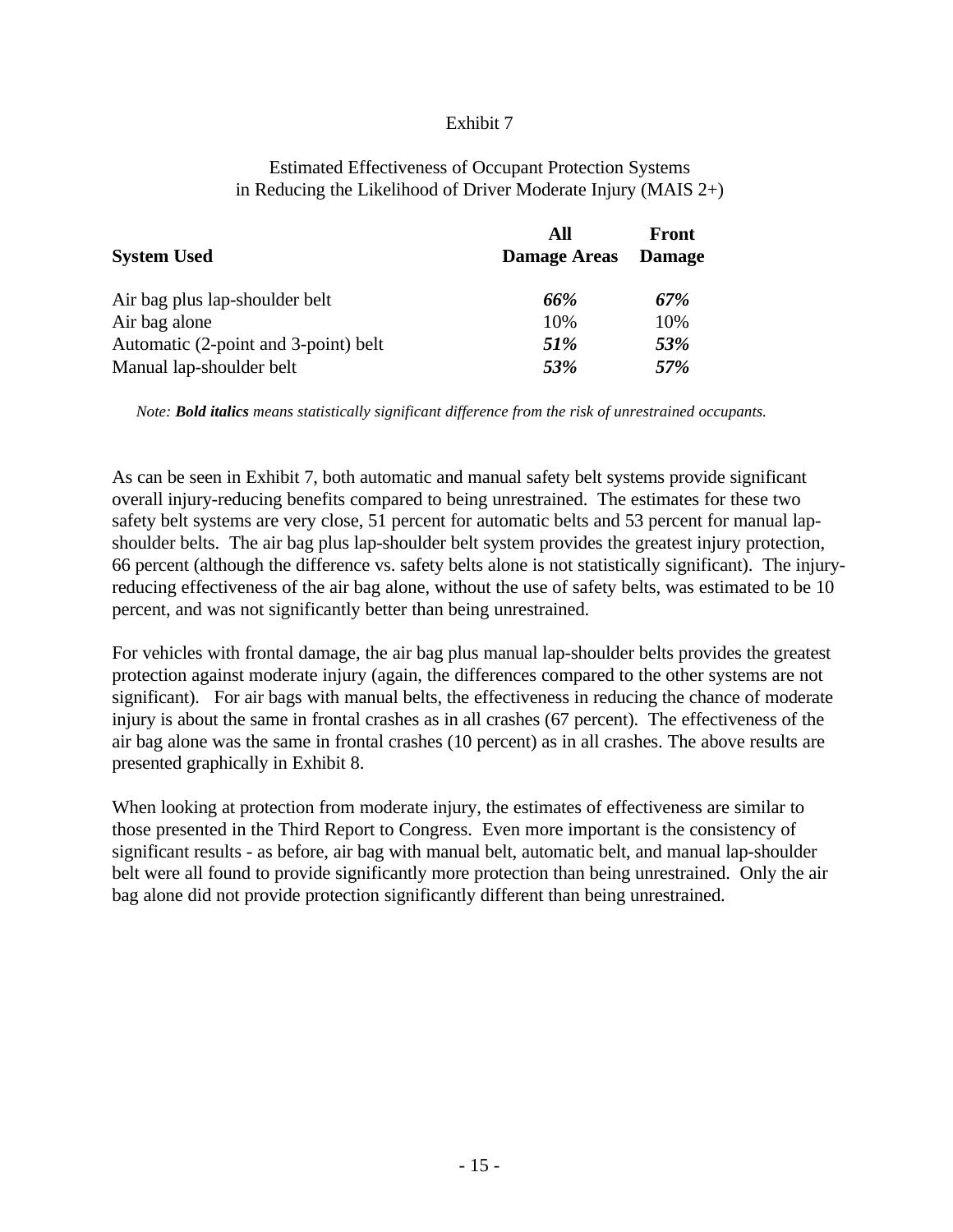

Exhibit 8 Estimated Effectiveness of Occupant Protection Systems in Reducing the Likelihood of Driver Moderate Injury (MAIS 2+)

*Overall and Frontal Crash Effectiveness Estimates for Serious Injury*

In addition to the analysis of system effectiveness in preventing moderate injury, investigations were conducted to assess system effectiveness in preventing serious injury, which occurs less frequently. The results of this analysis are presented in Exhibits 9 and 10.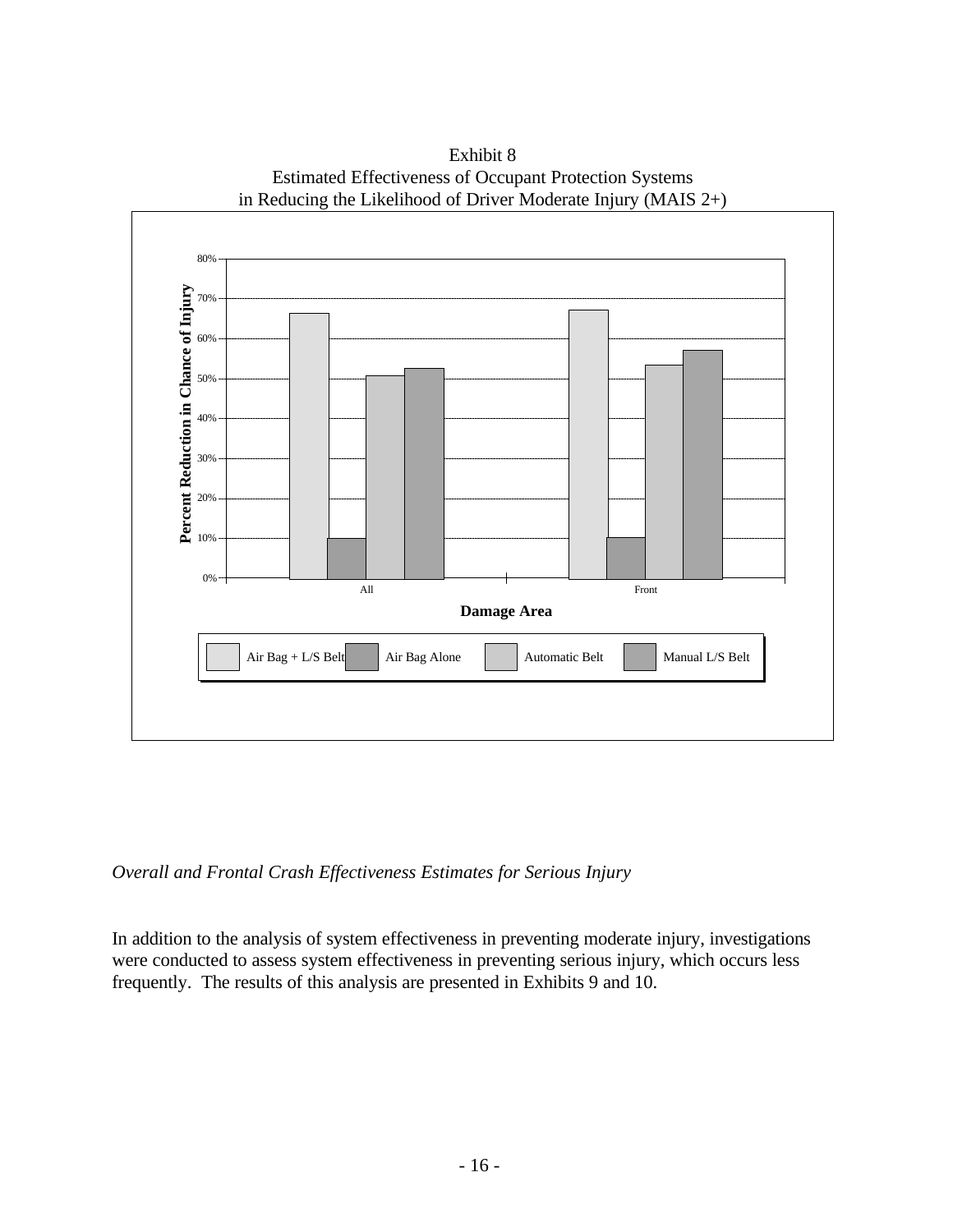#### Exhibit 9

#### Estimated Effectiveness of Occupant Protection Systems in Reducing the Likelihood of Driver Serious and Greater Injury (MAIS 3+)

| <b>System Used</b>                   | All<br><b>Damage Areas</b> | <b>Front</b><br><b>Damage</b> |
|--------------------------------------|----------------------------|-------------------------------|
| Air bag plus lap-shoulder belt       | 64%                        | <b>71%</b>                    |
| Air bag alone                        | 42%                        | 50%                           |
| Automatic (2-point and 3-point) belt | 49%                        | 44%                           |
| Manual lap-shoulder belt             | 67%                        | 77%                           |

*Note: Bold italics means statistically significant difference from the risk of unrestrained occupants.*

As can be seen in Exhibit 9, manual lap-shoulder belts, both with and without an air bag, provide significant overall injury protection at the serious injury level, compared to being unrestrained (about 65 percent reduction in serious injury risk for both systems). Thus, the air bag did not appear to provide additional protection to a driver who was already using his/her belts for overall injury level. The serious injury protection afforded by automatic belts (49 percent) also was statistically significant. The injury-reducing effectiveness of the air bag alone, without the use of safety belts, is a nonsignificant 42 percent in all crashes and a nonsignificant 50 percent in frontal crashes. The results in Exhibit 9 are presented graphically in Exhibit 10.

Comparing these data to those presented in the Third Report to Congress, no change is seen in the significance of the results. Again, air bag with lap-shoulder belts, automatic belts, and manual lapshoulder belt provide protection which is significantly better than being unrestrained, for all damage areas as well as specifically frontal crashes. The effectiveness estimates for air bag alone presented in this report, however, while still nonsignificant, are much more favorable than those presented in the previous report (7% for all damage areas, -8% in frontal crashes).

In an effort to determine the cause of this rather large increase in estimated effectiveness, a logistic regression was run excluding model year 1996 and later vehicles. Little difference was seen from this adjustment, leading to the conclusion that any change in effectiveness estimates is not due to changes in air bags in more recent model year vehicles. The most likely explanation is the instability of small sample sizes: the previous estimate was based on 92 MAIS 3+ cases with air bag alone, while the current estimate is based on 138 such cases, an increase of 50 percent. This is still a relatively small sample, one which may continue to be unstable, but overall it probably provides a better estimate than the previous one, given the increase in size. Additionally this points out the importance of significance testing, and why, regardless of any actual estimate, and whether positive or negative, it is the significance of that estimate that is the important factor.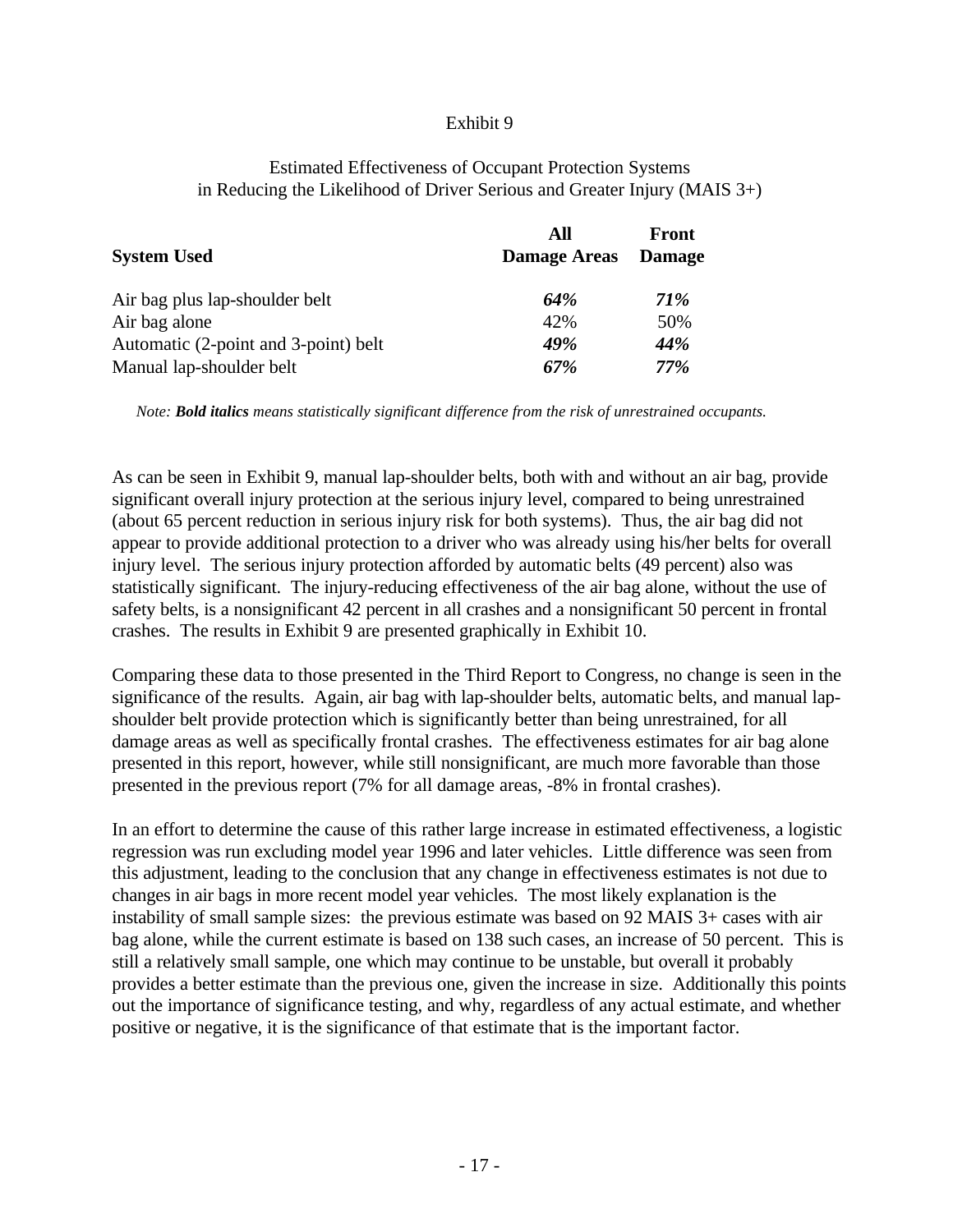Exhibit 10 Estimated Effectiveness of Occupant Protection Systems in Reducing the Likelihood of Driver Serious Injury (MAIS 3+)



## *Effectiveness Estimates for Major Body Regions (Moderate and Serious Injury)*

A number of additional analyses were conducted to estimate, in greater detail, the effectiveness of occupant protection systems in preventing injury to the following major body regions: head, chest, upper extremity, and lower extremity. It should be emphasized that these analyses required further subsetting of the database, which considerably reduced the available number of cases for analysis. Therefore this analysis was done for all crashes, and not just frontal crashes. As a result, many of these estimates are not statistically significant. In addition, the small sample sizes result in some substantial changes in estimates from the previous report. However, for the purposes of conducting exploratory analyses, this series of estimates may provide *suggestive* evidence of patterns that might be indicative of the need for further research and analysis. None of the estimates that differ markedly from those presented in the previous report are or were significant. Therefore, even though there may appear to be a large change in the estimate of protection offered by the restraint system in question, in all cases the result is the same - that as before, there is no significant difference from being unrestrained. The focus of these analyses was to investigate the performance of air bags plus lap-shoulder belts contrasted with lap-shoulder belt use only, and air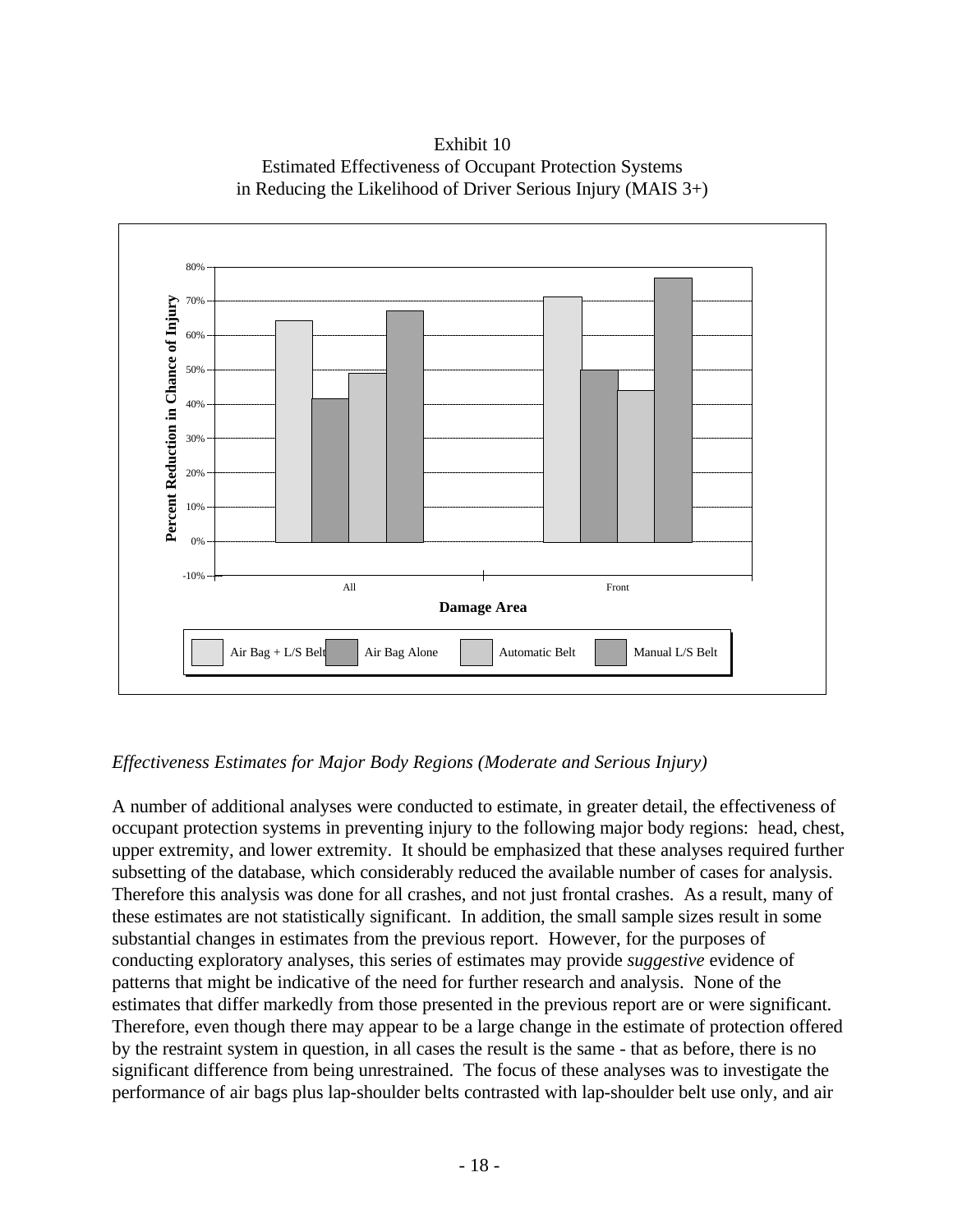bag alone contrasted with totally unrestrained. Thus, no analysis of automatic safety belt performance is reported.

The effectiveness estimates in each column of Exhibit 11 represent the percentage reduction in the risk of moderate or serious injury to the respective major body region, without regard to other body regions that may have been injured. Thus, the 82 percent effectiveness for the air bag plus lap-shoulder belt in the column titled **head** means that drivers protected by that system experienced an 82 percent reduction in the risk of moderate head injury, compared to if that driver had been unrestrained, without an air bag.

#### Exhibit 11

Estimated Effectiveness of Occupant Protection Systems in Reducing the Likelihood of Driver Moderate and Serious Injury to the Head, Chest, Upper Extremity and Lower Extremity

## **Major Body Region System Used** Upper Lower Moderate Injury Reduction Head Chest Extremity Extremity Air bag plus lap-shoulder belt *82% 64% 45%* 47% Air bag alone **54%** 17% 32% -51% Manual lap-shoulder belt *62%* 25% *57%* 44% Serious Injury Reduction Air bag plus lap-shoulder belt *81%* 52% 20% *78%* Air bag alone 58% 17% 57% 36%

*Note: Bold italics means statistically significant difference from the risk of unrestrained drivers*.

Manual lap-shoulder belt *60% 50%* 58% *83%*

**HEAD** -- Manual lap-shoulder safety belts provide significant injury-reducing benefits for moderate and serious head injury. The addition of an air bag to a lap-shoulder belt appeared to result in increased head injury protection at both injury levels. The estimated effectiveness of the air bag alone is a statistically significant 54 percent in reducing moderate head injury. This 54 percent effectiveness for the air bag alone is much greater than the 10 percent effectiveness in reducing moderate injury to **any** body region (Exhibit 7) and suggests that the air bag alone affords good protection in reducing head injury. However, much can be gained from the addition of a lapshoulder belt (effectiveness increased from 54 percent to 82 percent). Further analysis indicates that the air bag alone provides some measure of protection in preventing serious head injury (a relatively high, yet nonsignificant, 58 percent), while the protective benefits of the air bag plus lapshoulder belt remains high. The combination of the air bag with manual lap-shoulder belt provides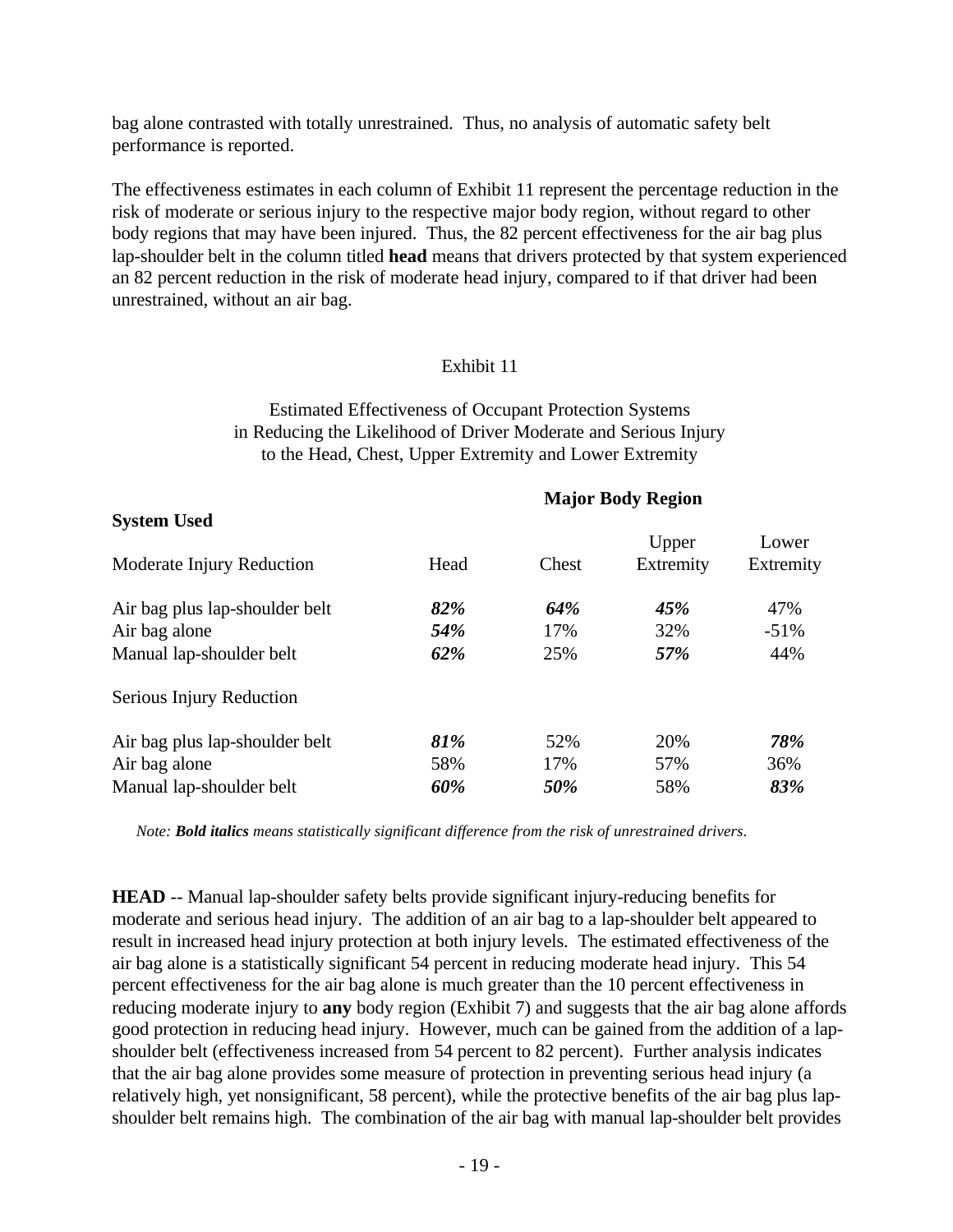the best protection against moderate or greater head injury. The estimate for protection from serious head injury by the air bag alone is the only one of these estimates that differs drastically from the last report's estimate (from 16 percent effectiveness to 58), and like previously mentioned, may be due to the small sample size (38 such occupants, in this case). This may also be the source of the dramatic increase in serious injury-reducing effectiveness from the results reported in the third report to Congress.

**CHEST** -- The air bag plus lap-shoulder belt provided the only statistically significant injury protection to drivers at the moderate injury level. The estimated effectiveness of the manual lapshoulder belt system in reducing moderate chest injury was 25 percent, indicating that drivers experienced slightly less risk of a moderate chest injury (but not significantly so) if they wore their lap-shoulder belts compared to being unrestrained. However, at the serious injury level, manual lap-shoulder belt effectiveness increased to a significant 50 percent. The air bag alone was associated with a nonsignificant 17 percent decrease in the risk of both moderate and serious chest injuries. One possible explanation for the large benefit of the air bag plus lap-shoulder belt at the moderate level may be that the restraining effect of safety belt systems, inhibiting drivers from moving forward in a crash, may result in fractured ribs or sternum, bruised diaphragm, or minor bruises and lacerations to abdominal organs, all classified as AIS 2 injuries. The addition of the air bag to a lap-shoulder belt may serve to cushion the driver's forward movement, resulting in the driver "striking" the safety belt with less force and thus, a lesser chance of these AIS 2 chest and abdominal injuries. The most dramatic change from the previous report is in the estimate of protection from moderate injury afforded by the air bag alone, a change from -13 percent to 17 percent. Again, this fluctuation is likely due to the small size of the sample.

**UPPER EXTREMITIES** -- Manual safety belts provide statistically significant protection against moderate injury. Drivers wearing manual lap-shoulder belts experienced an estimated 57 percent reduction in the risk of moderate arm injury and a (nonsignificant) 58 percent reduction of serious arm injury, compared to if they had been unrestrained. However, the addition of an air bag reduced this benefit from 57 percent to 45 percent at the moderate level and from a nonsignificant 58 percent to 20 percent at the serious level. It appears that restrained drivers face a higher risk of serious arm injury from the deploying air bag than do unbelted drivers. The unrestrained driver in a crash experiences forward movement of his/her body into the bag, while a belted driver's torso is held in place, possibly allowing his/her arms to flail forward into the path of a deploying air bag. The expanding air bag may then injure the driver's arm, or propel the arms upward or laterally into hard passenger compartment surfaces. Another arm injury mechanism involves the positioning of the arm across the steering wheel, directly in the path of a deploying air bag, while the vehicle is turning left or right. Estimates at the serious injury level for all three restraint systems show dramatic improvement over those presented in the previous report. Whether this change is due to statistical fluctuations due to the small sample size or represent an actual improvement in air bag redesign cannot be determined at this time. Further reports will continue to monitor this trend.

**LOWER EXTREMITIES** -- For serious lower extremity injury (which is very high severity for lower extremities, since AIS 4 is the highest possible coding for a lower extremity injury, e.g., severing of the femoral artery), manual lap-shoulder belts, with and without the air bag, provide a very high degree of protection, about 80 percent effectiveness (statistically significant). The air bag plus lap-shoulder belt provided a nonsignificant 47 percent reduction in moderate injury risk,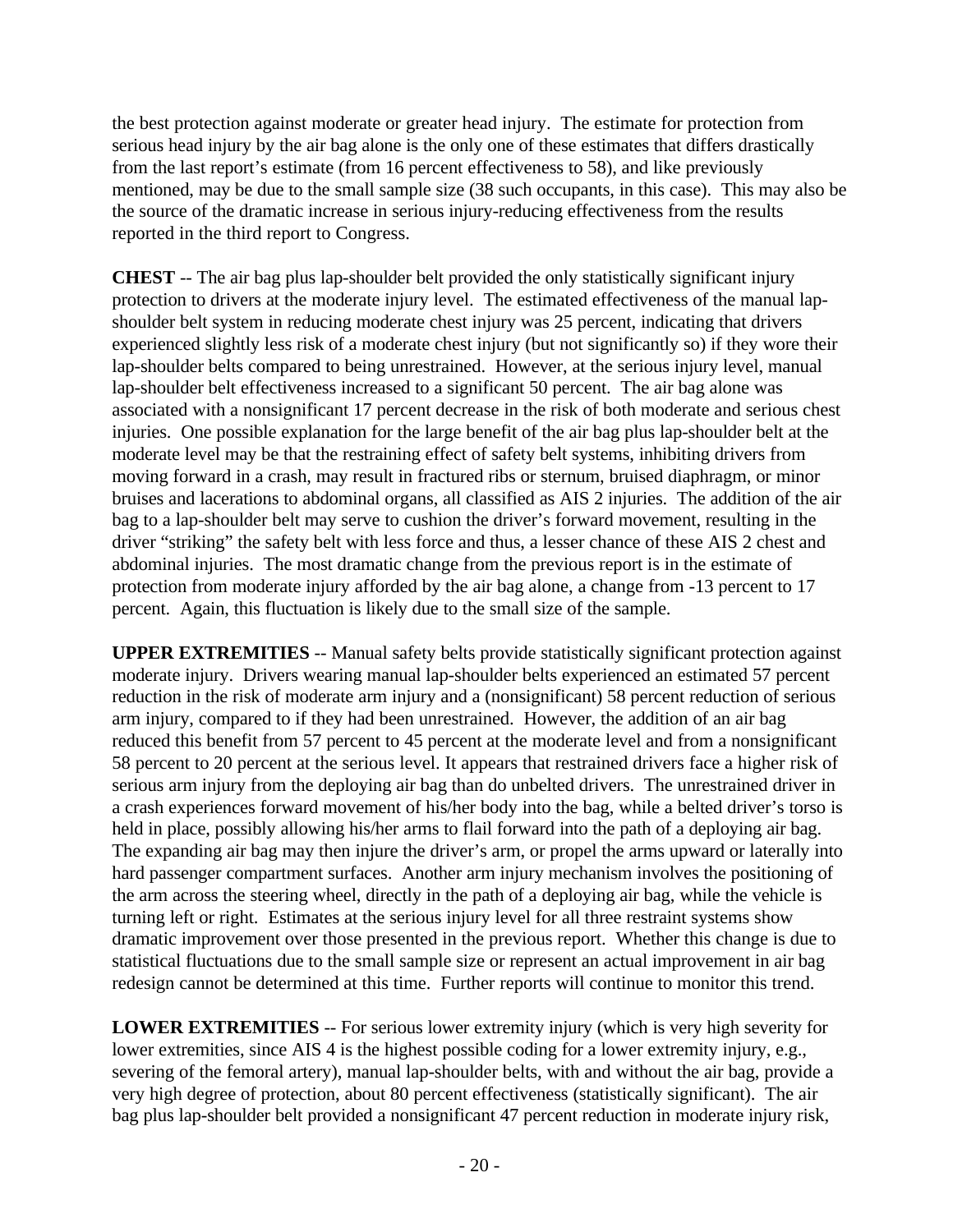while the manual belt alone provided a nonsignificant 44 percent reduction in the risk of moderate lower extremity injury. At the same time, the effectiveness of the air bag alone is 36 percent for serious injury and -51 percent for moderate injury, suggesting the possibility of some increase in risk of moderate lower extremity injury (neither of these two estimates is statistically significant). For the air bag alone, some degree of submarining, similar to unbelted drivers without an air bag, probably occurs. The knee bolster that accompanies the air bag may increase the risk of lower extremity injury. Looking at occupants who received an AIS 2 or greater lower extremity injury, for those with an available air bag, seven percent of those belted and four percent of those unbelted received such an injury with the knee bolster as the injury source. For those without an air bag, regardless of type of belt or even use of belt, the percent was less than one percent. Estimates for the air bag alone, for both moderate and serious injuries, are considerably different from those in the previous report.

Many of the estimates presented by the exploratory analysis of injury by body region are not statistically significant. However, the patterns that emerge are suggestive that the addition of an air bag to a lap-shoulder belt system appears to involve a beneficial trade-off: reductions in the more life-threatening moderate and serious injury to the head and chest, at the risk of increased likelihood of upper and lower extremity injury. The air bag system alone (without the use of a safety belt) appears to be associated with increased risk of moderate injury to the lower extremities, while providing less protection to the head and upper extremity than any of the three safety belt systems. This is further evidence of the need to always use safety belts, whether or not the vehicle is equipped with air bags.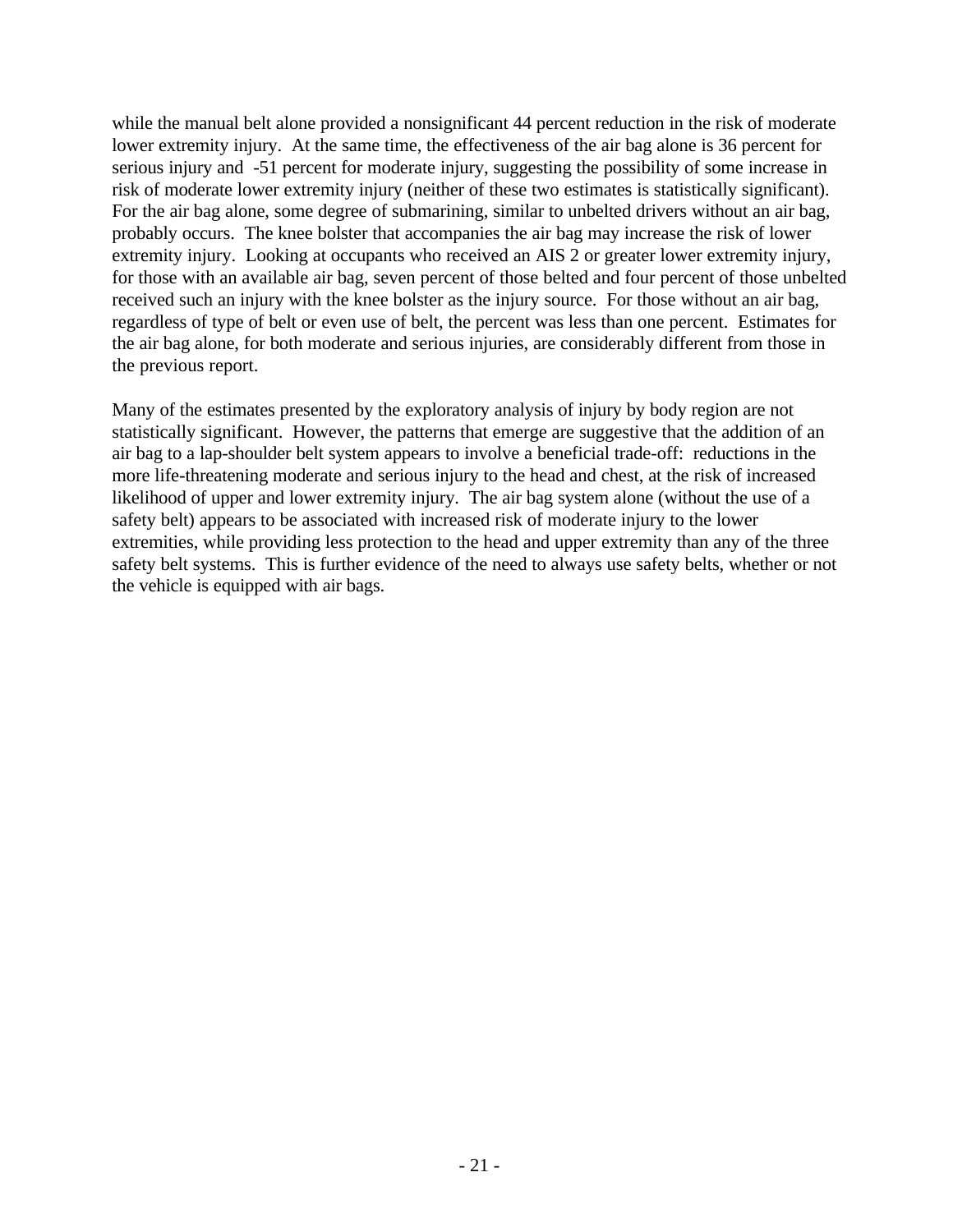## **Section III -- CHILD-AIR BAG INTERACTION CRASH INVESTIGATIONS**

As noted earlier in the section on estimating effectiveness, NHTSA has made an exhaustive effort through the Special Crash Investigations program to locate, document and confirm air bag deployment-related life threatening and fatal injuries to children. This section discusses, in some detail, the results of in-depth crash investigation activities conducted by NHTSA as part of its Special Crash Investigations program.

In October 1996, NHTSA began publishing summary tables for each confirmed air bag-related fatality and seriously injured child. Currently, the tables are published during the first week of the month, and are available on NCSA's web site at

http://www.nhtsa.dot.gov/people/ncsa/scireps.html. These summary tables contain basic information about air bag deployment-related serious injuries and fatalities sustained in minor, low and moderate severity crashes by:

- (1) infants in rear facing child safety seats (RFCSS); and
- (2) children not in RFCSS;

NHTSA has defined children as occupants 12 years of age and under. Serious injury has been defined as a level sufficient to be a threat to life. The injuries that are considered a threat to life have a significant effect on mortality.

As of September 1, 1998, NHTSA has confirmed 90 crashes where the deployment of the passenger-side air bag resulted in 24 serious injury, one fatal abdomen injury, and 65 fatal head or neck injuries to infants or children. Twenty-four involved infants in rear-facing child seats, including fifteen deaths. Of the remaining 51 fatalities (children not in rear-facing child safety seats), 2 were in forward-facing child safety seats that were improperly secured to the vehicle. Forty six of the 51 were out of position, unrestrained or improperly restrained at the time of the crashes, 42 of which involved pre-impact braking and/or out-of-position children, placing the child in proximity to the deploying air bag. Three of the 51 fatally injured children, not in a rear facing child safety seat, were determined to have been wearing the lap and shoulder belt. However, it is unknown whether the children were seated in a correct posture position and if the belts were snug. Pre-impact braking, coupled with improper or no safety belt use, generally results in the child moving forward into proximity with the passenger-side air bag prior to the actual crash and subsequent air bag deployment.

The Department of Transportation has formed a coalition with manufacturers, insurance companies and other organizations to prevent injuries and fatalities which may be inadvertently caused by air bags, especially to children. The May 21, 1996, press release announcing the coalition offers the following safety guidelines for child passengers:

"Infants in rear-facing child safety seats should never be placed in the front seat if the vehicle has a passenger-side air bag. The safest place for children of all ages is the back seat. If riding in the back seat is not an option, toddlers and older children may ride in the front seat of a vehicle with a passenger-side air bag, but only if buckled up properly and with the seat moved as far back as possible."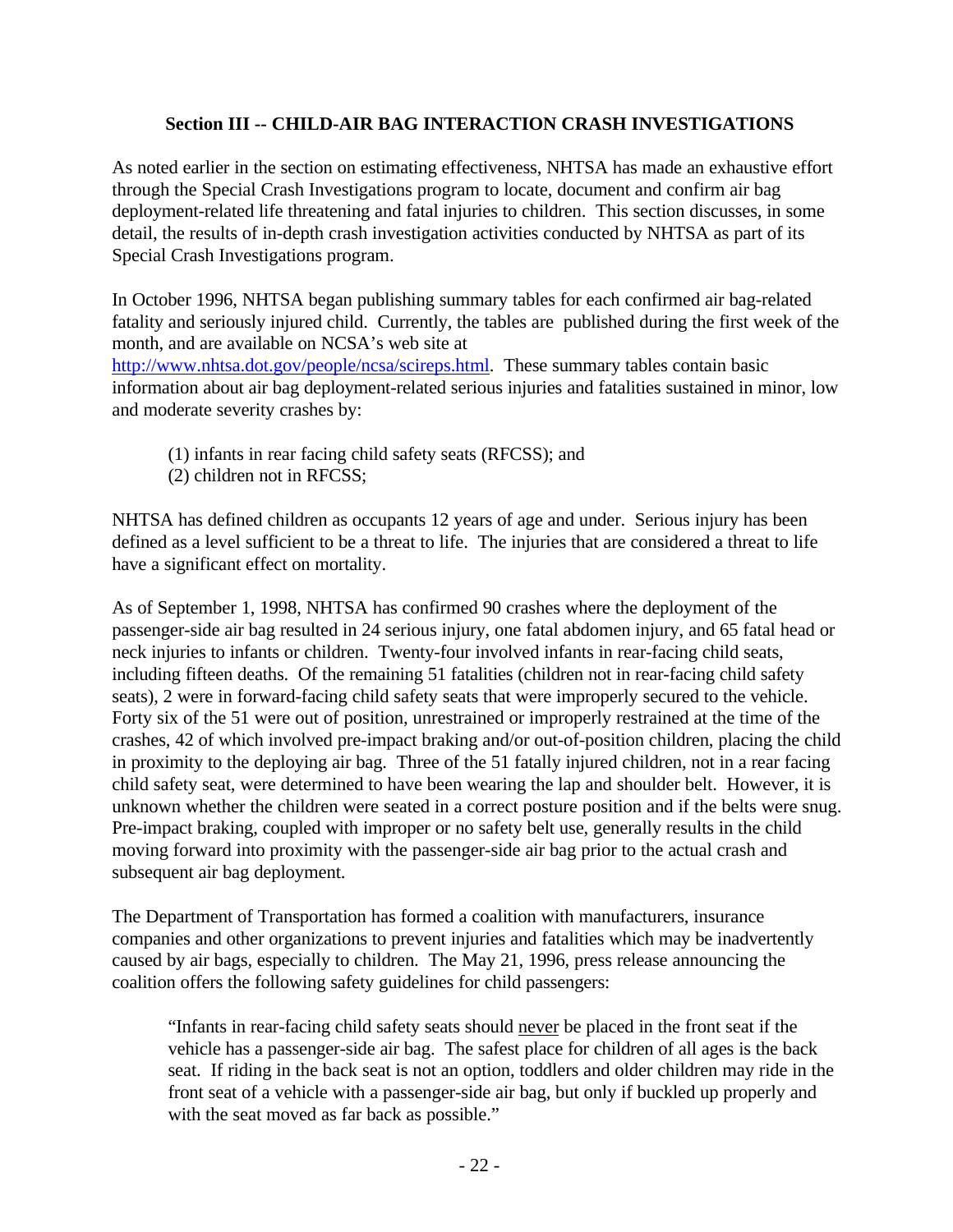This section of the report provides a discussion of the passenger kinematics and injury mechanisms associated with the air bag-induced injuries. In all cases, the crash investigators have identified the passenger air bag and/or cover flap as the source of the critical-to-fatal injuries. Little to no intrusion of the occupant compartment was reported, and the vast majority of the crashes would be considered minor or moderate in severity, as estimated by delta-v (simply put, the crash-induced change in the vehicle's speed). Delta-v's of 10 mph or less would be considered minor severity, delta-v's of 11 to 18 mph would be considered low severity, and delta-v's of 19-24 mph would be considered moderate severity. Given the level of the crash severities involved, one would not expect that these children would have sustained critical-to-fatal injuries had there been no air bag deployment.

The child-air bag problem is most logically broken down into two distinct situations: infants in rear-facing child safety seats and children facing forward in the right-front passenger seat. A discussion of the injury mechanisms for each group are provided below.

## **Rear-Facing Infants**

All the infants, with four exceptions, were restrained in an appropriate infant seat, and the seats were secured to the vehicle. However, this is not considered properly restrained since one should never place a rear-facing child safety seat in the front seat of a vehicle equipped with a passenger air bag. In some cases the investigators have pointed out some departures from owner manual specifications, such as not using a locking clip. However, these discrepancies probably had little effect on the outcome. In all cases, the vehicle's driver and/or other adult passengers ignored the warning labels located on the sun visor and owner's manual and placed the infant in the right-front seat.

The crash scenario for air bag involvement with rear-facing infant seats is similar for all cases. Upon impact, the deploying passenger air bag interacts violently with the back of the rear-facing infant seat, typically with sufficient force to crack or break the plastic shell. The force and rapid acceleration of this impact are carried through the seat and into the child's head causing skull fractures and associated brain injuries. Cervical spine (neck) injuries are difficult to diagnose in infants due to the developmental immaturity of their bones and joints. It is therefore possible that neck injuries existed in these cases but were not reported.

## **Forward-Facing Children**

The crash scenario for air bag involvement with forward-facing children focuses on the fact that all of the children, with three exceptions, were either unrestrained or improperly restrained by the available safety belt system. All of the cases, with five exceptions, involved pre-impact braking, which causes the child to move forward into proximity of the stored air bag prior to deployment. Occupant contact with the instrument panel prior to deployment has been confirmed for some of the cases by the identification of tissue, fluid, and/or clothing transfers on the air bag cover flap and/or instrument panel.

Upon impact, the air bag deploys into the out-of-position child's chest, neck, and face. As the air bag expands, it results in the rapid translation and rotation of the child's skull, causing a number of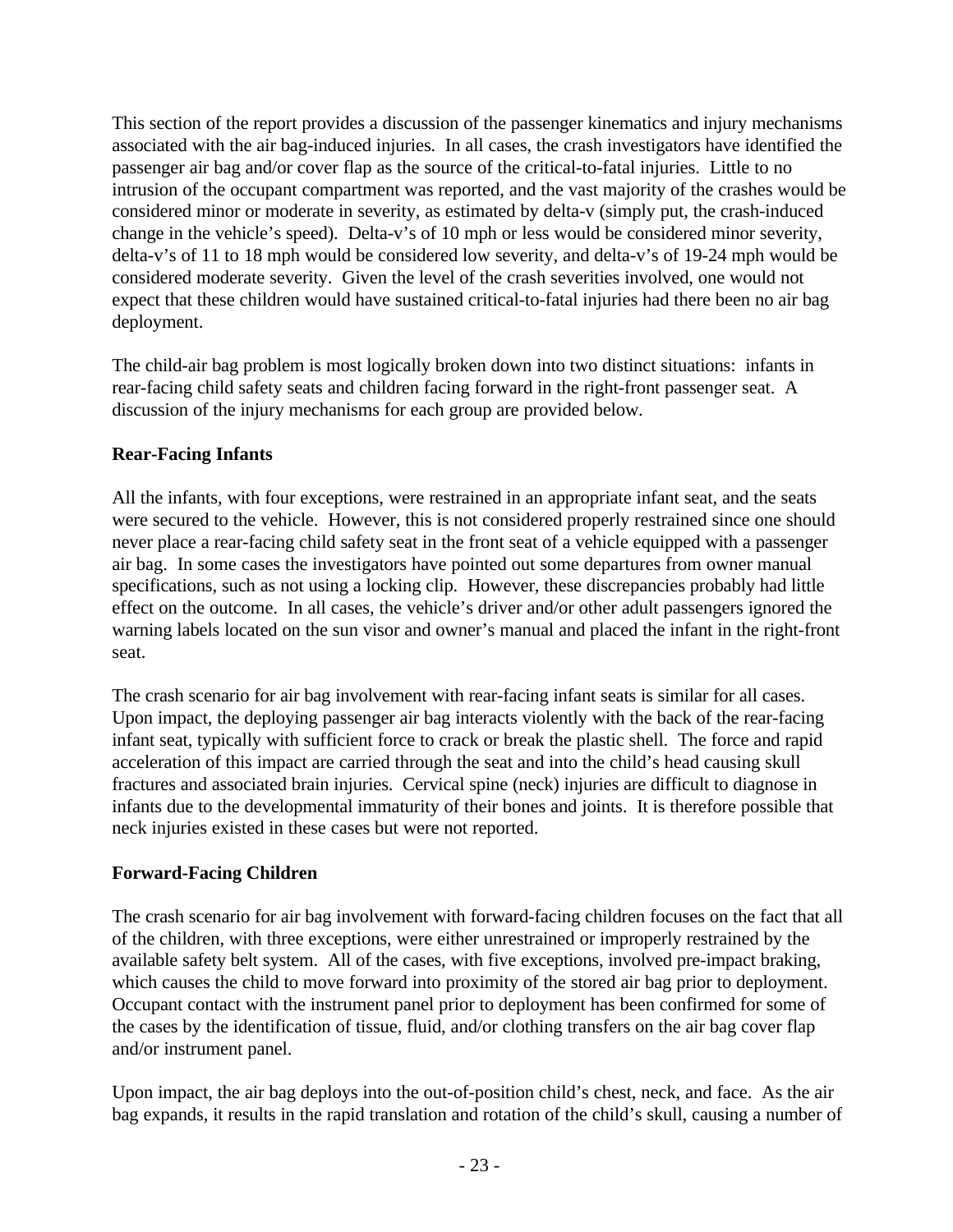injuries. These include fractures of the cervical spine, bruising and laceration of the spinal cord, and brain stem injuries. Brain injuries are also commonly reported, but skull fractures were typically not observed. These head injuries are consistent with large and rapid rotations of the head produced by a large distributed force. Mandibular (jaw bone) fractures and avulsed (knocked-out) teeth have also been reported as a result of air bag or cover flap impact with the chin and face. Although not common in this scenario, injuries to the lungs and heart have been reported.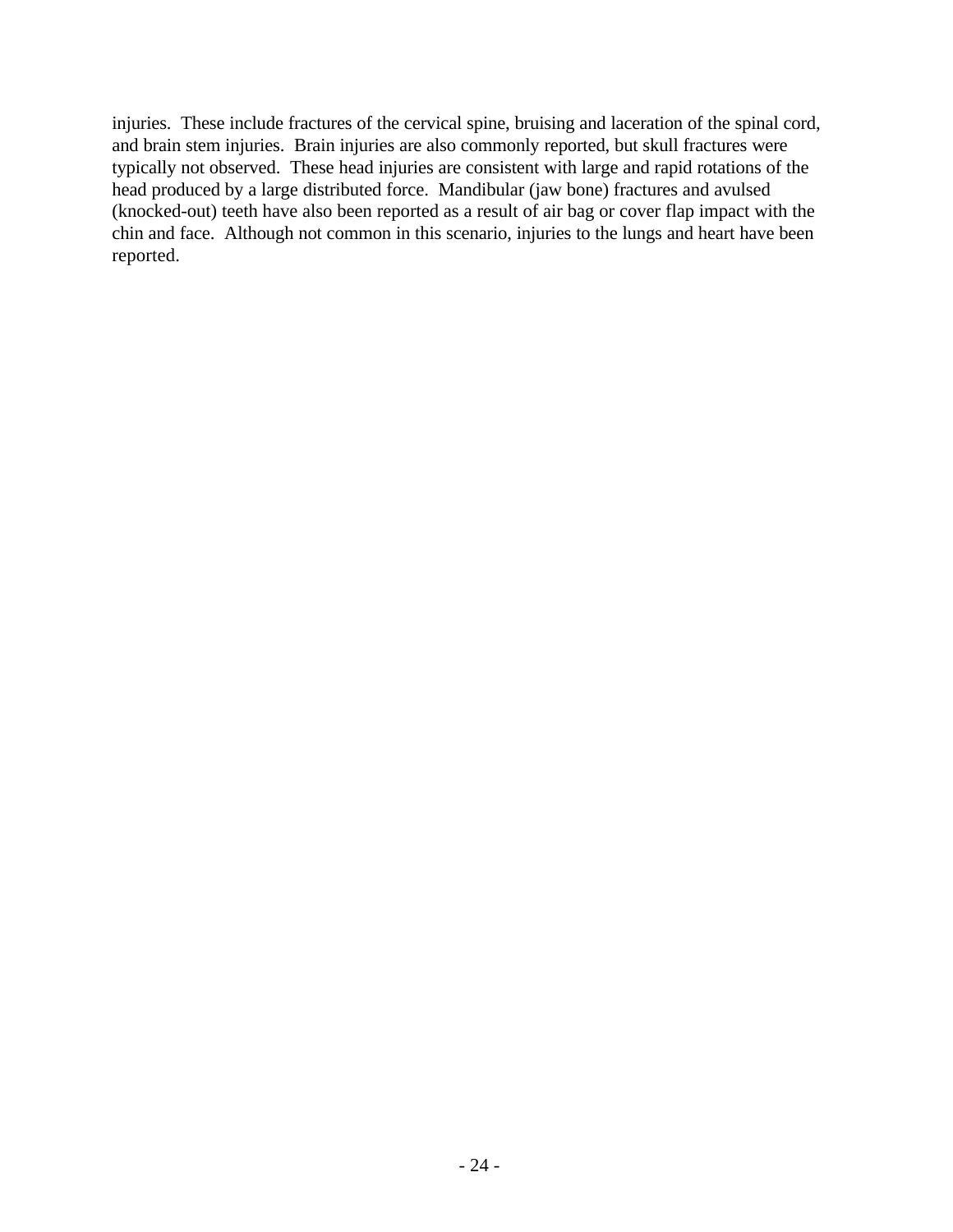## **Section IV -- MAJOR REGULATORY ACTIONS AND PUBLIC ANNOUNCEMENTS**

## **Earlier Events**

On May 23, 1995, NHTSA published a final rule (60 FR 27233), effective June 22, 1995, that allowed manufacturers the option of deactivating the front passenger-side air bag in vehicles in which infant restraints can be used in the front seat only. The affected vehicles were passenger cars and light trucks without rear seats, and vehicles with rear seats that are too small to accommodate typical rear-facing infant seats. Deactivation is needed because when rear-facing infant restraints are used in the front seats of dual air bag vehicles, they extend forward to a point near the dashboard where they can be struck by a deploying air bag, with the potential for serious injury or death to the infant.

On October 27, 1995, because of the incidence of several fatalities to improperly restrained children in air bag-equipped positions, NHTSA issued a strong warning in a press release, "SAFETY AGENCY ISSUES WARNING ON AIR BAG DANGER TO CHILDREN." It "warned that children who are not protected by a safety belt could be seriously injured or killed by an air bag, and in the strongest possible terms urged parents to insist that their children ride belted in the back seat whenever possible." This release repeated prior agency warnings of the dangers of placing a rear-facing seat in front of an air bag and **broadened** the previous warnings to apply to older children and even adults who may ride unrestrained. To ensure that infants and children ride safely, with or without a passenger-side air bag, this warning and advisory urges care givers to follow three "rules":

- o Make sure *all* infants and children are properly restrained in child safety seats or lap and shoulder belts for every trip.
- o The *back seat* is the safest place for children of any age.
- o Infants riding in rear-facing child safety seats should *never* be placed in the front seat of a vehicle with a passenger-side air bag.

On November 9, 1995, NHTSA published a request for comments to inform the public about its efforts to reduce the adverse effects of air bags and to invite the public to share information and views with the agency (60 FR 56554). The request for comments focused on possible technological changes to air bags to reduce their adverse effects, including possible regulatory changes.

Since publishing its October 1995 warning and November 1995 request for comments, NHTSA has intensified its efforts to educate the public about air bag performance and the campaign to properly restrain children. A large part of the agency's plan is to increase information to the affected public through the traffic safety community throughout the country. With this support, the agency will be able to extend the reach of its safety messages to a wider population.

On May 21, 1996, Secretary of Transportation Federico Peña announced the formation of a coalition of automobile manufacturers, air bag suppliers, insurance companies, safety organizations, and the Federal government to prevent injuries and fatalities which may be inadvertently caused by air bags, especially to children. NHTSA served a central role in uniting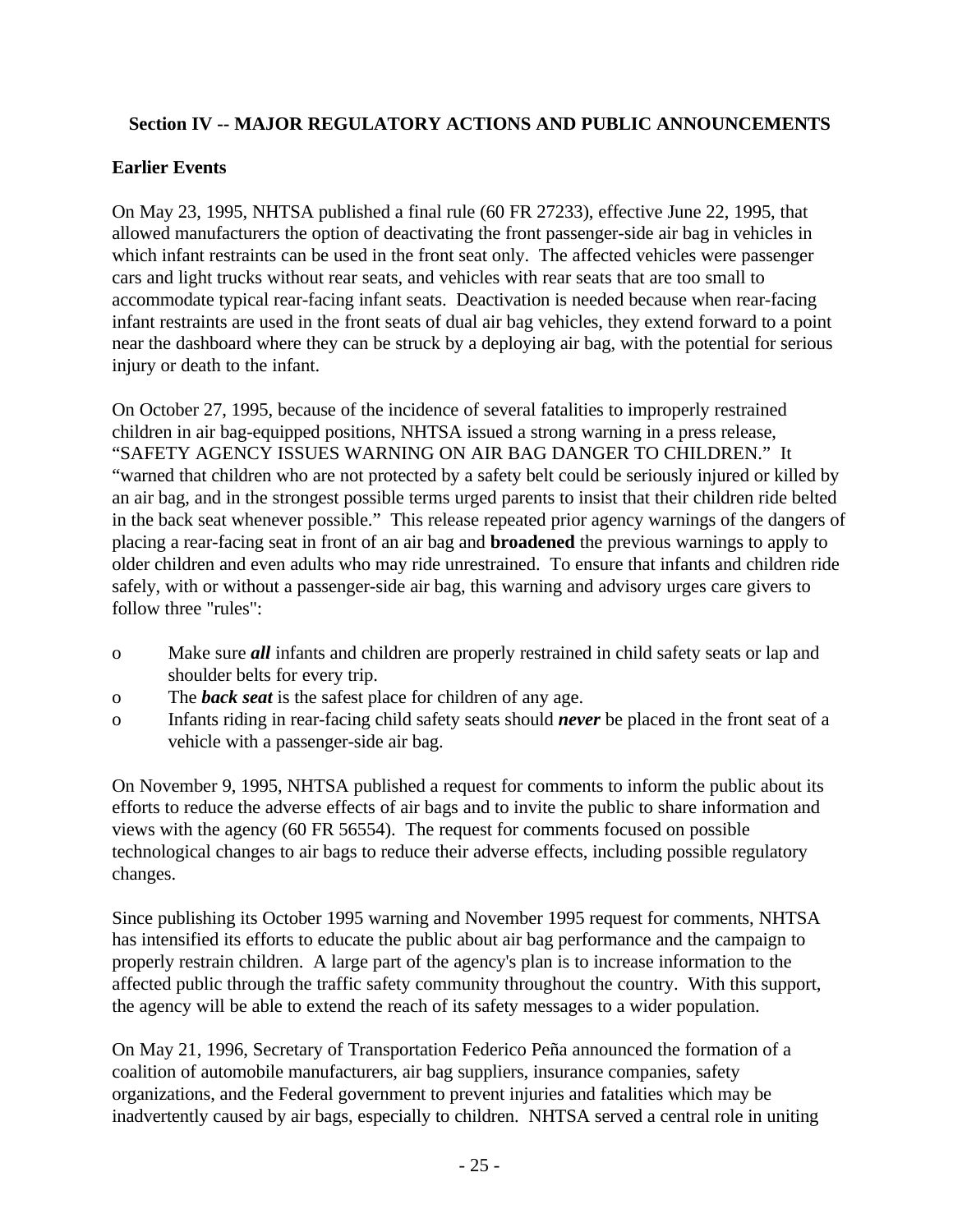these private-sector partners to form the National Automotive Occupant Protection Campaign (now known as the Air Bag and Seat Belt Safety Campaign). Coalition members pledged almost \$10 million to pursue a three-point program:

- o An extensive national effort to educate drivers, parents and care-givers about safety belt and child safety seat use in all motor vehicles, with special emphasis on those equipped with air bags.
- o A campaign to assist states to pass "primary" safety belt use laws.
- o Activities at state and local levels to increase enforcement of all safety belt and child seat use laws, such as increased public information and use of belt checkpoints.

On November 22, 1996, NHTSA announced a comprehensive approach to preserve the safety benefits of air bags while minimizing their danger to children and at-risk adults. Its approach centers on accelerating the development of advanced air bag technology for future vehicles with the intent of having systems available for 1999 models. More immediate measures included adopting enhanced warning labels, reducing the aggressivity of air bags and continuing to allow the use of deactivation in vehicles without a rear seat to protect children, and allowing dealers to deactivate the air bags for any owner who requests it.

On November 27, 1996, NHTSA published a final rule requiring vehicles with air bags to bear three new warning labels. Two of the labels replace existing labels on the sun visor. The third is a temporary label on the dash. These labels would not be required on vehicles having an advanced passenger-side air bag. This rule also requires rear-facing child seats to bear a new, enhanced warning label.

## **Recent Events**



The major rulemaking actions during the reporting period were directed at making air bags already installed in motor vehicles less aggressive under certain specified circumstances, and to pave the way for manufacturers to install air bags that were redesigned. Continuing the Department of Transportation's comprehensive effort to preserve the benefits of air bags and minimize their risk, a Notice of Proposed Rulemaking was published early in January, 1997, offering proposals for deactivating air bags. This effort was to take almost one year to develop satisfactory responses from each of the many issues surrounding the topic of air bag deactivation. In parallel with this effort, rulemaking deliberations proceeded concurrently on facilitating the development of redesigned air bags, with the goal of mitigating the injurious effects of air bags, while maintaining their proven benefits. At the same time, a final rule was issued, extending until September 1, 2000,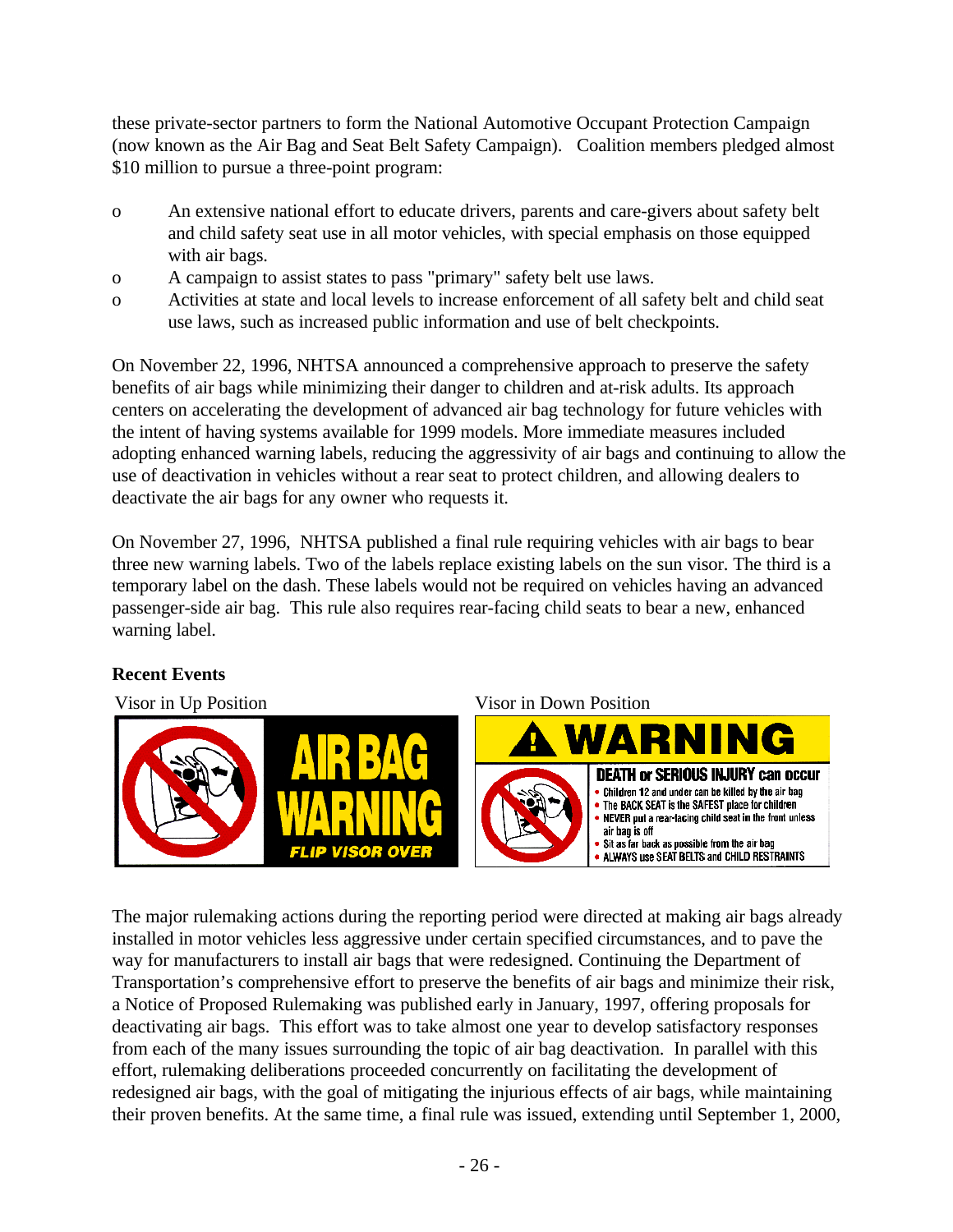the time period during which vehicle manufacturers would be permitted to offer manual cut-off switches for the passenger-side air bag for vehicles without rear seats or with rear seats that are too small to accommodate rear-facing infant seats.

During March, 1997, the agency's rulemaking deliberations regarding redesigned air bags came to a conclusion. On March 19, 1997 (62 FR 12960) the final rule was issued. Although air bags had saved more than 1,750 lives from 1986 to early 1997, the agency at that time had identified 52 crashes in which the deployment of the air bag resulted in fatal injuries to a driver or passenger, including 38 children. The new rule stimulated manufacturers to install redesigned air bags. These air bags are, among other things, 20-35% less powerful, and should provide a significant improvement to air bags that were previously too aggressive. The new rule also provided manufacturers and suppliers with additional time to develop a variety of advanced air bag technologies to tailor air bag deployment more appropriately to crash severity, occupant size and position, safety belt use and other vehicle factors. Because these changes were effective immediately, manufacturers were given maximum opportunity to install less aggressive air bags that should reduce the risk of air bag-induced injury during a vehicle crash. The rule provided changes that would affect new production vehicles. The issue of what to do about vehicles already on the road came next.

On November 21, 1997, the agency announced the final rule permitting deactivation in certain situations. This rulemaking was perhaps the most complex in the history of Federal Motor Vehicle Safety Standard No. 208, Occupant Crash Protection, and incorporated resolutions to the many issues raised by manufacturers, safety groups, the public and other interested parties.

Transportation Secretary Rodney E. Slater stated: "This is the practical solution that allows you to turn off the air bag for someone at risk and turn it back on to preserve the lifesaving benefits for everyone else." Air bags provide life-saving benefits for the vast majority of people, who can virtually eliminate any risk from deployments by following basic safety rules:

## **Always buckle your seat belt.**

**Never place a rear-facing infant seat in front of an air bag.** 

**Keep approximately 10 inches between your breastbone and the air bag.** 

## **Place children in the back seat and make sure they are properly restrained, either in a seat belt or a child safety seat appropriate for their size and weight.**

Few people would need an air bag deactivated. To guide the general populace in their actions regarding deactivation, the agency issued guidelines describing the eligibility groups. The eligibility profiles are:

- Those who cannot avoid placing rear-facing infant seats in the front passenger seat.
- Those who have a medical condition that places them at specific risk.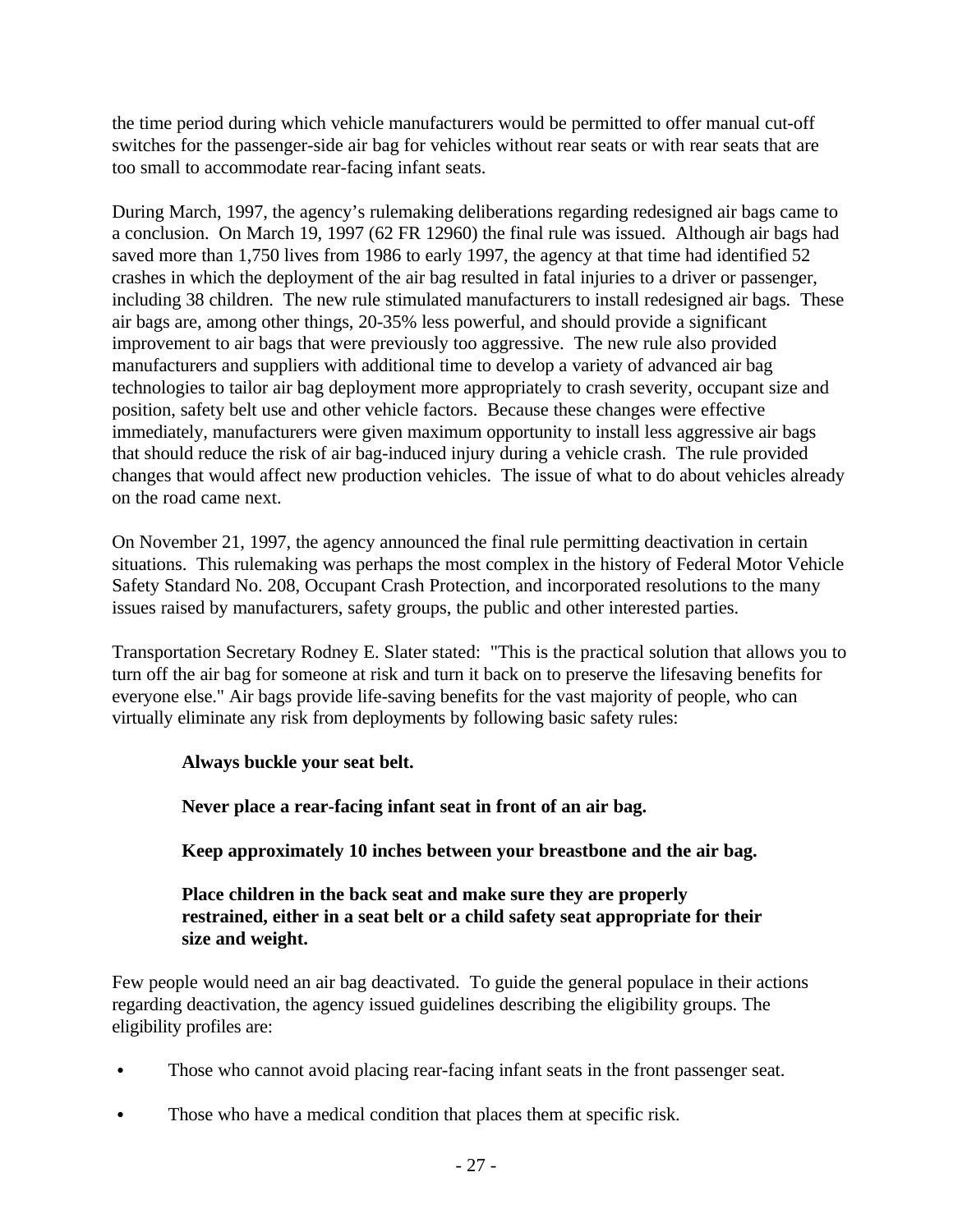- Those who cannot adjust their driver's position to keep back approximately 10 inches from the steering wheel.
- Those who cannot avoid situations -- such as a car pool -- that require a child 12 or under to ride in the front seat.

Auto dealers and service outlets could begin deactivating air bags on January 19, 1998.

To obtain a switch, consumers must follow a simple four-step process. First, they must obtain an information brochure and a request form from NHTSA, both of which are available from the agency and at vehicle dealerships, repair shops, state motor vehicle offices, and other locations. The form and brochure can also be downloaded from the NHTSA web site at http://www.nhtsa.dot.gov/airbags .

Second, they must fill out the request form and return it to the agency. Vehicle owners must certify on the form that they have read the information brochure and that they, or someone they transport in their vehicle, fit one of four profiles of people at risk.

Third, the agency will send an authorization letter to the vehicle owner.

Finally, the vehicle owner takes the letter to a dealership or other service outlet to have the air bag(s) deactivated. The switch that is installed will only be able to deactivate the air bag(s) that affects the person in the risk group. The service outlet will inform NHTSA when the work is done.

To help consumers make informed and appropriate decisions about air bag safety, the Department of Transportation initiated a major educational effort in partnership with many organizations, including the Air Bag and Seat Belt Safety Campaign, the American Automobile Association, the Centers for Disease Control, the Insurance Institute for Highway Safety, auto dealers, state motor vehicle departments, and many other public and private organizations and individual companies.

These partners will help distribute millions of copies of an information brochure about air bag deactivation, including air bag safety information, and will provide answers to questions from the public regarding requests to deactivate the air bag.

## **Basis for Regulatory Actions**

The previous regulatory actions were aimed at reducing the risks from the current generation of air bags in vehicles already on the road and those that will be built during the next few years. Continued changes and emerging technologies will lead to air bags with improved performance that eliminate risks to all vehicle passengers. A primary focus of regulatory plans will be to require that improvements be made in the ability of air bags to cushion and protect occupants of different sizes, belted and unbelted, and to require that air bags be redesigned to minimize the risks that air bags post to infants, children, and other occupants. To further this effort, the agency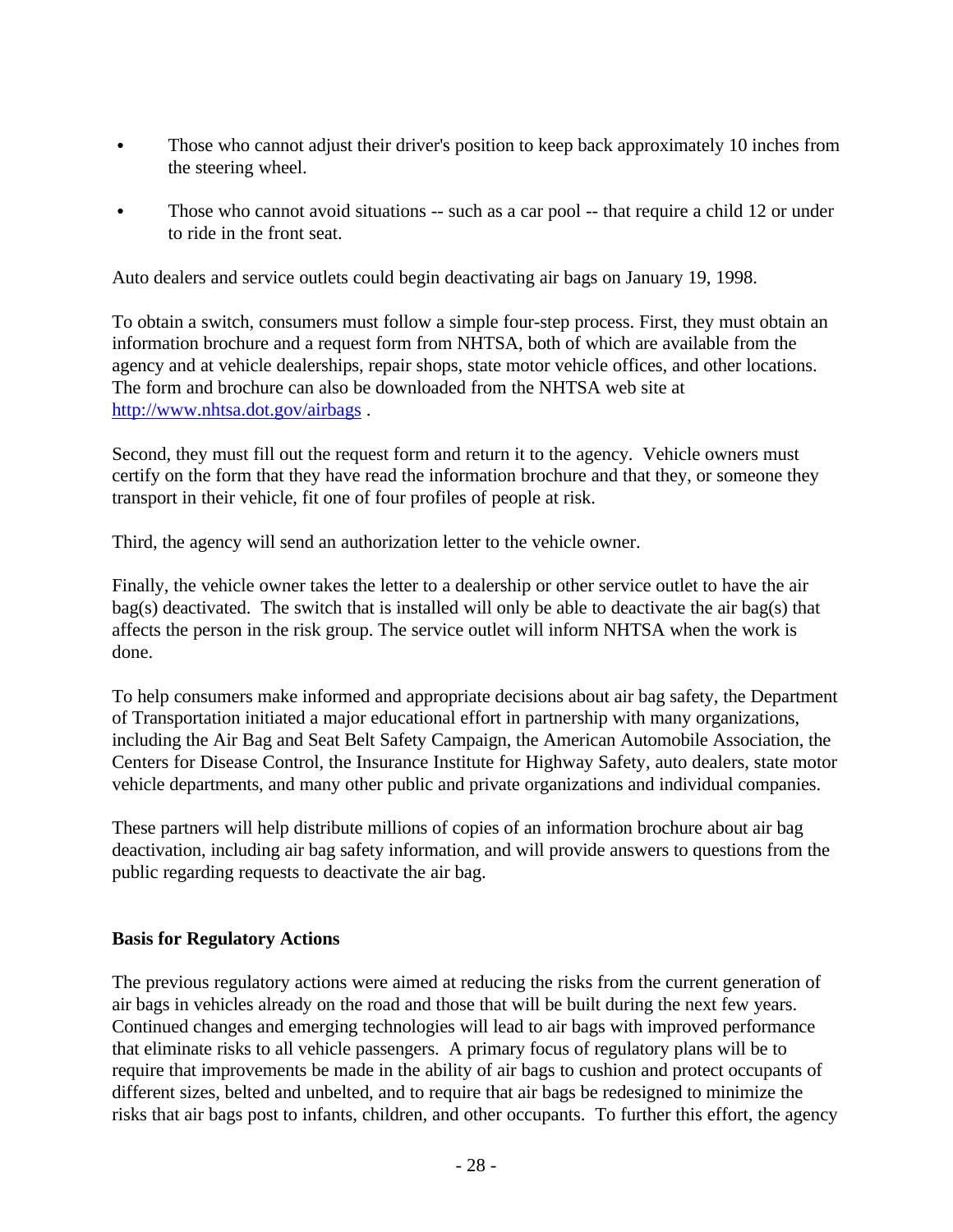has undertaken an aggressive research program. On September14, 1998, U.S. Transportation Secretary Rodney E. Slater announced a proposal by the department's National Highway Traffic Safety Administration (NHTSA) that would require additional air bag system performance tests for passenger cars and light trucks in order to provide maximum protection for properly seated adults and reduced risks for infants, young children and out-of-position adults. Proposed crash tests would incorporate a new crash test dummy family with improved injury criteria that better represents human tolerances. The family includes 1-, 3- and 6-year-old child dummies, a small (5th percentile) female dummy, and an average size (50th percentile) male dummy. The proposal also includes full car crash tests to preserve and enhance the current level of air bag protection.

In order to establish benchmarks that delineate the current state of the art, several efforts were initiated to obtain appraisals of current technology. Two programs were initiated together to find out more about current commercial efforts to develop advanced air bag technology. The first program was a joint effort between the NHTSA and National Aeronautics and Space Administration (NASA). NHTSA and NASA signed a memorandum of understanding for NASA to assess the capability of advanced technology to reduce air bag inflation-induced injuries and increase air bag effectiveness. NASA designated the Jet Propulsion Laboratory (JPL) to conduct the research effort. JPL provided the agency with a list of critical parameters affecting air bag performance, a survey of advanced technologies, and their state of readiness.

The second program involved Management Engineering Associates of Washington state . MEA was assigned to identify current advanced air bag designs and to determine, where possible, the feasibility of near term (two years) or long term (more than two years) production readiness. Both reports have been received by the agency. Much of the information reported by JPL and MEA corroborates and substantiates the agency's previous understanding about where the technology was headed. The reports indicate that there are no known sciences that are being ignored as candidates for advanced air bag technology.

As discussed in the previous report to Congress, the agency is conducting a comprehensive research program aimed at improving advanced air bag technology. The assessments made by JPL and MEA are being incorporated into this program. The opportunities for advancing the state of the art of air bags are indicated by the range of technological candidates identified by JPL and MEA for possible future use in developing complete systems. Some of these systems may require advances in anthropomorphic test devices, and could require additional effort to develop test dummies that are suitable for being detected by the new systems, such as, for example, warm dummies that simulate a real person more closely, or dummies that have dielectric properties more closely resembling live occupants. In the interim, the agency is making every effort to incorporate as many different standard dummy configurations as possible into the on-going regulatory changes for advanced air bags. These dummies include the 3-year old, the 6-year old, the  $5<sup>th</sup>$  percentile female, the  $95<sup>th</sup>$  percentile male and the 12-month old infant dummy to augment our testing capabilities.

This agency's ongoing research is continually being upgraded to refine our advanced air bag regulatory strategy. The upgraded information includes not only the results of our own research efforts, but also the research done by other interested parties, such as insurance institutes. Transport Canada, a transportation technology and regulatory department of the Canadian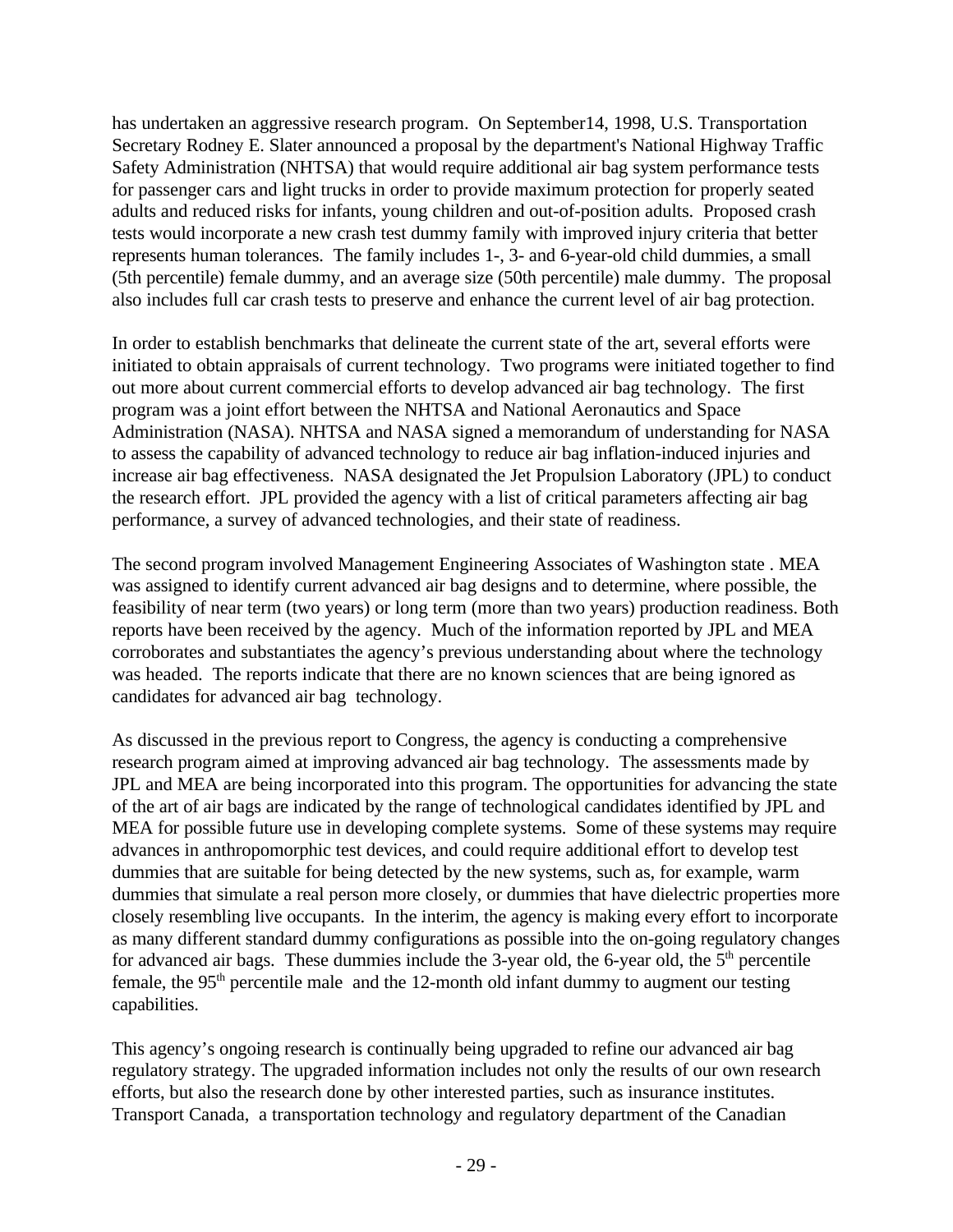government, is also working in conjunction with NHTSA on a cooperative research program to develop advanced crash test procedures and to investigate the efficacy of advanced air bags and different test protocols. The joint program with Transport Canada has been a valuable resource in evaluating the biofidelity of the 5th percentile female Hybrid III test dummy, the assessment of redesigned air bag performance, and the understanding of vehicle crash sensor performance in low severity crashes.

A wide variety of technical approaches are currently being considered as candidates for advanced air bag technology by both government and industry. While it was apparent that some manufacturers are currently capable of implementing dual-stage or multi-stage inflators, it was not apparent that all manufacturers would choose this course of action when alternative and possibly more advanced systems are available, such as automatic suppression technology. Systems that resort to more advanced technology to control the restraining forces acting on the occupant during an air bag crash seem to be well enough along in the development cycle to merit careful consideration by vehicle manufacturers.

Advanced air bag technology stands today at a crossroads in engineering development. Many scientific technologies and complex disciplines interact currently to make the state of the art in advanced air bag development an evolving science that is in a state of flux. Concepts such as recessed mounting, variable venting, lighter air bag covers, non-aggressive fold patterns, lighter mass fabrics, tailorable inflator output, the use of neural networks and fuzzy logic, the allocation of ultrasonic, infrared, and electric field sensing technology to new sensor designs, and weight sensing technologies represent a widely diverse array of potential candidates for eventual use in advanced air bag systems.

## **Future Possibilities**

To account for all of these technologies, and to give manufacturers and suppliers the maximum benefits of currently unproven but promising hardware, the agency has decided that the optimum path for future rulemaking should be performance-based requirements. This approach would permit varied choices and options in order to provide manufacturers with utmost flexibility to design new systems. The architecture of future rulemaking proposals will be based on maximizing the availability of these options in order to provide design flexibility and to promote widespread opportunities to develop innovative solutions to a difficult problem.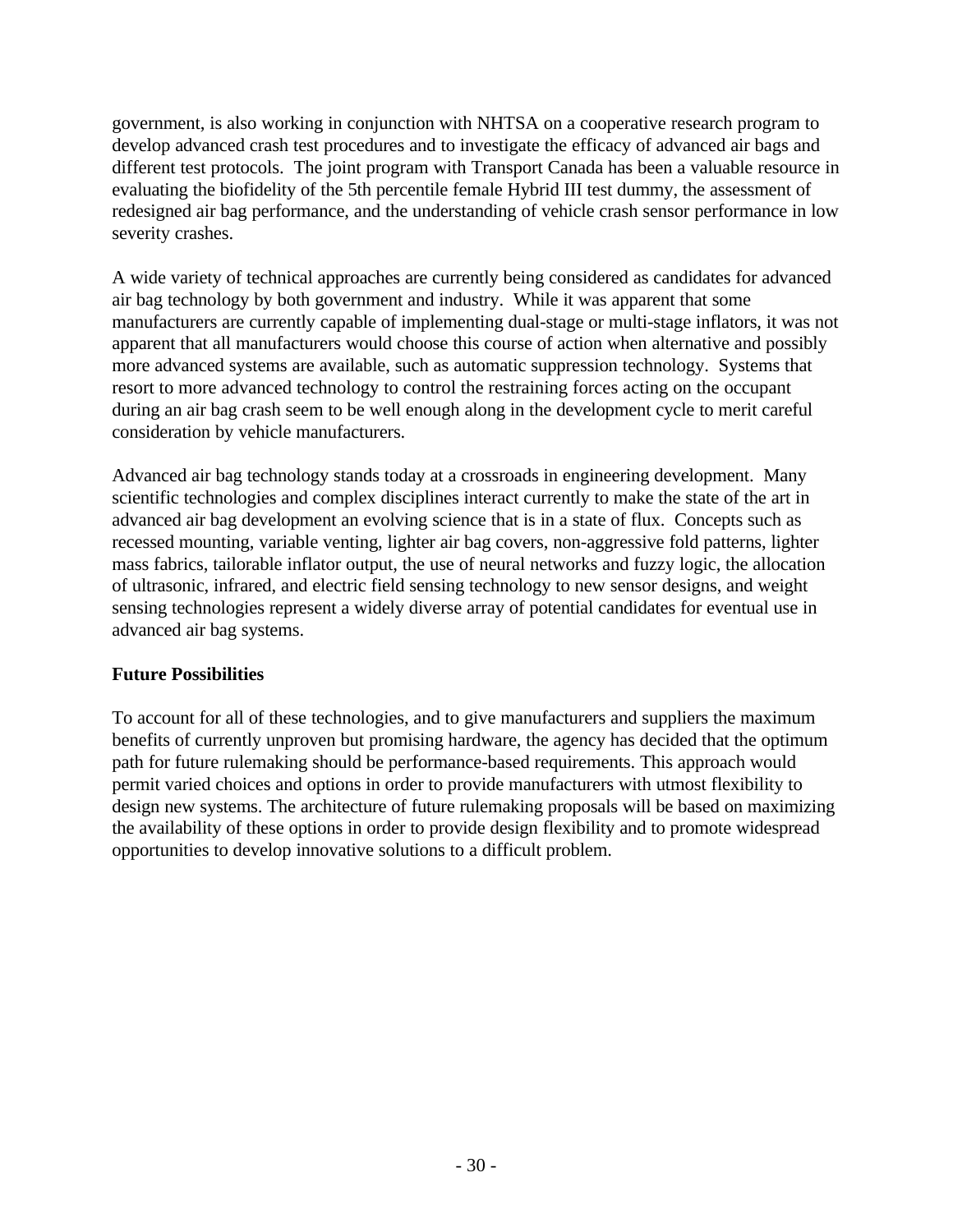In any future rulemaking concerning advanced air bags, the agency wishes to avoid:

- ! inadvertently preventing the use of superior air bag designs;
- ! favoring one viable technology or design over another, where either would meet the need for safety;
- ! requiring an expensive solution, where an inexpensive one will work; or
- ! requiring implementation of a particular technology before it can be appropriately developed.

On Friday, September 18, 1998, a Notice of Proposed Rulemaking was published in the Federal Register (63 FR 49958), proposing a new series of crash tests that would incorporate a new crash test dummy family with improved injury criteria to better represent human tolerances. The new dummy family includes 1-, 3- and 6- year old child dummies, a small (5th percentile) female dummy and an average size (50th percentile) male dummy. The NPRM offers a series of options that preserve and enhance the benefits of air bags while reducing risks, to ensure that a wide variety of occupants are protected in a wide variety of crash conditions

The proposed requirements are planned to become effective during a phase in, with 25% of each manufacturers production required to meet the new standard beginning in Model Year 2003, 40% in Model Year 2004, then 70% in Model Year 2005 with full implementation scheduled for Model Year 2006.

Interested parties have until December 17, 1998 to comment on the proposals.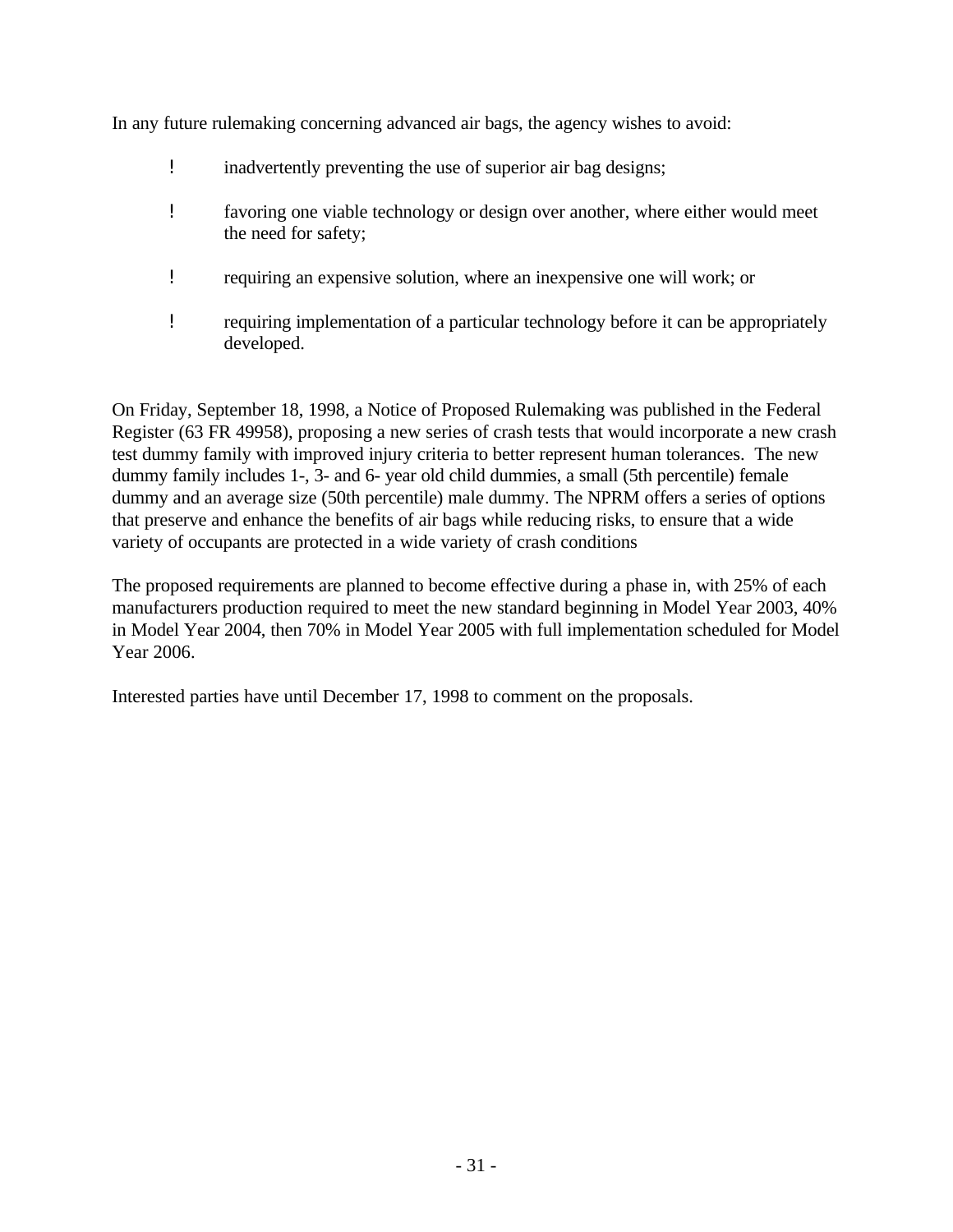## **Section V -- SEAT BELT USE DATA AND ANALYSES**

In addition to reporting on the effectiveness of occupant protection systems, Section 2508(e) of ISTEA requests that the Secretary of Transportation, in consultation with the Secretary of Labor and the Secretary of Defense, provide a biannual report of seat belt use by Federal, state and local law enforcement officers, military personnel, Federal and state employees other than law enforcement officers, and the public at the national and state levels. This chapter presents currently available information on seat belt use by a number of these sub-populations.

## **PRESIDENTIAL INITIATIVE TO INCREASE SEAT BELT USE NATIONWIDE**

As a new initiative to regain momentum achieved during the 1980s, on January 23, 1997, the President directed the Secretary of Transportation to prepare a plan to increase seat belt use. On April 16, 1997, that plan, entitled *Presidential Initiative to Increase Seat Belt Use Nationwide* was submitted to the President.

The *Presidential Initiative to Increase Seat Belt Use Nationwide* set bold, ambitious seat belt and child safety seat goals. The goals established by the President include increasing seat belt use to 85 percent by the year 2000 and 90 percent by 2005. The second goal calls for reducing child occupant fatalities (0-4 years) by 15 percent in 2000 and by 25 percent in 2005. When achieved, these goals will save an estimated 5,500 lives each year.

NHTSA, as the lead DOT agency, is responsible for overall coordination of the *Presidential Initiative* and its public awareness and informational campaign called *Buckle Up America*. As such, NHTSA sees its role in three parts: (1) Get its **DOT house in order** by educating its own employees; (2) **energize and mobilize** its partners and constituencies; and (3) **praise the good** to recognize outstanding efforts and encourage others to join the effort.

The Plan has four basic elements to reach the President's seat belt and child safety seat goals. These include: (1) Organizations and individuals must join together to **build the public-private partnerships** necessary to help America reach its potential to save lives and prevent injuries through the use of seat belts and child safety seats; (2) States must **enact strong seat belt and child safety seat legislation;** (3) State and local police departments must embrace **active, high visibility law enforcement;** and, (4) communities must conduct well-coordinated **effective public education**.

## **Seat belt Use by the Public**

Of the groups for which seat belt use information has been requested (i.e., law enforcement, military, government employees, and the public), the group for which the most complete information is available is the public. Until late 1991, the NHTSA 19-city survey had been used to track national seat belt use rate trends. This survey utilized observations at locations in 19 cities in 16 states across the country to derive an index of seat belt use which, while not representative of seat belt use nationwide, was useful for assessing changes in seat belt use over time. Beginning in 1991, with the implementation of NHTSA's National "70% by '92" Seat Belt Program, the agency replaced the 19-city survey with a measure based upon an aggregate of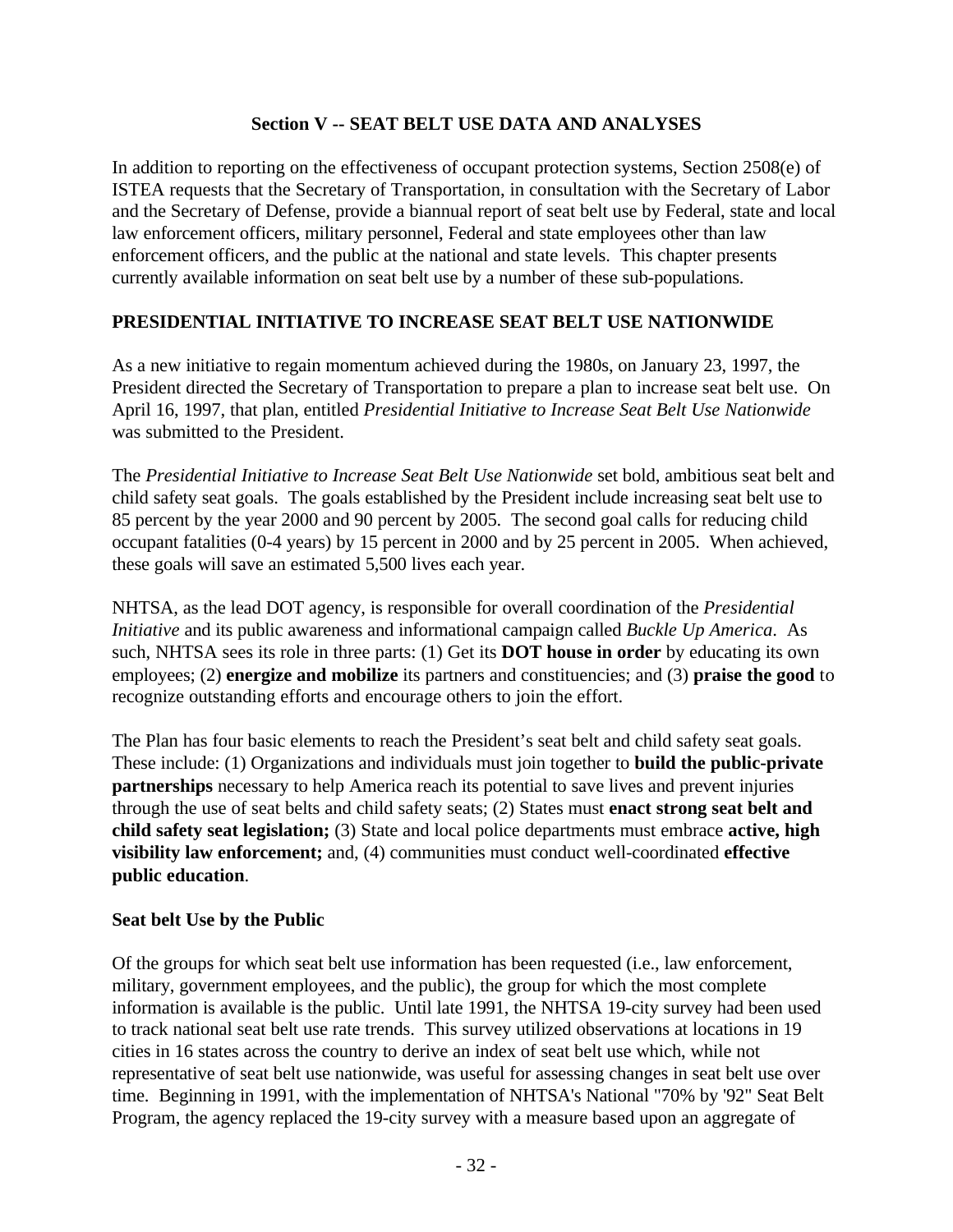individual statewide surveys. This aggregate of state surveys is weighted by each state's population to produce an estimate of national seat belt use and is sensitive to changes in each of the 50 states, the District of Columbia, and Puerto Rico.

State seat belt surveys differ in design. Most states utilize probability-based designs which allow the accuracy of the survey to be calculated. Others utilize convenience samples, which may be reasonable indicators of belt use but do not have a known degree of accuracy or precision.

Twenty-eight states (comprising about 73 percent of the U.S. population) conduct probabilitybased surveys that have been reviewed by NHTSA and meet the minimum design standards that were established by the Section 153 incentive grant program. These states requested that their survey designs be reviewed either to be eligible for the incentive grants or to ensure that their designs were meeting the latest standard of quality.

Another 11 states (comprising 19 percent of the U.S. population) conduct probability-based surveys, but have not demonstrated their compliance with the established guidelines. Seven states (comprising 5 percent of the U.S. population) conduct extensive convenience samples and the remaining 5 states (3 percent of the population) either conduct less extensive surveys or use crash data to estimate state seat belt use.

In addition to the statewide surveys, in late 1996 NHTSA conducted a National Occupant Protection Use Survey, which provides additional information about occupant protection system use by the public. The following discussions address the results of both the state surveys and findings from NHTSA's national survey.

## *State-Based Survey Use Estimates*

The statewide surveys vary in methodology and frequency of observation. For example, some states may collect only driver use, while others may only observe passenger cars, depending on the coverage of their law. However, all except Wyoming are based upon direct observation of seat belt use. Wyoming's data are based upon crash reports. Although many of these state surveys do not constitute probability samples (that is, statistically designed surveys) of the state, they are generally based on a large number of observations from representative sites and provide a reasonable index of seat belt use.

ISTEA provided an opportunity to obtain better documentation of state surveys of seat belt use and to improve their survey methodology. To be eligible to receive second-year incentive grant money under Section 153 of the legislation, states were required to utilize probability-based seat belt use survey designs. Seat belt survey guidelines were developed by NHTSA and published in the *Federal Register* on June 29, 1992. According to these guidelines, a state was required to measure seat belt use with an observational survey wherein observation sites were a probability sample of sites in the state. The sites had to represent all areas in the state, including urban and rural areas, and the resulting seat belt use estimates must meet a specified level of statistical precision. The survey designs and subsequent estimates were to be adequately documented and submitted for approval by NHTSA. Approved surveys provide statewide representative estimates of seat belt use with a known margin of error.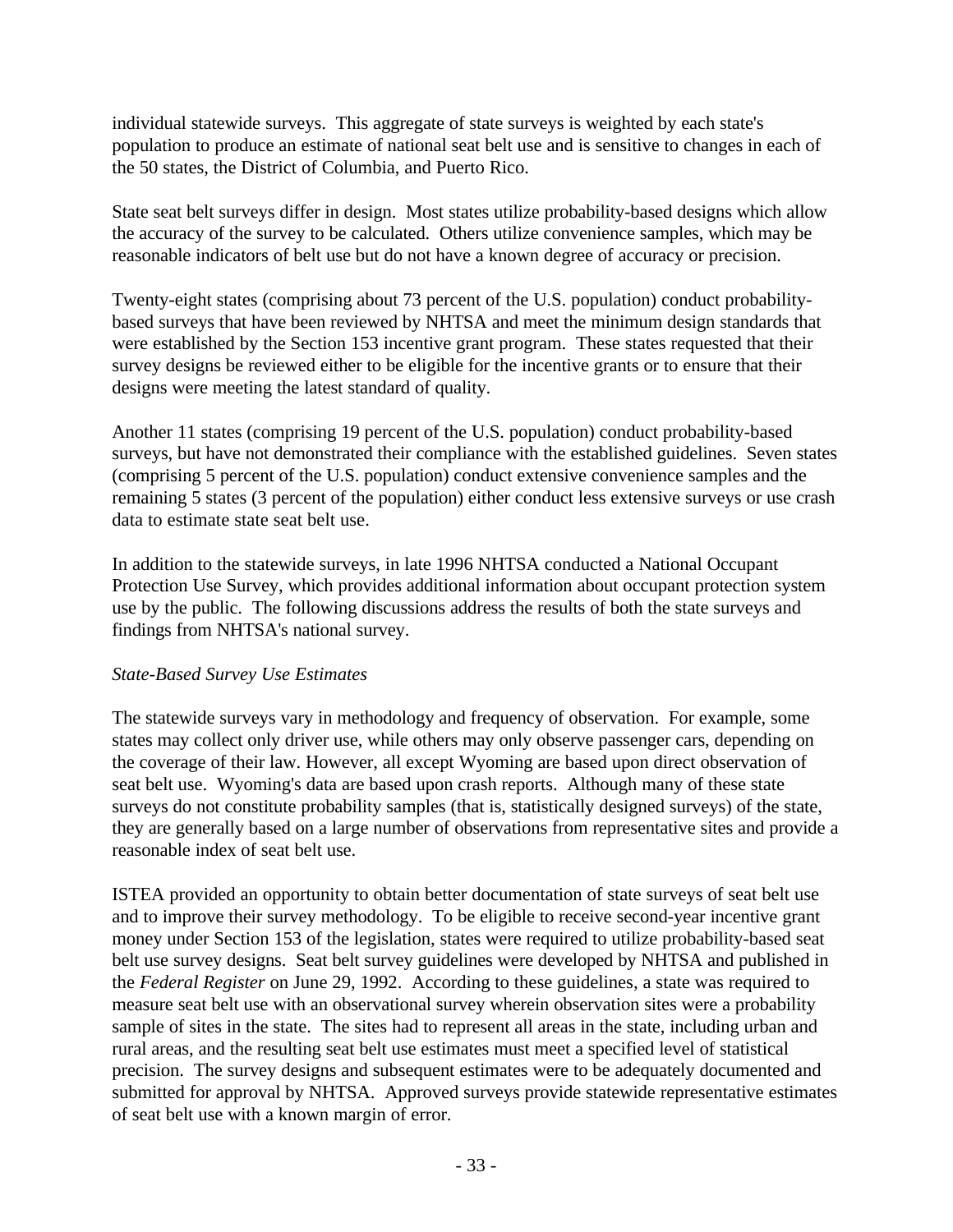Exhibit 12 lists the most recent state use rates as of February 1998. Forty-three states (plus the District of Columbia and Puerto Rico) conducted surveys in 1997. The population-weighted national average of the use rates in all 50 states, the District of Columbia, and Puerto Rico is 69 percent. Use rates range from 48 percent in Arkansas and Mississippi to 88 percent in California. Differences between state use rates are possibly a reflection of variations in seat belt use laws, enforcement of these laws, and demographics. States with laws requiring seat belt use, usually by drivers and front-seat passengers, typically have higher use rates than do states without such laws. Forty-nine states, the District of Columbia, and Puerto Rico had mandatory use laws in place at the beginning of 1998. The population-weighted average use rate in "law" states was 69 percent. The use rate in New Hampshire, the only remaining non-law state, was 58 percent. It is also possible that state surveys differ due to the sampling frame. Some states may collect only driver use, while others may only observe passenger cars, depending on the coverage of their law.

The manner in which the law is enforced also affects use rates. A *primary enforcement* seat belt law allows officers to make a traffic stop based solely upon observation of a seat belt law violation. A law which prescribes *secondary enforcement* may only be enforced after a traffic stop has been made for another purpose. As of the beginning of 1998, there were 14 states which had primary enforcement seat belt laws. The average use rate in the 11 states which had laws that permit primary enforcement in 1997 was 17 percentage points higher than the average of those states which permit only secondary enforcement (Maryland, Oklahoma, and Indiana had secondary enforcement when their seat belt surveys were conducted). The average use rate among primary law enforcement states in 1997 was 79 percent. The average use rate among secondary law enforcement states in 1997 was 62 percent.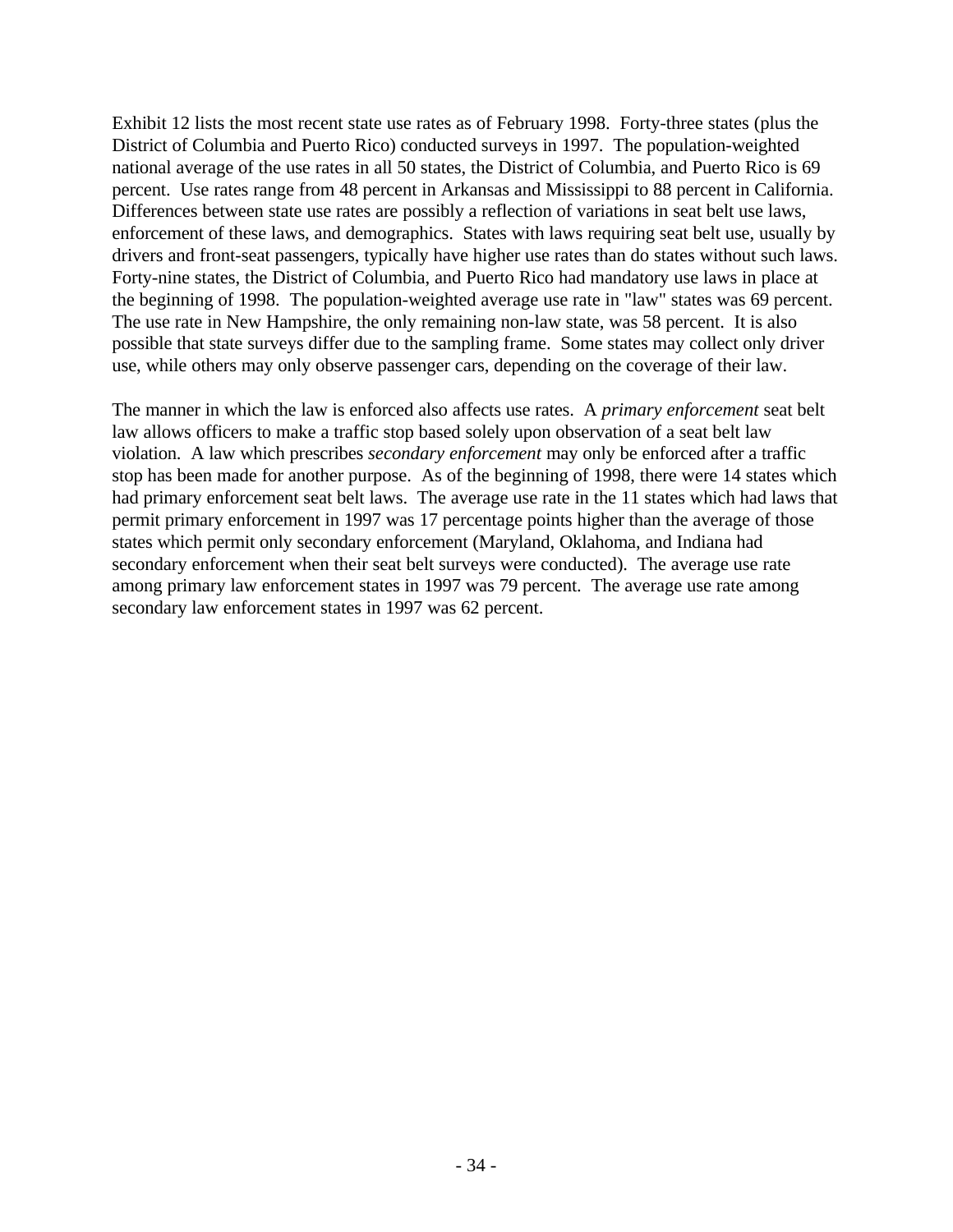|                   |                             |                  |                |       | STATE HIGHWAY SAFETY LAWS- KEY PROVISIONS OF SAFETY BELT USE<br><b>February 27, 1998</b> |        |
|-------------------|-----------------------------|------------------|----------------|-------|------------------------------------------------------------------------------------------|--------|
| State             | Effective                   | Enforcement Fine |                |       | Seats Vehicle and Coverage by Law                                                        |        |
| Alabama           | July 18, 1992               | Secondary        | \$25           | Front | Passenger car from model year 1965.                                                      | 52     |
| Alaska            | September 12,               | Secondary        | \$15           | All   | Motor vehicle. Over age 16.                                                              | 69     |
| American Samoa    | January 1, 1989             | Primary          | \$25           | All   | Passenger car, truck, and van.                                                           | 81     |
| Arizona           | January 1, 1991             | Secondary        | \$10           | Front | Passenger car and van from model year 1972.                                              | 63     |
| Arkansas          | July 15, 1991               | Secondary        | \$25           | Front | Passenger car, truck, and van.                                                           | 48     |
| California        | January 1, 1986             | Primary          | \$20           | All   | Passenger car, van, and small truck.                                                     | 88     |
| Colorado          | July 1, 1987                | Secondary        | \$15           | Front | Passenger car, van, taxi, ambulance, RV and small truck.                                 | 59     |
| Connecticut       | January 1, 1986             | Primary          | \$15           | Front | Passenger car, van, and truck.                                                           | 64     |
| Delaware          | January 1, 1992             | Secondary        | \$20           | Front | Passenger car.                                                                           | 60     |
| Dist. of Columbia | December 12, 1985 Primary   |                  | \$50           | All   | Vehicle seating 8 or less people. 2 points on license                                    | 66     |
| Florida           | July 1, 1986                | Secondary        | \$30           | Front | Motor vehicle and pickup truck.                                                          | 60     |
| Georgia           | September 1, 1988           | Primary          | \$15           | Front | Passenger vehicle for under 10 people and pickup for under age 18                        | 68     |
| Guam              | November 20,                | Primary          | \$70           | Front | Passenger car, truck, and van.                                                           | 94     |
| Hawaii            | December 16, 1985 Primary   |                  | \$20           | Front | All Vehicles manufactured with seat belt or seat belt installed                          | 80     |
| Idaho             | July 1, 1986                | Secondary        | \$5            | Front | Motor vehicle under 8 thousand pounds.                                                   | 54     |
| Illinois          | July 1, 1985                | Secondary        | \$25           | Front | Motor vehicle to carry under 10 people and RV.                                           | 64     |
| Indiana           | March 13, 1998              | Primary          | \$25           | Front | Passenger car, bus, and school bus.                                                      | 63     |
| Iowa              | July 1, 1986                | Primary          | \$10           | Front |                                                                                          | 75     |
|                   |                             |                  |                |       | Passenger car, van, and truck 10 thousand pounds or less.                                |        |
| Kansas            | July 1, 1986                | Secondary        | \$10           | Front | Passenger car and van.                                                                   | 56     |
| Kentucky          | July 13, 1994               | Secondary        | \$25           | All   | Motor vehicles from model year 1965.                                                     | 54     |
| Louisiana         | July 1, 1986                | Primary          | \$25           | Front | Passenger car, van, and truck under 6 thousand pounds.                                   | 67     |
| Maine             | December 27, 1995 Secondary |                  | \$25           | All   | Passenger vehicles.                                                                      | 61     |
| Mariana Islands   | April 20, 1990              | Primary          | \$25           | All   | Passenger car and truck.                                                                 | 80     |
| Maryland          | July 1, 1986                | Primary          | \$25           | Front | Passenger/multi-purpose vehicle, truck, tractor, and bus.                                | 71     |
| Massachusetts     | February 1, 1994            | Secondary        | \$25           | All   | Passenger car, van, and truck.                                                           | 53     |
| Michigan          | July 1, 1985                | Secondary        | \$25           | Front | Motor vehicle.                                                                           | 70     |
| Minnesota         | August 1, 1986              | Secondary        | \$25           | Front | Passenger car, pickup truck, van, and RV.                                                | 65     |
| Mississippi       | March 20, 1990              | Secondary        | \$25           | Front | Passenger car and van.                                                                   | 48     |
| Missouri          | September 28,               | Secondary        | \$10           | Front | Passenger car to carry under 10 people.                                                  | 62     |
| Montana           | October 1, 1987             | Secondary        | \$20           | All   | Motor vehicle.                                                                           | 73     |
| Nebraska          | January 1, 1993             | Secondary        | \$25           | Front | Motor vehicle.                                                                           | 63     |
| Nevada            | July 1, 1987                | Secondary        | \$25           | All   | Passenger car under 6 thousand pounds.                                                   | 70     |
| New Jersey        | March 1, 1985               | Secondary        | \$20           | Front | Passenger car.                                                                           | 62     |
| New Mexico        | January 1, 1986             | Primary          | \$25           | Front | Motor vehicle under 10 thousand pounds.                                                  | 87     |
| New York          | December 1, 1984            | Primary          | \$50           | Front | Passenger car.                                                                           | 74     |
| North Carolina    | October 1, 1985             | Primary          | \$25           | Front | Passenger motor vehicle to carry under 10 people.                                        | 83     |
| North Dakota      | July 14, 1994               | Secondary        | \$20           | Front | Motor vehicle.                                                                           | 49     |
| Ohio              | May 6, 1986                 | Secondary        | \$25           | Front | Passenger/commercial car, van, tractor, and truck.                                       | 65     |
| Oklahoma          | November 1, 1997            | Primary          | \$10           | Front | Passenger car, van, and pickup truck.                                                    | 60     |
| Oregon            | December 7, 1990            | Primary          | \$75           | All   | Motor vehicle.                                                                           | 85     |
| Pennsylvania      | November 23,                | Secondary        | \$10           | Front | Passenger car, truck, and motor home.                                                    | 65     |
| Puerto Rico       | January 19, 1975            | Primary          | \$10           | Front | Passenger car. Over age 4.                                                               | 66     |
| Rhode Island      | June 18, 1991               | Secondary        | N <sub>o</sub> | All   | Passenger car. Over age 12.                                                              | 58     |
| South Carolina    | July 1, 1989                | Secondary        | \$10           | Front | Passenger car, truck, van, RV, and taxi.                                                 | 61     |
| South Dakota      | January 1, 1995             | Secondary        | \$20           | Front | Passenger car, truck, van, RV, and taxi.                                                 | 59     |
| Tennessee         | April 21, 1986              | Secondary        | \$10           | Front | Vehicle under 8.5 thousand pounds.                                                       | 61     |
|                   |                             |                  |                |       |                                                                                          |        |
| Texas             | September 1, 1985           | Primary          | \$25           | Front | Passenger car, van, and certain trucks.                                                  | $75\,$ |
| Utah              | April 28, 1986              | Secondary        | \$10           | Front | Motor vehicle.                                                                           | 63     |
| Vermont           | January 1, 1994             | Secondary        | \$10           | All   | Passenger car.                                                                           | $71\,$ |
| Virgin Islands    | October 1, 1991             | Primary          | \$25           | Front | Passenger car.                                                                           | 92     |
| Virginia          | January 1, 1988             | Secondary        | \$25           | Front | Motor vehicle.                                                                           | 67     |
| Washington        | June 11, 1986               | Secondary        | \$35           | All   | Passenger/multi-purpose vehicle, bus, and truck.                                         | 82     |
| West Virginia     | September 1, 1993           | Secondary        | \$25           | Front | Passenger car. Age 18 and under in rear seat.                                            | 58     |
| Wisconsin         | December 1, 1987            | Secondary        | \$10           | All   | Motor vehicle.                                                                           | 62     |
| Wyoming           | June 8, 1989                | Secondary        | N <sub>o</sub> | Front | Passenger car, van, and pickup truck.                                                    | 75     |

**Total Use Laws: 49 States + D.C., Puerto Rico, and the Territories.** The mass of the second term of the second of the second of the second of the second of the second of the second of the second of the second of the secon

U.S. Dept. of Trans., National Highway Traffic Safety Admin., Traffic Safety Programs Office (202) 366-4892, Washington D.C. 20590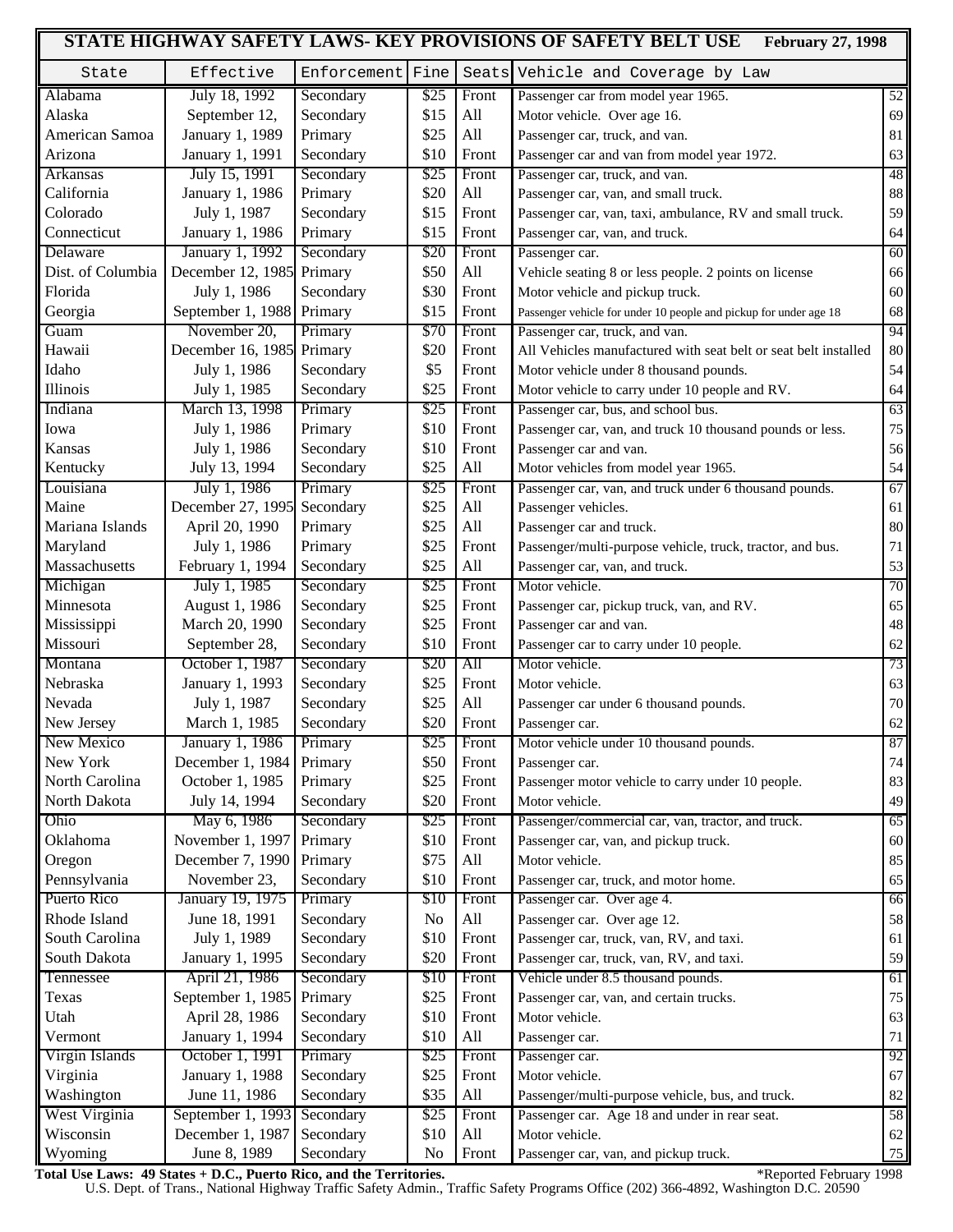The national use rate estimate of 69 percent is considerably higher than the estimated 11 percent rate in 1980. The increase reflects the substantial emphasis placed on increasing seat belt use among the general public over the past decade, as well as the implementation of the amendment to Federal Motor Vehicle Safety Standard 208 requiring automatic occupant protection systems on a phased-in schedule beginning in model year 1987. While voluntary methods (i.e., public information and education alone) increased national use to about 15 percent by 1984, it was the enactment of state seat belt use laws that provided the increase to about 50 percent by 1990. Without highly publicized enforcement, however, most state use rates stabilized at about 50 percent. With the implementation of the National "70% by '92" Seat belt Program in early 1991, these rates again started to rise. This rise is thought to be due primarily to the increased emphasis on enforcement and public information and education by state seat belt programs.

The National "70% by '92" Seat Belt Program consisted of two primary components: (a) two summer public awareness campaigns which were conducted during 1991 and 1992, with special emphasis on enforcement during the three summer holiday periods (Memorial Day, July 4th, and Labor Day); and (b) Operation Buckle Down, a program using peer-to-peer outreach to increase law enforcement officer use of seat belts and to increase the effectiveness of seat belt and child passenger safety law enforcement by officers.

Large increases in seat belt use occurred while the "70% by '92" program was in effect. By the end of 1992, 23 states had increased their use rate by 10 percentage points or more, compared with their 1990 level. Another 11 states increased their rate by 5-9 points. A total of 14 states reported use rates of 70 percent or greater, compared to one state in 1990. The national use rate, as measured by the population-weighted average of state survey results, increased to 62 percent by the end of 1992 (an 8-10 percentage point increase since 1990).

Building on the success of the "70% by '92" program, NHTSA initiated a new combined seat belt, alcohol and speed program in the fall of 1994. This initiative, known as Campaign Safe & Sober, complemented highly publicized enforcement, as used in the "70% by '92" program, with legislative and public information and education (PI&E) strategies. The goals for Campaign Safe & Sober were to disseminate information on the three major program areas and to give states and localities the flexibility to adapt the information to their individual needs. This was supported by a 21-state grant assistance program which helped the states conduct repeated state wide waves of highly visible enforcement and education activity. These state programs resulted in seat belt use increases in participating communities. Several other states have used 402 funds to support such programs. Campaign resources are still developed on a quarterly basis and disseminated to over 40,000 highway safety advocates across the U.S.

In early 1996, the Department and NHTSA successfully led the effort to create a private-public partnership which would undertake and fund a national program to address air bag safety issues. The resulting coalition, now called the Air Bag and Seat Belt Safety Campaign (ABSBSC), and NHTSA work closely together on a comprehensive set of program activities designed to preserve the lifesaving benefits of air bags, to alert the public to the proper use of those devices, and to increase the correct use of safety belts and child safety seats.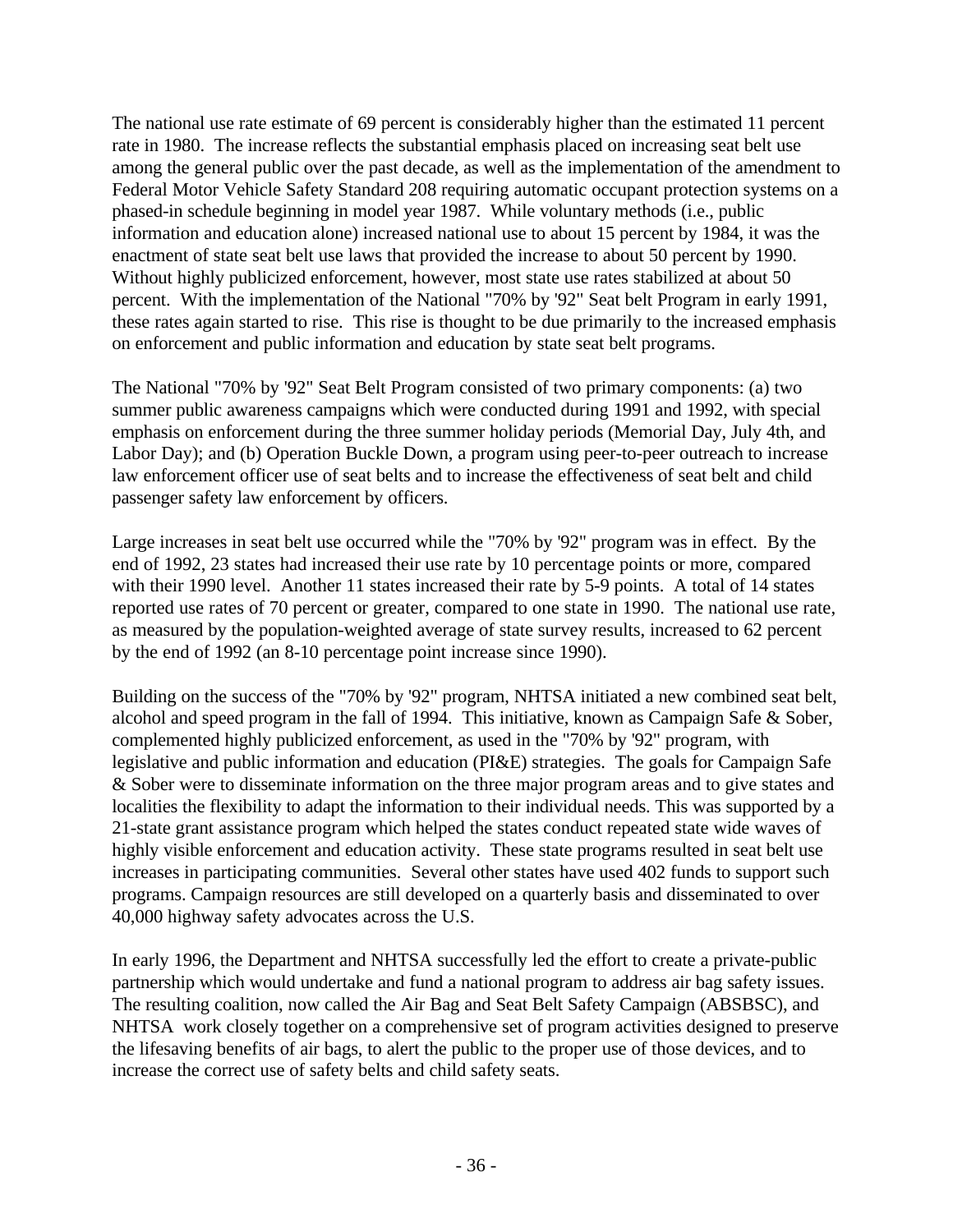To date, this collaboration has resulted in several nationwide mobilizations of law enforcement to make the transport of unbuckled children unacceptable. Two major initiatives, in May of 1997 and of 1998, have coincided with and supported NHTSA's Buckle Up America! Week. These mobilizations have been called "Operation ABC - Mobilizing America to Buckle Up Children." Operation ABC's goal is to work with law enforcement in all 50 states to promote compliance with safety belt and child passenger safety laws. The Department's and NHTSA's overall program is now coordinated closely with ABSBSC activities, with efforts focused on informing the public about the danger to unrestrained or improperly restrained children in the front seat of vehicles equipped with passenger-side air bags.

As a result of these efforts and the introduction of new and improved legislation in several states, the national average of surveys reported by the states continued to increase, reaching 69 percent by the end of 1997.

This year, with the development and implementation of the *Presidential Initiative to Increase Seat Belt Use Nationwide,* and its *Buckle Up America* campaign, it is anticipated that national seat belt use will begin to rise again, with the goals of 85 percent use by 2000 and 90 percent by 2005.

Already, a number of national organizations are participating in the Buckle Up America campaign, including the National SAFE KIDS Campaign, the National PTA, the National Automobile Dealers Association (NADA), the Emergency Nurses Association, the American Academy of Pediatrics and the HHS Childcare Bureau.

## *NHTSA's National Occupant Protection Use Survey (NOPUS)*

The first NOPUS was conducted in the Fall of 1994. The previous report to Congress documented the results of the 1994 survey. The second NOPUS was conducted in the Fall of 1996 and initial results have been presented in two research notes.

NOPUS is composed of three separate studies: the *moving traffic study,* which provides information on overall shoulder belt use; the *controlled intersection study,* which provides more detailed information about shoulder belt use by type of vehicle, characteristics of the belt users and child restraint use; and, the *shopping center study*, which provides information on rear-seat belt use and shoulder belt misuse.

Data collection from the moving traffic study was conducted at almost 3,290 randomly selected sites across the country in October and November 1996. Pairs of observers were stationed for 30 minutes at exit ramps, intersections with stop signs or stop lights, and uncontrolled intersections. One observer counted shoulder belt use for the drivers of passenger cars and light trucks (vans, minivans, sport utility vehicles, and pick-up trucks). The second observer counted shoulder belt use for the right-front passengers of cars and light trucks and helmet use for motorcycle riders and passengers. Every day of the week and all daylight hours (8 a.m. to 6 p.m.) were covered by the study. Commercial and emergency vehicles were excluded.

NOPUS was designed as a multi-stage probability sample to ensure that the results would represent occupant protection use in the country. In the first stage, counties were grouped by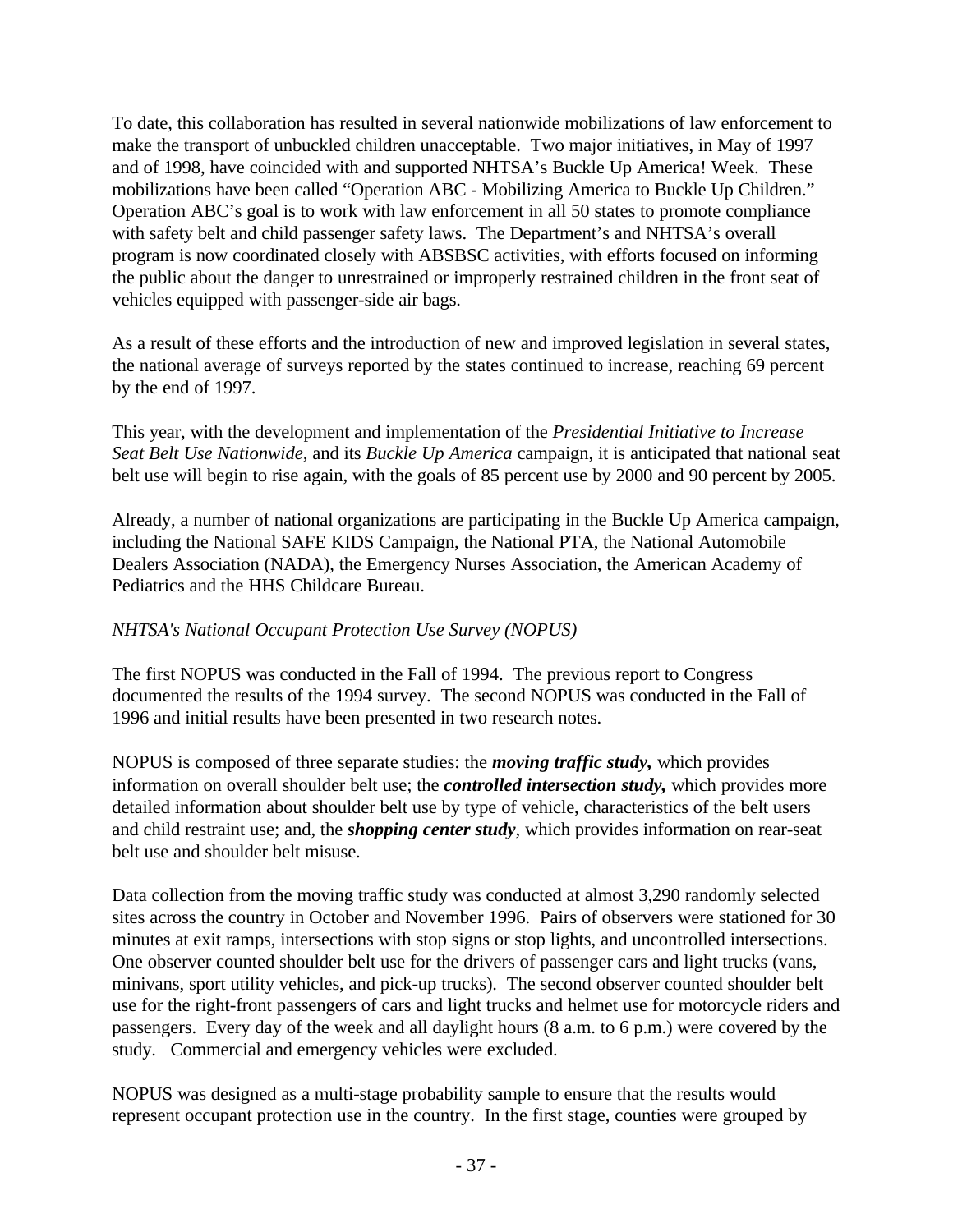region (northeast, midwest, south, west), level of urbanization (metropolitan or not), and level of belt use (high, medium, or low). Fifty counties or groups of counties were selected based on the vehicle miles of travel in those locations. In the next stage, roadways were selected from two categories: major roads and local roads. Finally, approximately 4,000 intersections or exit ramps were chosen on these roadways. Of the originally selected sites, some were found to be ineligible during mapping and data collection, and at some sites no vehicles were observed. In 1996, more than 176,000 passenger cars, almost 94,000 light trucks, and over 700 motorcycles were observed.

The overall observed safety belt use rate in the 1996 NOPUS moving traffic study was 61.3 percent compared to 58.0 percent observed in 1994. Shoulder belt use observed in the 1996 moving traffic study was 64.4 percent for passenger car occupants compared to 62.8 percent in 1994 and 56.4 percent for light truck occupants compared to 50.2 percent in 1994. Exhibit 13 compares some of the results of the 1994 and 1996 NOPUS studies.

Belt use for drivers of light trucks increased by almost 7 percent from 1994, a statistically significant change. While belt use in all other categories increased, demonstrating an upward trend in the use of safety belts, the changes were not statistically significant.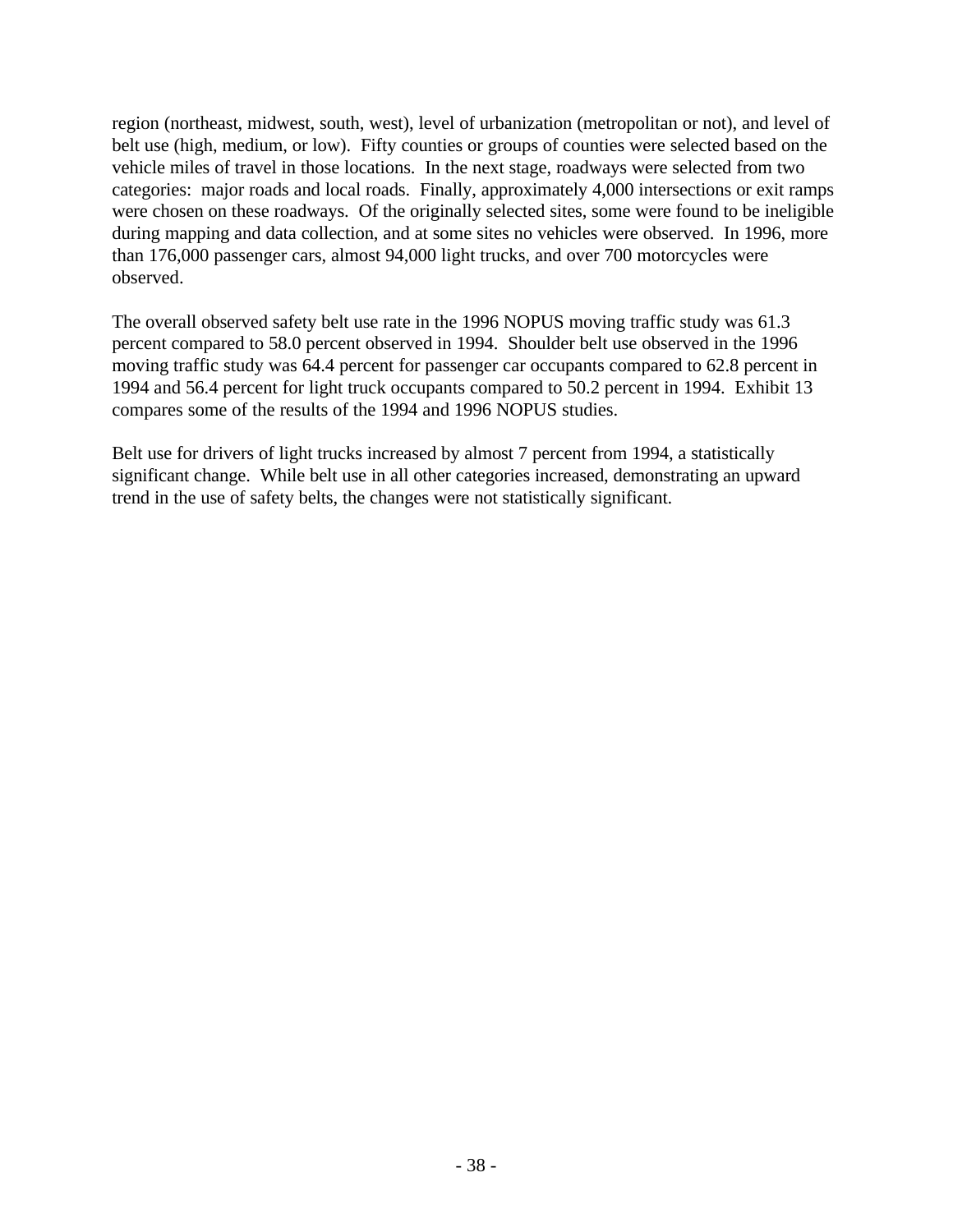| <b>Belt Use</b>         | 1996<br>1994 |       |  |
|-------------------------|--------------|-------|--|
| <b>Overall Belt Use</b> | 61.3%        | 58.0% |  |
| <b>Drivers</b>          | 62.2%        | 59.1% |  |
| Passengers              | 58.8%        | 55.2% |  |
| Passenger Cars          | 64.4%        | 62.8% |  |
| <b>Drivers</b>          | 65.1%        | 64.2% |  |
| Passengers              | 62.3%        | 59.1% |  |
| <b>Light Trucks</b>     | 56.4%        | 50.2% |  |
| <b>Drivers</b>          | 57.5%        | 50.7% |  |
| Passengers              | 53.0%        | 49.1% |  |

Exhibit 13 Comparison of 1994 and 1996 NOPUS Moving Traffic Studies Belt Use for Vehicle and Person Type

Detailed results of the 1996 moving traffic study are presented in Exhibits 14 and 15. Exhibit 14 shows the belt use rate for drivers and occupants of passenger cars and light trucks and the overall helmet use rate for motorcyclists by urbanization. Exhibit 15 shows the belt use rate for drivers and occupants of passenger cars and light trucks and overall helmet use for motorcyclists by day of week and time of day. Each estimate has been statistically weighted according to the sample design. Since these are estimates from a sample, each has an associated margin of error or standard error. Two standard errors are given in parentheses next to each estimate. By simply adding and subtracting the standard errors from the estimates, an approximate 95 percent confidence interval can be created. This means that you can be 95 percent confident that the true use rate lies within this interval. Note: the overall belt use rate does not include motorcycle helmet use.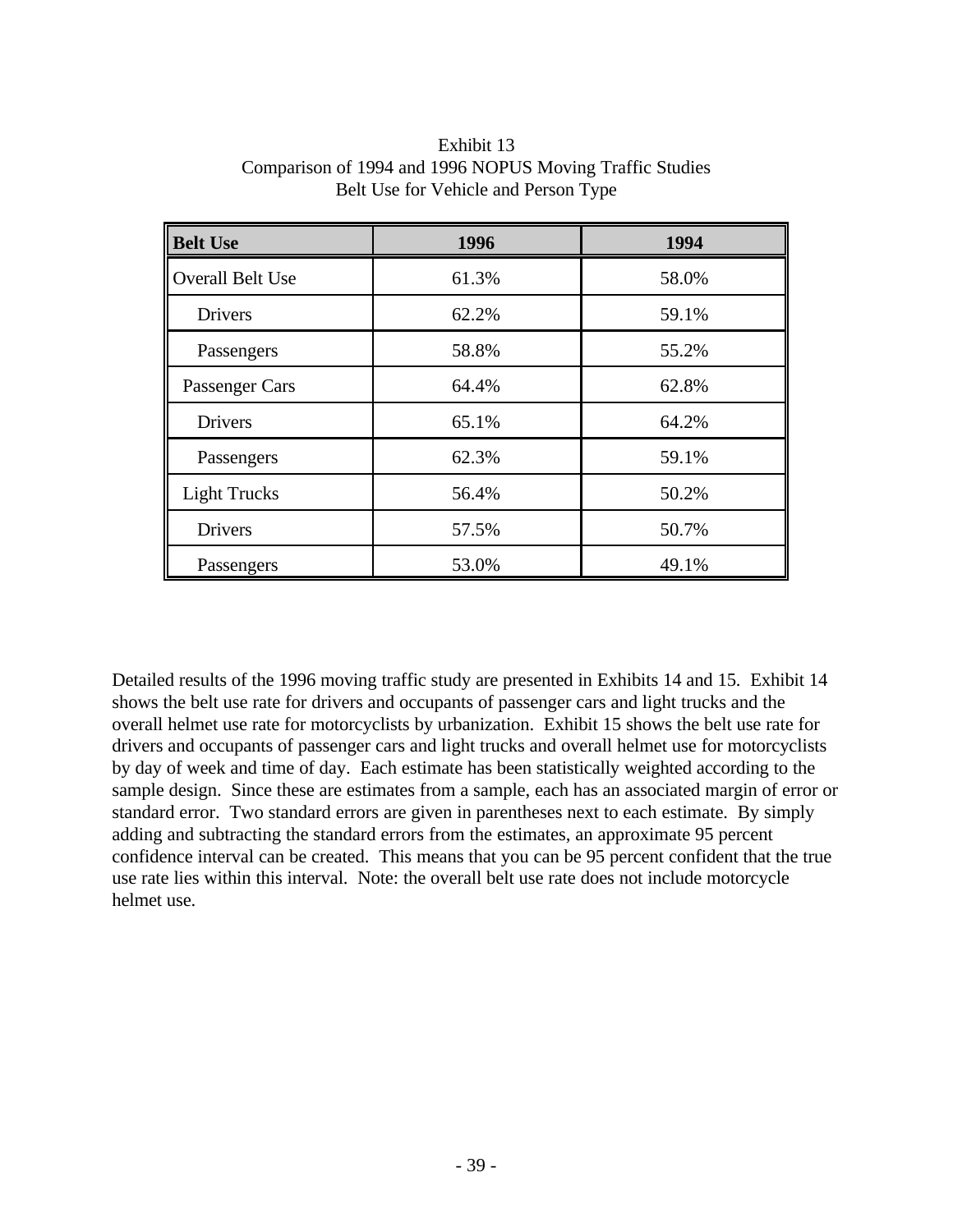|                       | Overall        | Northeast    | Midwest      | South        | West          |
|-----------------------|----------------|--------------|--------------|--------------|---------------|
| Shoulder Belt Use (%) | 61.3 $(4.0)$   | 56.6 $(6.6)$ | 55.4 $(4.4)$ | 60.8 $(4.8)$ | 66.8 (10.2)   |
| Passenger Cars (%)    | 64.4 $(4.2)$   | 57.8 $(8.6)$ | 58.5 $(4.4)$ | 67.3 $(4.0)$ | 68.3 (10.6)   |
| Car Drivers $(\% )$   | 65.1 $(4.2)$   | 57.9 $(9.0)$ | 58.5 $(5.2)$ | 68.6 $(4.4)$ | 69.6 $(10.6)$ |
| Car Passengers (%)    | 62.3 $(4.6)$   | 57.3 $(8.6)$ | 58.5 $(3.0)$ | 63.3 $(3.2)$ | 65.2 $(11.0)$ |
| Light Trucks (%)      | 56.4 $(4.0)$   | 53.0 $(5.0)$ | 50.7 $(5.4)$ | 50.8 $(6.0)$ | 64.2 $(9.6)$  |
| Truck Drivers (%)     | 57.5 $(3.2)$   | 53.8 $(5.4)$ | 50.9 $(6.4)$ | 51.7(5.8)    | 66.5 $(7.4)$  |
| Truck Passengers (%)  | (10.4)<br>53.0 | 51.0 $(6.6)$ | 50.0(3.2)    | 48.0 $(7.2)$ | 58.3 (23.6)   |

Exhibit 14 1996 NOPUS: Moving Traffic Results by Region (Estimates and 2 Standard Errors)

Exhibit 15 1996 NOPUS: Moving Traffic Results by Day of Week and Time of Day (Estimates and 2 Standard Errors)

|                       | Weekday      | Weekend      | <b>Rush Hour</b> | Non-Rush Hr  |
|-----------------------|--------------|--------------|------------------|--------------|
| Shoulder Belt Use (%) | 61.0 $(3.8)$ | 62.6 $(6.2)$ | 61.9 $(4.0)$     | 61.2 $(4.2)$ |
| Passenger Cars (%)    | 63.9 $(4.2)$ | 66.6 $(4.6)$ | 66.7 $(4.2)$     | 64.0 $(4.4)$ |
| Car Drivers (%)       | 64.7 $(4.2)$ | 67.1 $(4.4)$ | 67.9 $(4.4)$     | 64.6 $(4.4)$ |
| Car Passengers (%)    | 61.3 $(4.4)$ | 65.5(5.2)    | 61.9 $(5.0)$     | 62.4 $(4.8)$ |
| Light Trucks $(\%)$   | 56.3 $(3.4)$ | 56.7 $(9.6)$ | 54.1 $(4.4)$     | 56.7 $(4.2)$ |
| Truck Drivers (%)     | 58.0 $(3.4)$ | 55.0 $(8.6)$ | 55.4 $(4.4)$     | 57.9 $(3.2)$ |
| Truck Passengers (%)  | 50.8 $(8.6)$ | 59.9 (11.6)  | 50.4 $(6.4)$     | 53.5 (11.6)  |

Direct comparison of findings between the NOPUS and state surveys is difficult, primarily because of the differences in vehicle and occupant coverage. However, a rough comparison of overall use can be made between the state-based estimate for 1996 of 68 percent and the NOPUS estimate for passenger car drivers and passengers of 64.4 percent. In this comparison, the statebased estimate falls within the 95 percent confidence interval of the NOPUS estimate.

The combination of surveys that have been used to measure safety belt use over the past several years also provides us with some insight with regard to the change in use rates. Until 1990, the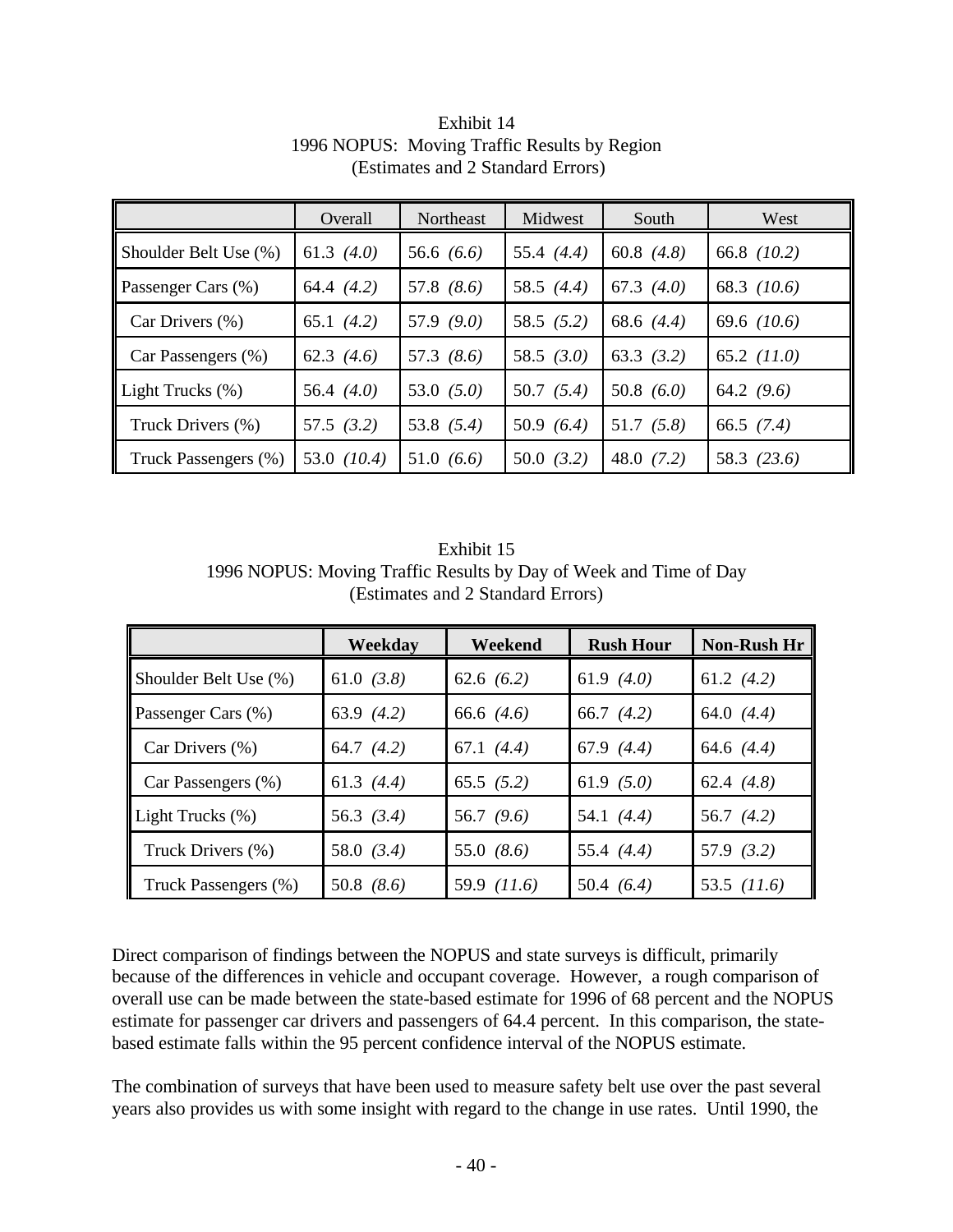19 cities survey was used as the index of national use. In 1990, that index for passenger car drivers was 49 percent. The NOPUS estimate of belt use among passenger car drivers in 1996 is 65.1 percent. The difference of 16 percentage points between the 19 cities index and the NOPUS estimate is consistent with the 15 percentage point change in use indicated by the aggregate of state surveys between 1990 and 1996 (i.e., 53 percent in 1990 and 68 percent in 1996).

State surveys provide an essential source of information for monitoring progress in the states. The NOPUS provides a probability-based sample of national use with the ability to estimate error. In addition, the NOPUS provides a unique source of detailed information concerning restraint use by vehicle type, age, gender, race, geographic area, time of day, day of week, urbanization, etc. The NOPUS survey will be conducted biennially, with the next NOPUS to be conducted in the Fall of 1998. Annual estimates of belt use progress will continue to be made with the state-based surveys.

## **Seat belt Use by Federal Employees**

On April 16, 1997, President Clinton signed Executive Order 13043, *Increasing Seat Belt Use in the United States*. This Order superseded Executive Order 12566, *Seat Belt Use Requirements for Federal Employees*. Both Orders required Federal employees to use seat belts when traveling on official Government business. The new Order substantially expanded the requirement for DOT to energize, mobilize and recognize our fellow Federal agencies, our contractors and customers in the effort. As a result, NHTSA has significantly increased activities to promote seat belt programs with Federal agencies and the military.

## *Background*

Prior to 1989, NHTSA conducted briefing sessions with all departments and agencies and provided promotional materials to support the seat belt program. Other activities included addressing special meetings at Federal agencies and suggesting activities to motivate employees and family members concerning the importance of seat belt and child safety seat laws. A brief description of some of the more recent efforts follows.

In 1989, NHTSA sponsored a "Saved-By-The-Belt" program that recognized Federal employees and their family members who had been survivors of a motor vehicle crash. NHTSA presented the recipients with a "Saved-By-The-Belt" certificate.

In 1990, NHTSA redesigned the "Saved-By-The-Belt" program to include a plaque for "The Right Choice Award" for making the right choice to buckle up. For participating agencies receiving the Right Choice Award, a ceremony was held at the Department of Transportation highlighting the recipients who were crash survivors.

In 1991, as part of the National "70% by '92" seat belt program, NHTSA urged Federal departments and agencies, including military installations, to participate in the goal set by the President to reach 70 percent seat belt use among Federal employees by the end of 1992. NHTSA developed the "Federal Employees Buckle Up" kit and distributed over 4,000 copies of the promotional kits to Federal agencies. Recognizing that seat belt use is mandatory while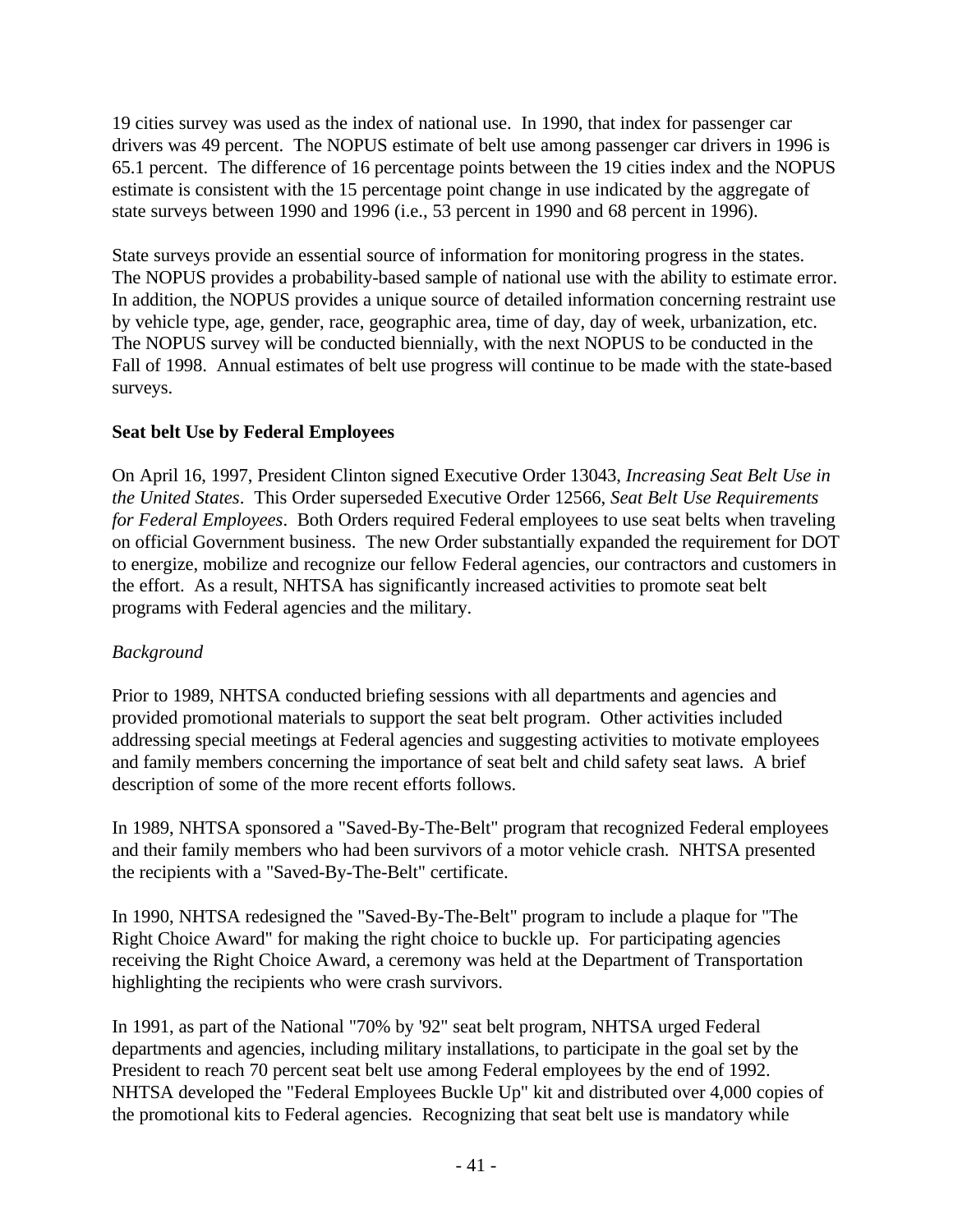traveling on official business, the objective of this effort was to extend the seat belt use habit to personal travel.

Finally, NHTSA has encouraged Federal and military agencies to participate in awards programs that have provided recognition to agencies, organizations, and cities for reaching specified belt use rate goals. The "70% PLUS" program was established in 1990 to recognize achievement of use rates in excess of 70 percent. By the end of the program in 1992, more than 200 Federal departments and agencies, including military installations, were awarded "70% Award Plaques" and a thank you letter from NHTSA for achieving 70 percent seat belt use.

In 1993, the "70% PLUS" program was superseded by the "National Seat Belt Honor Roll" which provides bronze, silver and gold awards for achieving 70 percent, 80 percent, and 90 percent belt use, respectively. During the first year of this program, awards were made to five Federal agencies and to 70 military organizations. The program is now managed by the NHTSA Regional Offices with additional awards made each year.

In 1995 NHTSA began working with DOT officials to integrate the broad injury prevention effort and the seat belt initiative into the Department's overall safety, health and welfare program. This effort was known as Safety Awareness for Employees of DOT (SAFEDOT). Several employee education efforts were done in 1996 and 1997 (posters, voice mail messages, TV-10 video clips). Courtyard education activities were conducted in conjunction with other events (DOT 30th Anniversary, etc.).

With the implementation of Executive Order 13043, we have revised our internal and external efforts as follows:

## **SAFEDOT**

- Re-drafted and will soon implement a stronger internal DOT Order on seat belt use on official business and on all DOT facilities.
- Developed a DOT implementation plan which addresses all aspects addressed in the Executive Order.
- Conducted numerous briefings of DOT modal administrative and safety and health officials to educate, energize and mobilize.

## **INTERGOVERNMENTAL**

- Developed materials (SAFEDOT Model program) which provide a blue print for their program.
- Developed, and provided to agency fleet managers, a toolkit of alternative promotional ideas and implementation methods for increasing seat belt use in all Federally owned vehicles.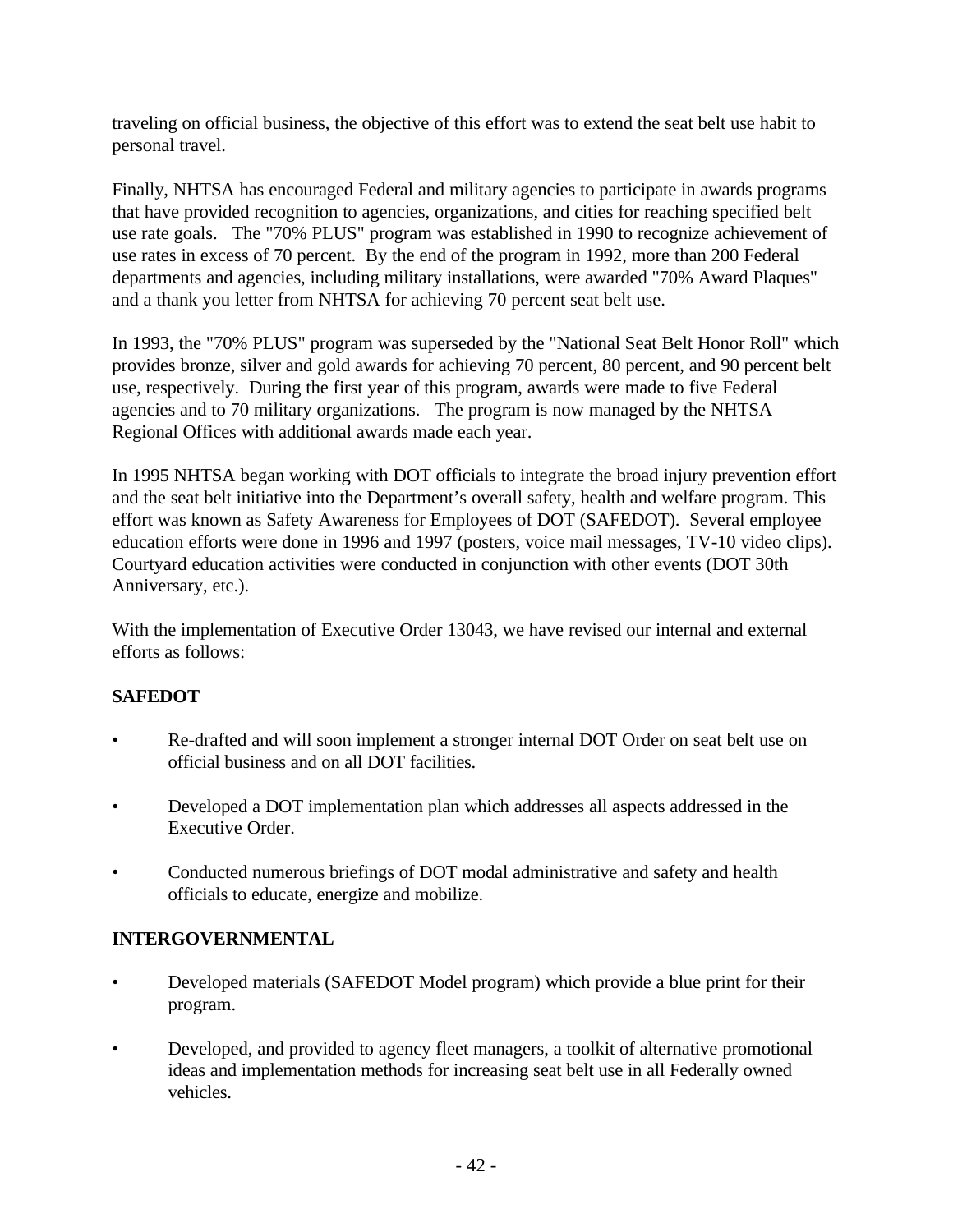- Conducted marketing briefings at many intergovernmental groups to encourage compliance with provisions of Executive Order 13043.
- Provided assistance, resources and materials to Federal Agencies as they implemented their program.
- Developed guidelines for reporting to Congress and the President on progress made by the Federal agencies. The first report to Congress was submitted in January, 1998. It documents specific actions taken by DOT, NHTSA and the Federal agencies to date.

## **Seat belt Use by State and Local Government Employees**

Few data are currently available for estimating seat belt use among state and local government employees other than law enforcement officers. Although some portion of this population is included in surveys of the general population, specific surveys of use among these groups have not been routinely or consistently conducted. In lieu of consistent survey data, the following anecdotal information presents examples of policies and awards which provide some indication of belt use practices among this group.

In the northeast, the States of Connecticut, Maine, Massachusetts, Rhode Island, and Vermont have seat belt use policies covering all state employees.

In New York, over 100 state agencies have received 70, 80, or 90 percent belt use awards since 1992. The majority of these were in the mid-to-upper 80 percent range.

In the mid-Atlantic area, the Governor of Delaware issued an Executive Order requiring all state employees to use seat belts while on government business. The Virginia Department of Alcohol Beverage Control received an award for reaching 80 percent belt use.

In the southeast, more than 20 state and local government agencies have qualified for 70 percent belt use awards. The Florida Department of Highway Safety and Motor Vehicles has conducted seat belt educational programs in more than 100 government agencies. South Carolina's Department of Highways and Public Transportation has established a similar educational program. The Mississippi Department of Transportation conducted a belt use program among employees, indicating a use rate of 87 percent.

In the Midwest, Illinois, Indiana, Minnesota, Michigan, Ohio, and Wisconsin have established belt use policies covering all state employees.

In the Rocky Mountain and midwest Region, three Colorado entities, City of Sterling, Sterling and Fort Morgan Police Departments, have the distinction of receiving "Platinum Awards" for having 100 percent of their employees buckling up. The Montana Highway Patrol has received the "Traffic Occupant Protection Strategies Training" and plans to conduct the training for all Montana law enforcement agencies during 1998.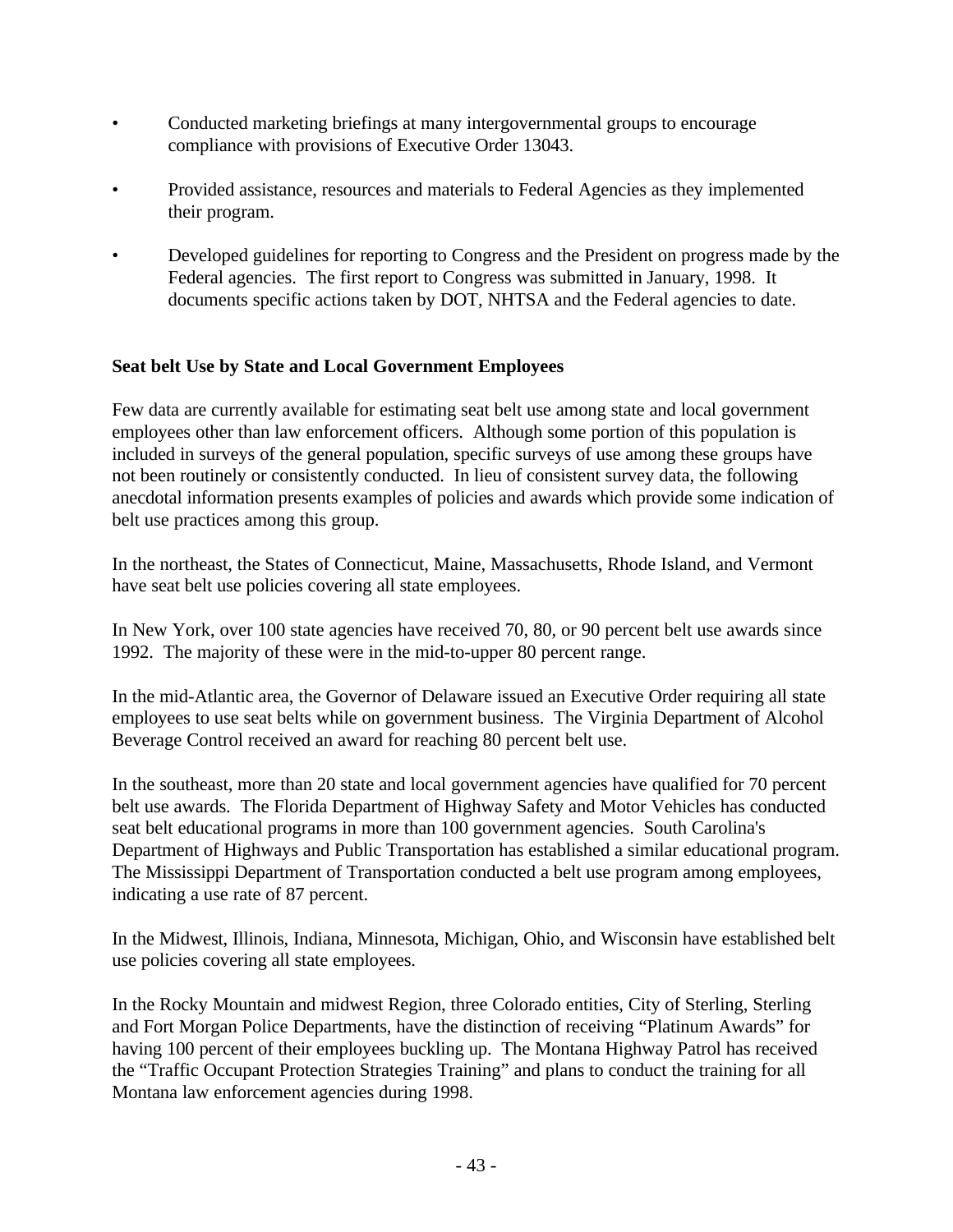In the southwest, New Mexico instituted a joint belt use program among state and Federal employees, achieving use rates above 80 percent. The Texas Departments of Health and Transportation conducted belt use campaigns achieving rates of 70 to 80 percent.

The western states of Alaska, Arizona, California, Idaho, Oregon, and Washington have established seat belt use policies covering all state employees. In addition, many local government agencies in these states have instituted similar policies.

## **Seat belt Use by State and Local Police**

NHTSA has worked with the International Association of Chiefs of Police (IACP) to develop a model program that law enforcement agencies can follow to increase public and officer use of occupant protection. This program originally was promoted as part of "Operation Buckle Down" (OBD) by IACP, the National Sheriff's Association, the Fraternal Order of Police, the International Association of Directors of Law Enforcement Standards and Training (IADLEST), the National Association of Governors' Highway Safety Representatives (NAGHSR), and the Law Enforcement Television Network (LETN).

Currently, this effort is being coordinated under the Operation ABC (Always Buckle Children in back) and the 1998 Spring Mobilization. This effort, which took place May 18- 25, was one of the primary activities highlighted during *Buckle Up America* week.

Concurrently, NHTSA developed and promoted several law enforcement training courses and numerous videotaped presentations suitable for officer roll call training. The training courses include a Traffic Occupant Protection Strategies (TOPS) to inform traffic law enforcement officers about the risks they face from traffic crashes, and how safety belt use can reduce those risks. Hundreds of these courses have been conducted across the country. To institutionalize the courses within ongoing law enforcement in-service and academy training programs, NHTSA works with national and state police training and certification organizations to obtain certification status for occupant protection training.

To support individual agency roll call training on occupant protection, NHTSA continues to distribute roll call videotapes to law enforcement agencies directly, through the state highway safety offices. The TOPS training and other programs and materials are part of the *Buckle Up America* effort.

Finally, NHTSA is working with the International Association of Chiefs of Police to recognize the lifesaving benefits of officer safety belt use and to provide information about all these programs to police chiefs and other law enforcement executives. With NHTSA's support, each year IACP conducts its "National Law Enforcement Saved By The Belt/Air Bag Awards Program" which has presented awards to officers each year. This program differs from the civilian equivalent in that it is based on actual police crash or incident reports and the recipient is only eligible if he or she is not judged to be "at fault" in the crash. Also with NHTSA's assistance, IACP is publishing and distributing monthly newsletters, the Buckle Down Dispatch, to heads of agencies across the country. These newsletters reach over 5,000 chiefs of police and other law enforcement